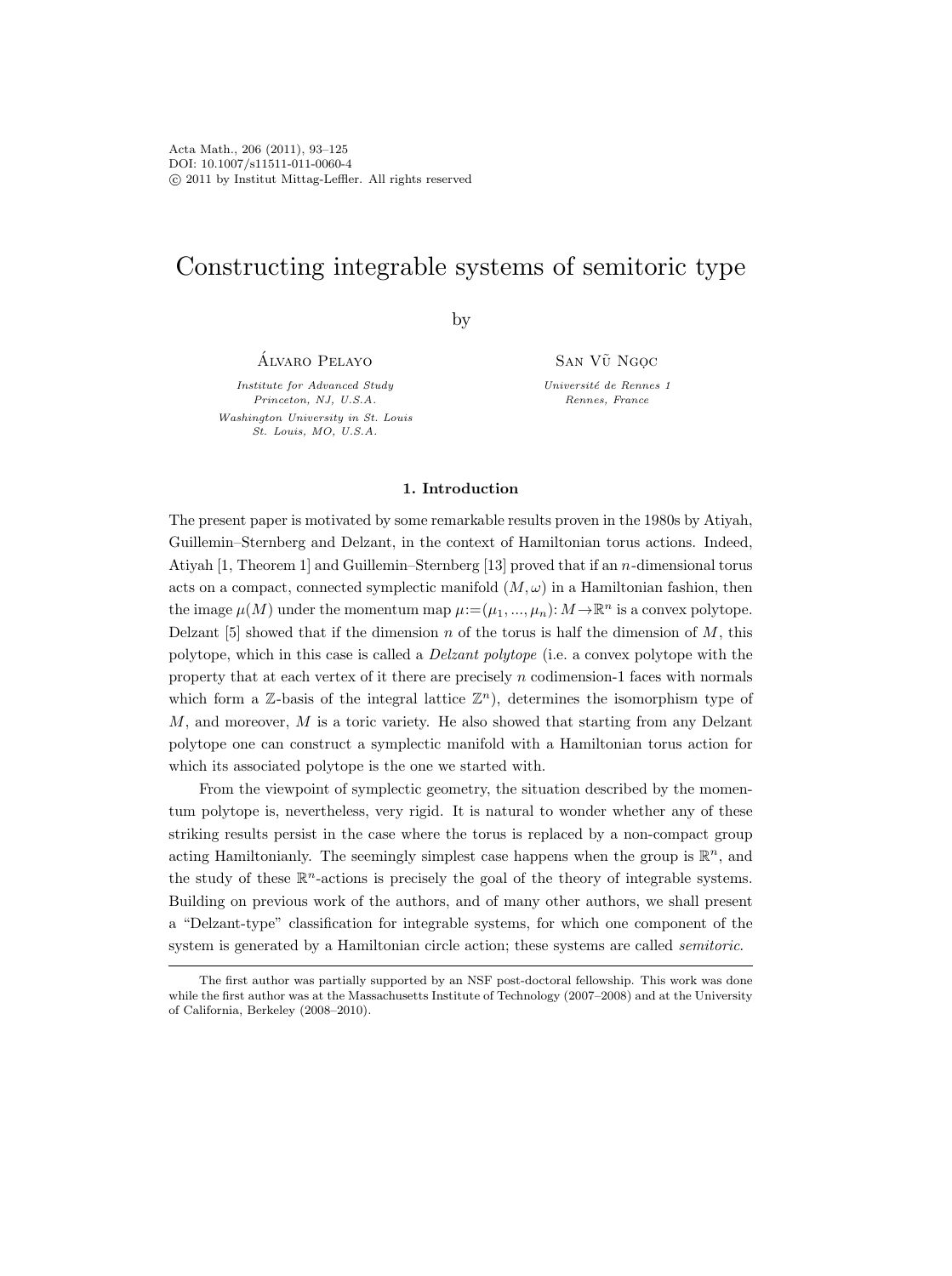#### 94 **a.** pelayo and s. v  $\tilde{U}$  ngoc

Let  $(M, \omega)$  be a connected, symplectic 4-dimensional manifold, where we do not assume that  $M$  is compact. Any smooth function  $f$  on  $M$  induces a unique vector field  $\mathcal{X}_f$  on M which satisfies  $\omega(\mathcal{X}_f, \cdot)=-df$ . It is called the Hamiltonian vector field induced by f. An integrable system on  $M$  is a pair of real-valued smooth functions  $J$  and  $H$  on M, for which the Poisson bracket  $\{J, H\}:=\omega(\mathcal{X}_J, \mathcal{X}_H)$  identically vanishes on M, and the differentials  $dJ$  and  $dH$  are almost-everywhere linearly independent. Of course, here  $(J, H): M \to \mathbb{R}^2$  is the analogue of the momentum map in the case of a torus action. In some local symplectic coordinates of M,  $(x, y, \xi, \eta)$ , the symplectic form  $\omega$  is given by  $d\xi \wedge dx + d\eta \wedge dy$ , and the vanishing of the Poisson brackets  $\{J, H\}$  amounts to the partial differential equation

$$
\frac{\partial J}{\partial \xi} \frac{\partial H}{\partial x} - \frac{\partial J}{\partial x} \frac{\partial H}{\partial \xi} + \frac{\partial J}{\partial \eta} \frac{\partial H}{\partial y} - \frac{\partial J}{\partial y} \frac{\partial H}{\partial \eta} = 0.
$$

This condition is equivalent to J being constant along the integral curves of  $\mathcal{X}_H$  (or H being constant along the integral curves of  $\mathcal{X}_J$ ).

A semitoric integrable system on  $M$  is an integrable system for which the component  $J$  is a proper momentum map for a Hamiltonian circle action on  $M$ , and the associated map  $F := (J, H) : M \to \mathbb{R}^2$  has only non-degenerate singularities in the sense of Williamson, without real-hyperbolic blocks. We also use the term 4-dimensional semitoric integrable system to refer to the triple  $(M, \omega, (J, H))$ . Recall that the properness of J means that the preimage by  $J$  of a compact set is compact in  $M$  (which is immediate if  $M$  is compact), and the non-degeneracy hypothesis for  $F$  means that, if  $p$  is a critical point of F, then there exists a 2×2 matrix B such that, if we set  $\widetilde{F} = B \circ (F - F(p))$ , then one of the following situations holds in some local symplectic coordinates  $(x, y, \xi, \eta)$  centered at p (meaning that  $x=y=\xi=\eta=0$  at p):

- (1)  $\tilde{F}(x, y, \xi, \eta) = (\eta + \mathcal{O}(\eta^2), \frac{1}{2}(x^2 + \xi^2) + \mathcal{O}((x, \xi)^3));$
- (2)  $\tilde{F}(x, y, \xi, \eta) = \frac{1}{2}(x^2 + \xi^2, y^2 + \eta^2) + \mathcal{O}((x, \xi, y, \eta)^3);$
- (3)  $\bar{F}(x, y, \xi, \eta) = (x\xi + y\eta, x\eta y\xi) + \mathcal{O}((x, \xi, y, \eta)^3).$

The first case is called a transversally (or codimension-1) elliptic singularity; the second case is an *elliptic-elliptic singularity*; and the last case is a *focus-focus singularity*. In [16, Theorem 6.2] the authors constructed, starting from a given semitoric integrable system on a 4-manifold, a collection of five symplectic invariants associated with it and proved that these completely determine the integrable system up to isomorphisms. The goal of the present is to complement that work, by providing a general method to construct any 4-dimensional semitoric integrable system starting from an abstract collection of ingredients. Both throughout [16] and the present paper we make a generic assumption on our semitoric systems; this is explained in §2.1.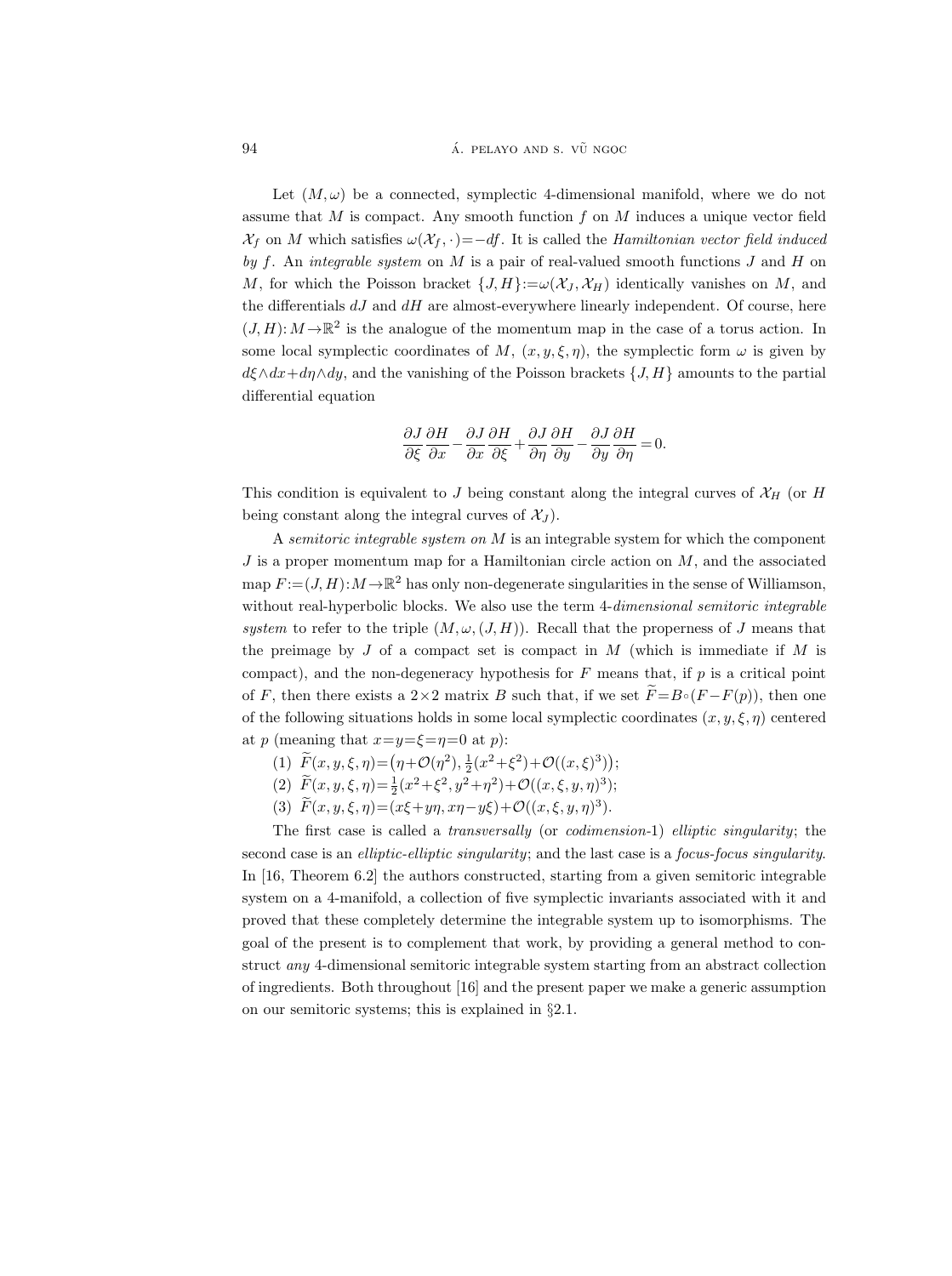

Figure 1.1. The weighted polygon  $(\Delta, (\ell_1, \ell_2), (1, -1))$ .

The symplectic invariants constructed in [16], for a given 4-dimensional semitoric integrable system, are the following: (i) the number of singularities invariant: an integer  $m_f$  counting the number of isolated singularities; (ii) the singularity type invariant: a collection of  $m_f$  infinite Taylor series in two variables which locally classifies the type of singularity; (iii) the polygon invariant: the equivalence class of a weighted rational convex(<sup>1</sup> ) polygon

$$
(\Delta, \{\ell_j\}_{j=1}^{m_f}, \{\varepsilon_j\}_{j=1}^{m_f}).
$$

Here  $\Delta$  is a convex polygon domain in  $\mathbb{R}^2$ , the  $\ell_j$  are vertical lines intersecting  $\Delta$  and the  $\varepsilon_j$  are  $\pm 1$  signs giving each line  $\ell_j$  an orientation; (iv) the volume invariant:  $m_f$  numbers measuring volumes of certain submanifolds at the singularities;  $(v)$  the twisting index *invariant:*  $m_f$  integers measuring how twisted the system is around singularities. This is a subtle invariant, which depends on the representative chosen in (iii). Here, we write  $m_f$  to emphasize that the singularities that  $m_f$  counts are focus-focus singularities. We then proved in [16] that two semitoric systems  $(M, \omega_1, (J_1, H_1))$  and  $(M, \omega_2, (J_2, H_2))$  are isomorphic if and only if they have the same invariants  $(i)-(v)$ , where an isomorphism is a symplectomorphism  $\varphi: M_1 \to M_2$  such that  $\varphi^*(J_2, H_2) = (J_1, f(J_1, H_1))$  for some smooth function f such that  $\partial f / \partial H_1$  vanishes nowhere.

We have found that some restrictions on these symplectic invariants must be imposed. Indeed, we call the following collection of items  $(i)-(v)$  the *semitoric list of ingre*dients: (i) any integer number  $0 \leq m_f < \infty$ ; (ii) an  $m_f$ -tuple of real formal power series in two variables, with vanishing constant term and first terms  $\sigma_1 X + \sigma_2 Y$  with  $\sigma_2 \in [0, 2\pi);$ (iii) a Delzant weighted polygon  $(\Delta, {\{\ell_j\}}_{j=1}^{m_f}, {\{\varepsilon_j\}}_{j=1}^{m_f})$ , of complexity  $m_f$ , where  $\Delta$  is a polygon, the  $\ell_j$  are again vertical lines intersecting  $\Delta$  and the  $\varepsilon_j$  are  $\pm 1$  signs giving each line  $\ell_j$  an orientation; here the Delzant property for  $\Delta$  is not the standard one for polygons, but rather a more delicate one for weighted polygons which takes into account the presence of the lines  $\ell_j$ ; (iv) an  $m_f$ -tuple of positive real numbers  $\{h_i\}_{i=1}^{m_f}$  such that  $0 < h_i <$ length $(\Delta \cap \ell_i)$  for each  $i \in \{1, ..., m_f\}$ . (v) an arbitrary collection of  $m_f$  integers

 $(1)$  Generalizing the Delzant polygon and which may be viewed as a bifurcation diagram.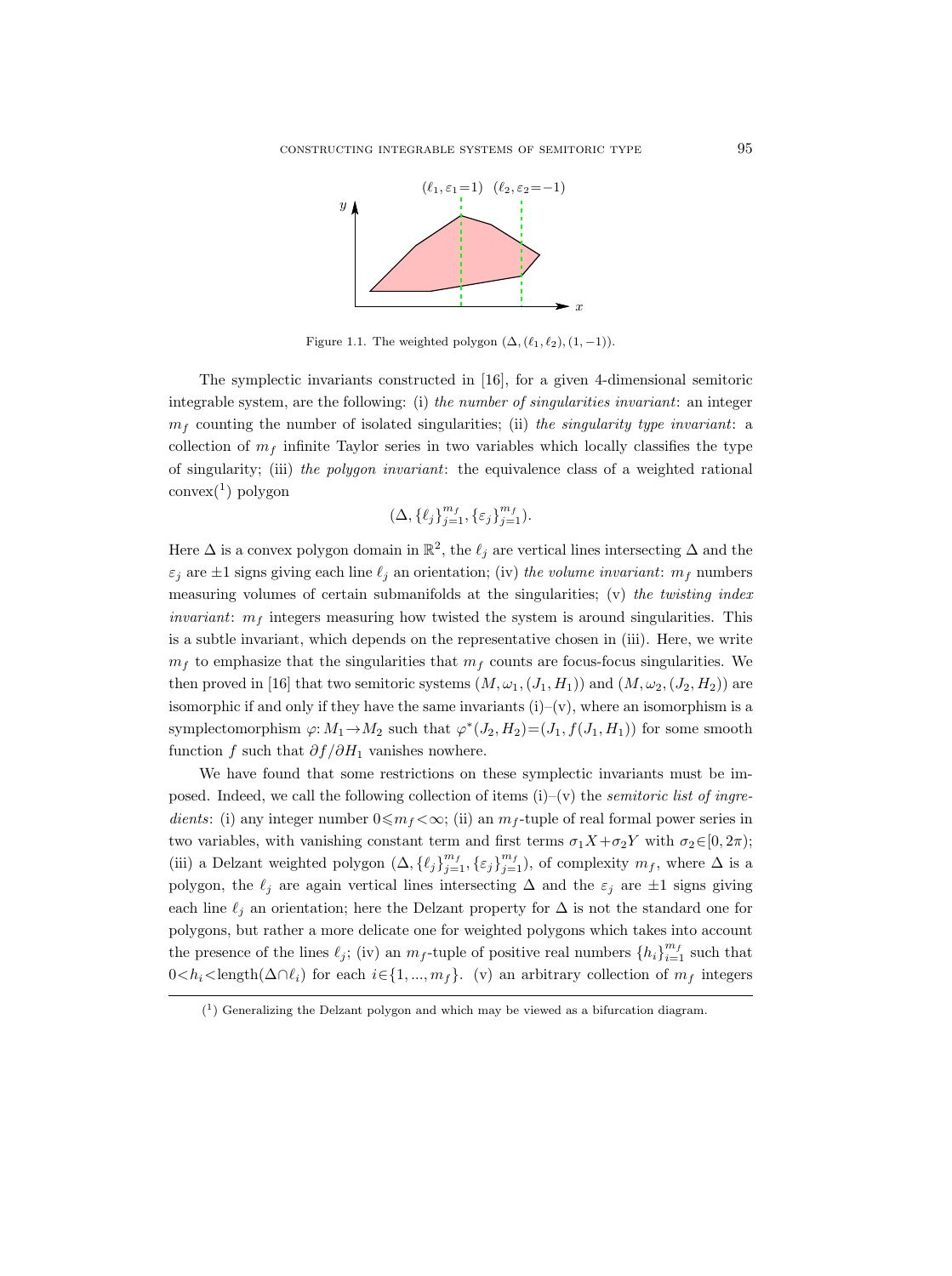${k_i}_{i=1}^{m_f}$ . Our main theorem (Theorem 4.6) says that, starting from a semitoric list of ingredients one can construct a 4-dimensional semitoric integrable system  $(M, \omega, (J, H))$ such that the list of its invariants is equal to this semitoric list. Moreover,  $M$  is compact if and only the polygon in item (iii) is compact.

With this in mind we may formulate the uniqueness theorem in [16] as: two systems constructed in this fashion are isomorphic if and only if the ingredients (i), (ii) and (iv) are identical for both systems and the ingredients (iii) and (v) are related by some simple transformation. This is why, when we formulate the existence theorem, the ingredients (iii) and (v) are given by orbits of weighted polygons and pondered weighted polygons, respectively, under the action of certain groups. Together with [16, Theorem 6.2], this gives the aforementioned classification (Theorem 4.7) .

While the construction of semitoric systems in the present paper is relatively selfcontained, we are indebted to the articles of Delzant [5], Atiyah [1] and Guillemin– Sternberg [13], in the context of Hamiltonian torus actions, which served as an inspiration to study the more general situation of integrable systems with circular Hamiltonian symmetry. Furthermore, many papers have played an important role in our investigation of 4-dimensional semitoric systems, by serving as stepping stones to construct the symplectic invariants in [19] associated with semitoric systems; notably we used work of Dufour– Molino  $[6]$ , Duistermaat  $[7]$ , Eliasson  $[8]$ , Miranda–Zung  $[15]$  and V $\tilde{u}$  Ngoc  $[18]$ ,  $[19]$ .

In this work, we are in a situation where the moment map  $(J, H)$  is a "torus fibration" with singularities, and its base space becomes endowed with a singular integral affine structure. These structures have been studied in the context of integrable systems (in particular by Zung [23]), but also became a central concept in the works by Symington [17], Symington–Leung [14], in the context of symplectic geometry and topology, and by Gross–Siebert [9], [10], [11] and [12], among others, in the context of mirror symmetry and algebraic geometry. In fact, our ingredients (i), (iii) and (iv) could have been expressed in terms of this affine structure. However, the ingredients (ii) and (v) do not appear in the affine structure. Nevertheless it is expected that these ingredients play an important role in the quantum theory of integrable systems. We hope to be able to explore these ideas in the future.

The paper is structured as follows: in §2 we recall how to construct a collection of symplectic invariants for a semitoric system, and state more precisely that two semitoric systems are isomorphic precisely when they have the same invariants; this was done in [16], and we need to review it here in order to state the existence theorem for semitoric systems. In §3 we explain the symplectic glueing construction (i.e. how to glue symplectic manifolds equipped with momentum maps). The last two sections of the paper are respectively devoted to state the main theorem and to prove it. One might argue that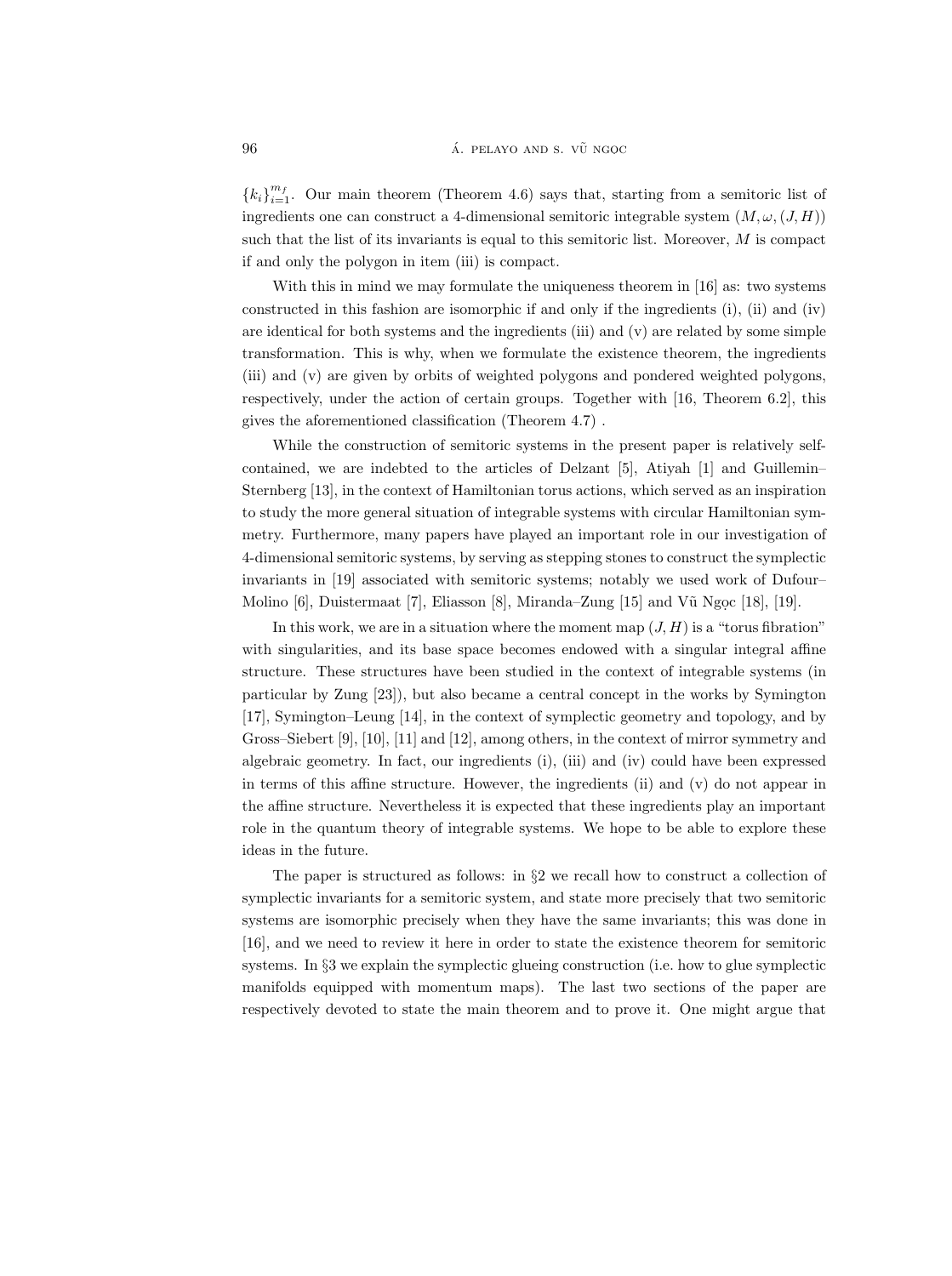the proof is more informative than the statement, as it gives an explicit construction of all semitoric integrable systems in dimension 4.

Acknowledgments. We are very grateful to an anonymous referee for several interesting comments and remarks which have led to improvements. We thank Denis Auroux for offering several comments, and for pointing out the papers by Gross and Siebert.

#### 2. Review of the uniqueness theorem for semitoric systems

We recall the definition of the invariants that we assigned to a semitoric integrable system in our previous paper [16], to which we refer for further details. Then we state the uniqueness theorem proved therein.

# 2.1. The Taylor series invariant

It was proven in [19] that a semitoric system  $(M, \omega, F = (J, H))$  has finitely many focusfocus critical values  $c_1, ..., c_{m_f}$ , that if we write  $B = F(M)$  then the set of regular values of F is  $Int(B)\setminus \{c_1, ..., c_{m_f}\}$ , that the boundary of B consists of all images of elliptic singularities, and that the fibers of F are connected. The integer  $m_f$  was the first invariant that we associated with such a system. Let i be an integer, with  $1 \leq i \leq m_f$ .

We assume that the critical fiber  $\mathcal{F}_{m_i} := F^{-1}(c_i)$  contains exactly one critical point  $m_i$ , which according to Zung [23] is a generic condition, and let  $\mathcal F$  denote the associated singular foliation. Moreover, we make for simplicity an even stronger generic assumption: if m is a focus-focus critical point for F then m is the unique critical point of the level set  $J^{-1}(J(m))$ . A semitoric system is *simple* if this genericity assumption is satisfied. These conditions imply that the values  $J(m_1),..., J(m_{m_f})$  are pairwise distinct. We assume throughout the article that the critical values  $c_i$  are *ordered* by their *J*-values:

$$
J(m_1) < J(m_2) < \dots < J(m_{m_f}).
$$

Vũ Ngọc proved in [18] that a semiglobal neighborhood of the *i*th focus-focus point is classified up to symplectic equivalence by a Taylor series  $(S_i)^\infty \in \mathbb{R}[[X, Y]]$  in two variables with vanishing constant term. The series  $(S_i)^\infty$  is called the *Taylor series invariant* of  $(M, \omega, (J, H))$  at the focus-focus point  $c_i$ . For the purpose of this paper we do not need to know how to obtain this Taylor series from the integrable system; it suffices to know that it completely classifies symplectically a neighborhood of the singular fiber above the focus-focus point. A summary of the construction in [18] appeared in [16, §3.2].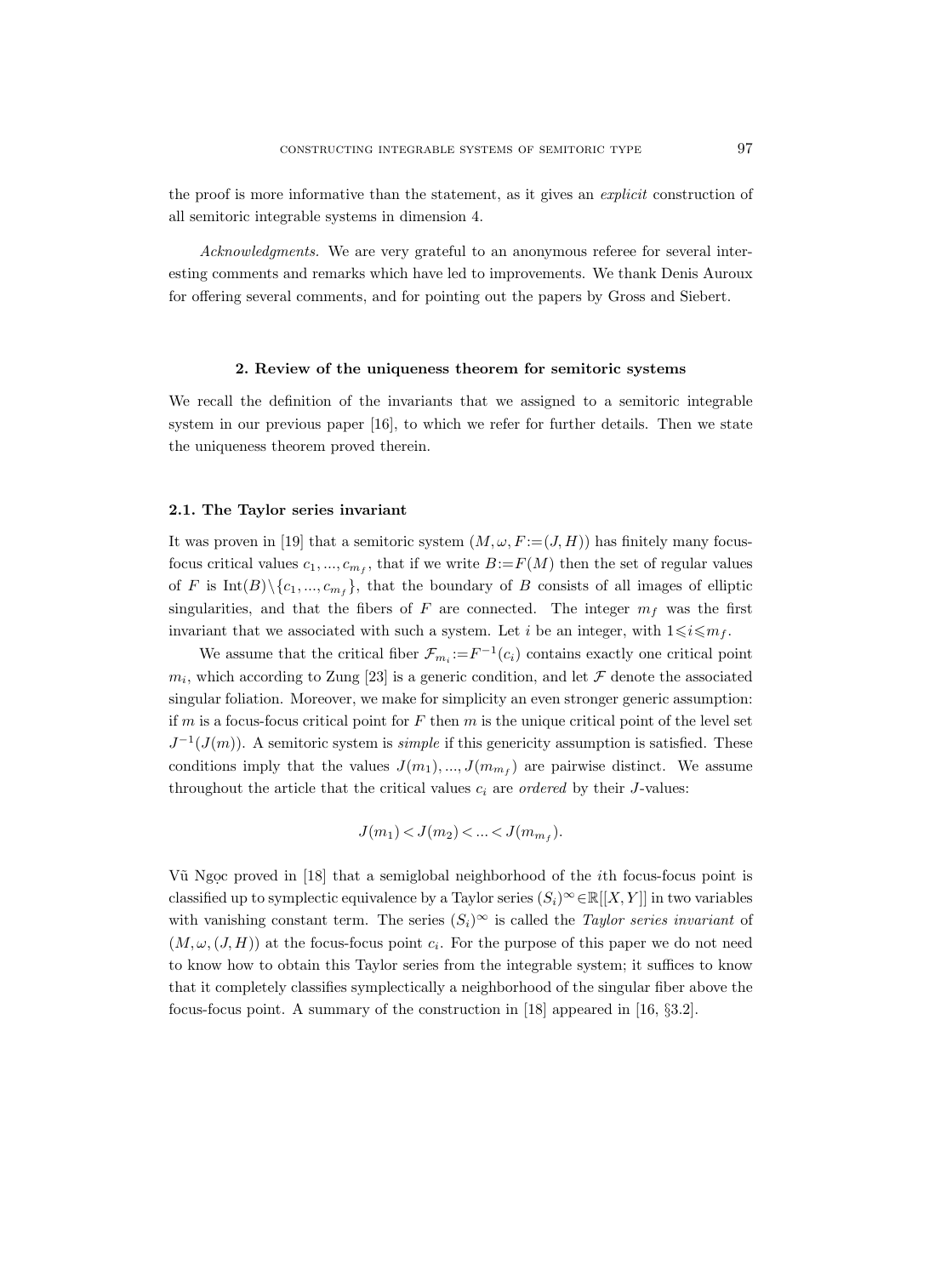# 2.2. The semitoric polygon invariant

The plane  $\mathbb{R}^2$  is equipped with its standard affine structure with origin at  $(0,0)$ , and orientation. Let  $\text{Aff}(2,\mathbb{R}) := \text{SL}(2,\mathbb{R}) \ltimes \mathbb{R}^2$  be the group of affine transformations of  $\mathbb{R}^2$ . Let  $\text{Aff}(2,\mathbb{Z}):=\text{SL}(2,\mathbb{Z})\ltimes\mathbb{R}^2$  be the subgroup of *integral-affine* transformations. Let  $\mathfrak I$  be the subgroup of  $\text{Aff}(2,\mathbb{Z})$  of those transformations which leave a vertical line invariant, or equivalently, an element of  $\mathfrak I$  is a vertical translation composed with a matrix  $T^k$ , where  $k{\in}\mathbb{Z}$  and

$$
T^k := \begin{pmatrix} 1 & 0 \\ k & 1 \end{pmatrix} \in SL(2, \mathbb{Z}).
$$
\n(2.1)

Let  $\ell \subset \mathbb{R}^2$  be a vertical line in the plane, not necessarily through the origin, which splits it into two half-spaces, and let  $n \in \mathbb{Z}$ . Fix an origin in  $\ell$ . Let  $t_{\ell}^{n} \colon \mathbb{R}^{2} \to \mathbb{R}^{2}$  be the identity on the left half-space, and  $T^n$  on the right half-space. By definition,  $t_{\ell}^n$  is piecewise affine. Let  $\ell_i$  be a vertical line through the focus-focus value  $c_i = (x_i, y_i)$ , where  $1 \leq i \leq m_f$ , and for any tuple  $\vec{n}$ := $(n_1, ..., n_{m_f}) \in \mathbb{Z}^{m_f}$  we set

$$
t_{\vec{n}}:=t_{\ell_1}^{n_1}\circ...\circ t_{\ell_{m_f}}^{n_{m_f}}
$$

.

The map  $t_{\vec{n}}$  is piecewise affine.

Definition 2.1. A convex polygonal set  $\Delta$  is the intersection in  $\mathbb{R}^2$  of (finitely or infinitely many) closed half-planes such that on each compact subset of the intersection there is at most a finite number of corner points. We say that  $\Delta$  is *rational* if each edge is directed along a vector with rational coefficients. For brevity, in this paper we usually write "polygon" instead of "convex polygonal set", see Remark 2.2.

Remark 2.2. The word "polygon" is commonly used to refer to the convex hull of a finite set of points in  $\mathbb{R}^2$  which is a compact set (this is not necessarily the case in algebraic geometry, cf. e.g. Newton polygons). Notice (see Ziegler [22, Theorem 1.2]) that a convex polygonal set  $\Delta$  which is not a half-space has exactly two edges of infinite Euclidean length if and only if it is non-compact, and  $\Delta$  has all of its edges of finite length if and only if it is compact.

Some authors call "2-dimensional convex polyhedron" what we call "convex polygonal domain"; we prefer not to use this terminology as historically the word "polyhedron" has referred to 3-dimensional objects.

Let  $B_r := \text{Int}(B) \setminus \{c_1, ..., c_{m_f}\}$ , which is precisely the set of regular values of F. Given a sign  $\varepsilon_i \in \{-1, 1\}$ , let  $\ell_i^{\varepsilon_i} \subset \ell_i$  be the vertical half-line starting at  $c_i$  and extending in the direction of  $\varepsilon_i$ : upwards if  $\varepsilon_i=1$ , downwards if  $\varepsilon_i=-1$ . Let

$$
\ell^{\vec{\varepsilon}}\!:=\!\bigcup_{i=1}^{m_f}\ell_i^{\varepsilon_i}.
$$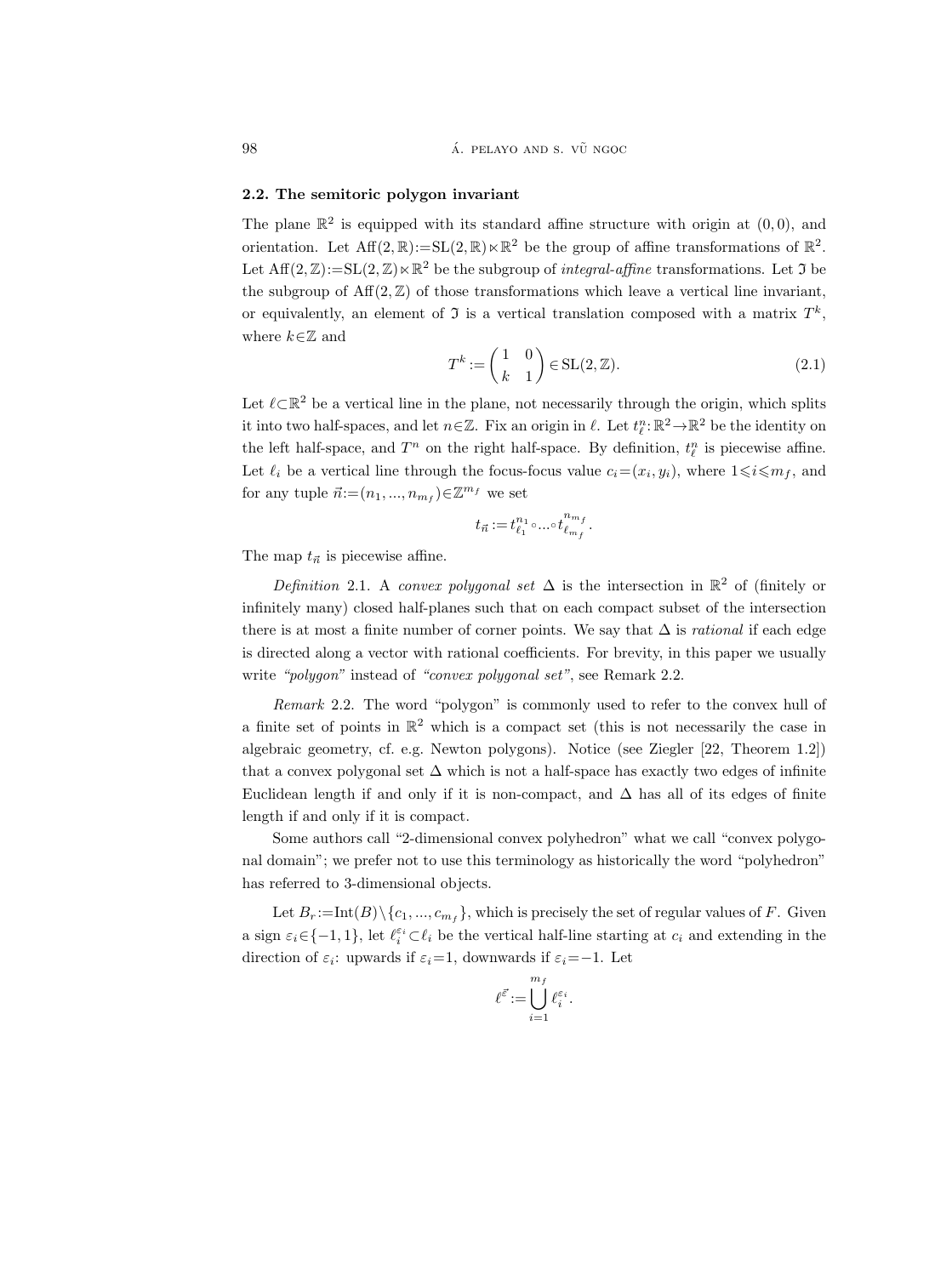In [19, Theorem 3.8] it was shown that for  $\vec{\varepsilon} \in \{-1, 1\}^{m_f}$  there exists a homeomorphism onto its image  $f = f_{\varepsilon}: B \to f(B) \subset \mathbb{R}^2$ , modulo a left composition by a transformation in  $\mathfrak{I}$ , such that  $f|_{B\setminus\ell^{\vec{\varepsilon}}}$  is a diffeomorphism into its image  $\Delta:=f(B)$ , which is a *rational convex* polygon (or more precisely, a rational convex polygonal domain),  $f|_{B_r\setminus\ell^{\vec{\varepsilon}}}$  is affine (it sends the integral affine structure of  $B_r$  to the standard structure of  $\mathbb{R}^2$ ) and f preserves J, i.e.  $f(x, y) = (x, f<sup>(2)</sup>(x, y)).$ 

Let us recall what we mean by the affine structure of  $B_r$  [16]. An *integral affine* manifold is a smooth manifold that admits an atlas where transition functions are in  $Aff(n,\mathbb{Z}) := SL(n,\mathbb{Z}) \ltimes \mathbb{R}^n$ . On the tangent plane at any point m of an integral affine manifold M, there is a well-defined lattice, namely the preimage of  $\mathbb{Z}^n$  by the differential  $d_m\varphi$  of a chart  $\varphi:U\subset M\to\mathbb{R}^n$ . Of course  $\mathbb{R}^n$  itself is canonically an integral affine manifold, endowed with the tangent lattice  $\mathbb{Z}^n$ .

It follows from the action-angle theorem [7] that any proper Lagrangian fibration  $F: M \rightarrow B$  naturally defines an integral-affine structure on the base B. This affine structure can be characterized by the following fact: a local diffeomorphism  $g: (B, b) \to (\mathbb{R}^n, 0)$ is an integral-affine chart if and only if the Hamiltonian flows of the  $n$  coordinate functions of  $g \circ F$  are periodic of primitive period equal to  $2\pi$ . Therefore an integrable system with proper momentum map  $F = (J, H)$  defines an integral-affine structure on the set  $B_r$ of regular values of F. In our case, this structure extends to the boundary of  $B_r$  in a natural way.

Although  $B_r$  is a subset of  $\mathbb{R}^2$ , the integral-affine structure of  $B_r$  is in general different from the induced canonical integral-affine structure of  $\mathbb{R}^2$ .

In order to arrive at  $\Delta$  one cuts  $(J, H)(M) \subset \mathbb{R}^2$  along each of the vertical halflines  $\ell_i^{\varepsilon_i}$ . Then the resulting image becomes simply connected and thus there exists a global 2-torus action on the preimage of this set. The polygon  $\Delta$  is just the closure of the image of a toric momentum map corresponding to this torus action. Of course, if the system is toric (i.e.  $m_f = 0$ ), then  $\Delta$  is the usual Delzant polygon. In the general semitoric case, there are important differences to be noted. One of them is that the  $H$ -coordinates of the vertices are not all critical values of  $H$  (while, as in the toric case, the  $J$ -coordinates of the vertices are exactly the critical values of  $J$ ). Another important fact is that this polygon is not unique. The choice of the "cut direction" is encoded in the signs  $\varepsilon_i$ , and there remains some freedom for choosing the toric momentum map. Precisely, the choices and the corresponding homeomorphisms  $f$  are the following:

(a) an initial set of action variables  $f_0$  of the form  $(J, K)$  near a regular Liouville torus in [19, proof of Theorem 3.8, step 2]. If we choose  $f_1$  instead of  $f_0$ , we get a polygon  $\Delta'$  obtained by left composition with an element of J. Similarly, if we choose  $f_1$  instead of  $f_0$ , we obtain f composed on the left with an element of  $\mathfrak{I};$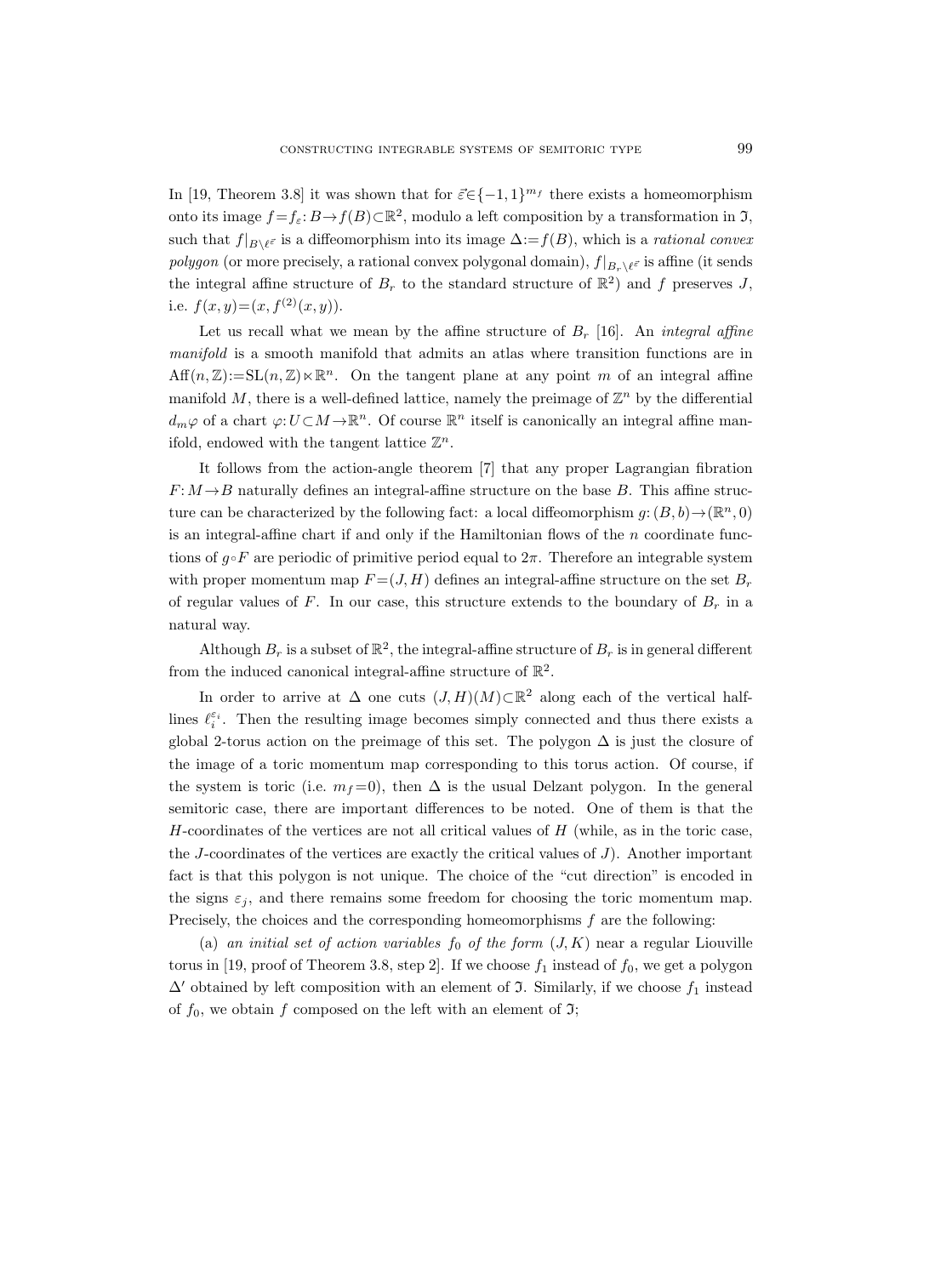(b) a tuple  $\vec{\varepsilon}$  of 1 and -1. If we choose  $\vec{\varepsilon}'$  instead of  $\vec{\varepsilon}$  we obtain  $\Delta' = t_{\vec{u}}(\Delta)$ with  $u_i = \frac{1}{2}(\varepsilon_i - \varepsilon'_i)$ , by [19, Proposition 4.1, formula (11)]. Similarly, instead of f we get  $f' = t_{\vec{u}} \circ f$ .

LEMMA 2.3. Once  $f_0$  and  $\vec{\varepsilon}$  have been fixed as in (a) and (b), respectively, then there exists a unique toric momentum map  $\mu$  on  $M_r := F^{-1}(\text{Int }B \setminus (\bigcup_{j=1}^{m_f} \ell_j^{\varepsilon_j}))$  which preserves the foliation  $\mathcal{F}$ , and coincides with  $f_0 \circ F$  where they are both defined. Then, necessarily, the first component of  $\mu$  is J, and we have

$$
\overline{\mu(M_r)} = \Delta. \tag{2.2}
$$

*Proof.* The uniqueness follows from the fact that  $\text{Int } B \setminus (\bigcup_{j=1}^{m_f} \ell_j^{\varepsilon_j})$  is simply connected, and (2.2) follows directly from the construction of  $\Delta$  in [19], since  $\mu = f \circ F$ .  $\Box$ 

We sometimes call  $\mu$  the (*generalized*) momentum map associated with the polytope  $\Delta$ . Let Polyg( $\mathbb{R}^2$ ) be the space of rational convex polygons in  $\mathbb{R}^2$ . Let Vert( $\mathbb{R}^2$ ) be the set of vertical lines in  $\mathbb{R}^2$ . A weighted polygon of complexity s is a triple of the form

$$
\Delta_{\mathbf{w}} = (\Delta, \{\ell_{\lambda_j}\}_{j=1}^s, \{\varepsilon_j\}_{j=1}^s),
$$

where s is a non-negative integer,  $\Delta \in \text{Polyg}(\mathbb{R}^2)$ ,  $\ell_{\lambda_j} \in \text{Vert}(\mathbb{R}^2)$  and  $\varepsilon_j \in \{-1, 1\}$  for every  $j \in \{1, ..., s\},\$ 

$$
\min_{s \in \Delta} \pi_1(s) < \lambda_1 < \ldots < \lambda_s < \max_{s \in \Delta} \pi_1(s),
$$

where  $\pi_1: \mathbb{R}^2 \to \mathbb{R}$  is the canonical projection  $\pi_1(x, y) = x$  and  $\pi_1(\ell_{\lambda_j}) = \lambda_j$ . For any  $s \in \mathbb{N}$ , let  $G_s := \{-1, 1\}^s$ . Obviously, an element of the group  $\mathfrak I$  sends a rational convex polygon to a rational convex polygon. It corresponds to the transformation described in (a). On the other hand, the transformation described in (b) can be encoded by the group  $G_s$ acting on the triple  $\Delta_{w}$  by the formula

$$
\{\varepsilon'_j\}_{j=1}^s \cdot (\Delta, \{\ell_{\lambda_j}\}_{j=1}^s, \{\varepsilon_j\}_{j=1}^s) = (t_{\vec{u}}(\Delta), \{\ell_{\lambda_j}\}_{j=1}^s, \{\varepsilon'_j \varepsilon_j\}_{j=1}^s),
$$
(2.3)

where  $\vec{u} = \left\{\frac{1}{2}(\varepsilon_i - \varepsilon'_i)\right\}_{i=1}^s$ . This, however, does not always preserve the convexity of  $\Delta$ , as is easily seen when  $\Delta$  is the unit square centered at the origin and  $\lambda_1=0$ . However, when  $\Delta$  comes from the construction described above for a semitoric system  $(J, H)$ , the convexity is preserved. Thus, we give the following definition.

Definition 2.4. A weighted polygon is *admissible* when the  $G_s$ -action preserves convexity. We denote by  $W \text{Polyg}_{s}(\mathbb{R}^{2})$  the space of all admissible weighted polygons of complexity s.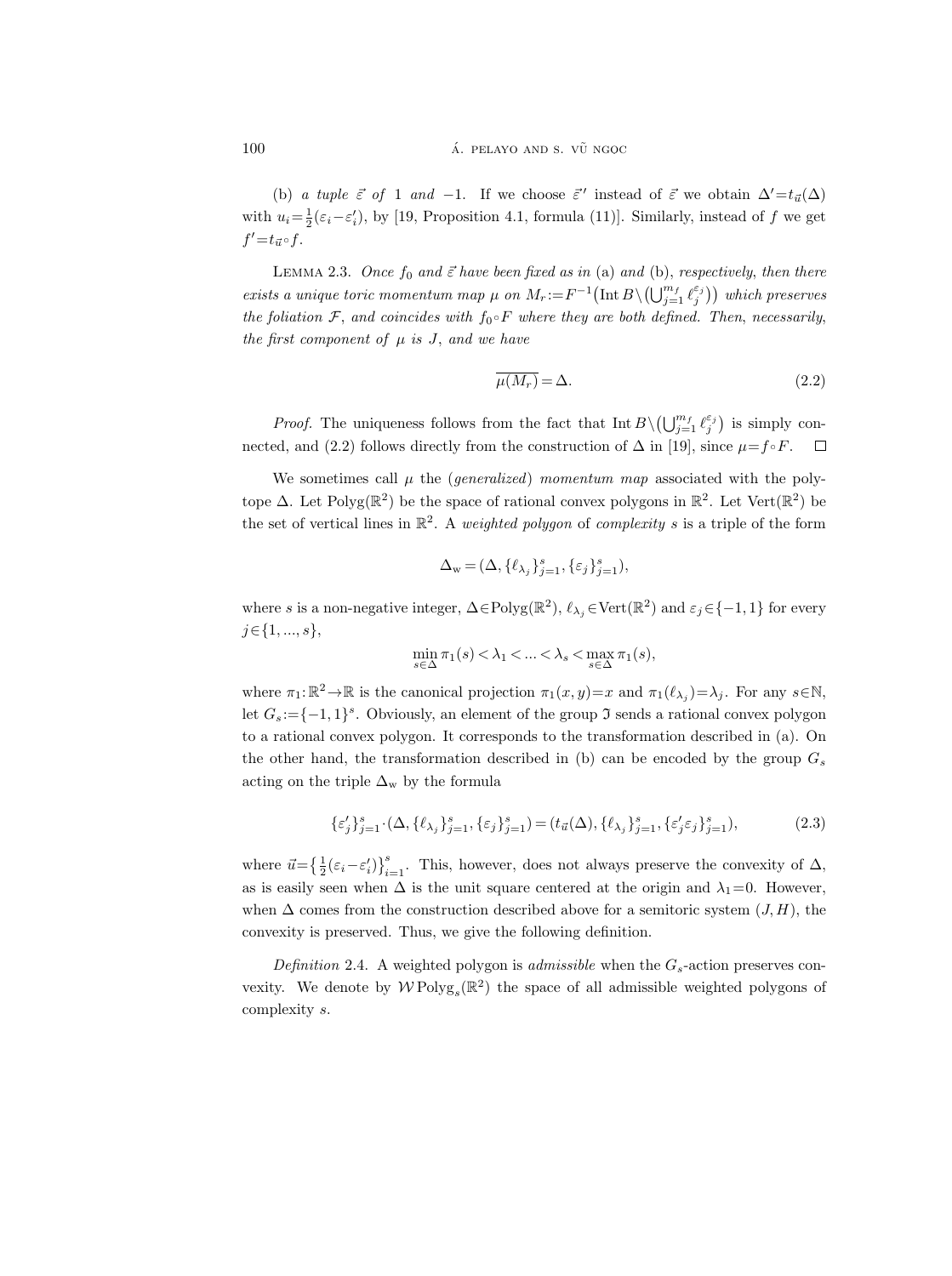The set  $G_s \times \mathfrak{I}$  is an abelian group, with the natural product action. The action of  $G_s \times \mathfrak{I}$  on  $W \text{Polyg}_s(\mathbb{R}^2)$  is

$$
(\{\varepsilon'_j\}_{j=1}^s, T^k + \alpha) \cdot (\Delta, \{\ell_{\lambda_j}\}_{j=1}^s, \{\varepsilon_j\}_{j=1}^s) = (t_{\vec{u}}((T^k + \alpha)(\Delta)), \{\ell_{\lambda_j}\}_{j=1}^s, \{\varepsilon'_j \varepsilon_j\}_{j=1}^s),
$$

where  $\vec{u} = \left\{ \frac{1}{2} (\varepsilon_i - \varepsilon'_i) \right\}_{i=1}^s$  and  $\alpha$  denotes the vertical translation  $(x, y) \mapsto (x, y + \alpha)$ .

Definition 2.5. A semitoric polygon is the equivalence class of an admissible weighted polygon under the  $(G_{m_f} \times \mathfrak{I})$ -action.

Let  $\Delta$  be a rational convex polygon obtained from the momentum image  $(J, H)(M)$ according to the above construction of cutting along the half-lines  $\ell_1^{\varepsilon_1}, ..., \ell_{m_f}^{\varepsilon_{m_f}}$ .

Definition 2.6. The semitoric polygon invariant of  $(M, \omega, (J, H))$  is the semitoric polygon equal to the  $(G_{m_f} \times \mathfrak{I})$ -orbit

$$
(G_{m_f} \times \mathfrak{I}) \cdot (\Delta, \{\ell_j\}_{j=1}^{m_f}, \{\varepsilon_j\}_{j=1}^{m_f}) \in \mathcal{W} \operatorname{Polyg}_{m_f}(\mathbb{R}^2) / (G_{m_f} \times \mathfrak{I}).
$$
 (2.4)

#### 2.3. The volume invariant

Consider a focus-focus critical point  $m_i$  whose image by  $(J, H)$  is  $c_i$ , and let  $\Delta$  be a rational convex polygon corresponding to the system  $(M, \omega, (J, H))$ . If  $\mu$  is a toric momentum map for the system  $(M, \omega, (J, H))$  corresponding to  $\Delta$ , then the image  $\mu(m_i)$  is a point in the interior of  $\Delta$ , along the line  $\ell_i$ . We proved in [16] that the vertical distance

$$
h_i := \mu(m_i) - \min_{s \in \ell_i \cap \Delta} \pi_2(s) > 0 \tag{2.5}
$$

is independent of the choice of momentum map  $\mu$ . Here  $\pi_2: \mathbb{R}^2 \to \mathbb{R}$  is  $\pi_2(x, y)=y$ . See [16, §5.1] for an explanation of the usage of the word "volume".

## 2.4. The twisting-index invariant

The twisting-index at a focus-focus point  $c_i$  is a dynamical invariant which expresses the fact that in a neighborhood of  $c_i$  there is a privileged toric momentum map  $\nu$ ; this momentum map encodes the existence of a unique hyperbolic radial vector field in a neighborhood of the focus-focus fiber. We refer to [16, §5, step 4] for a detailed construction of the privileged momentum map; what is most relevant in the proof of the existence result in this paper  $(\S 5,$  second stage) is the fact that we have the *privileged* choice of momentum map  $\nu$ . Since any semitoric polygon defines a (generalized) toric momentum map  $\mu$ , we define the twisting-index at  $c_i$  as the integer  $k_i \in \mathbb{Z}$  such that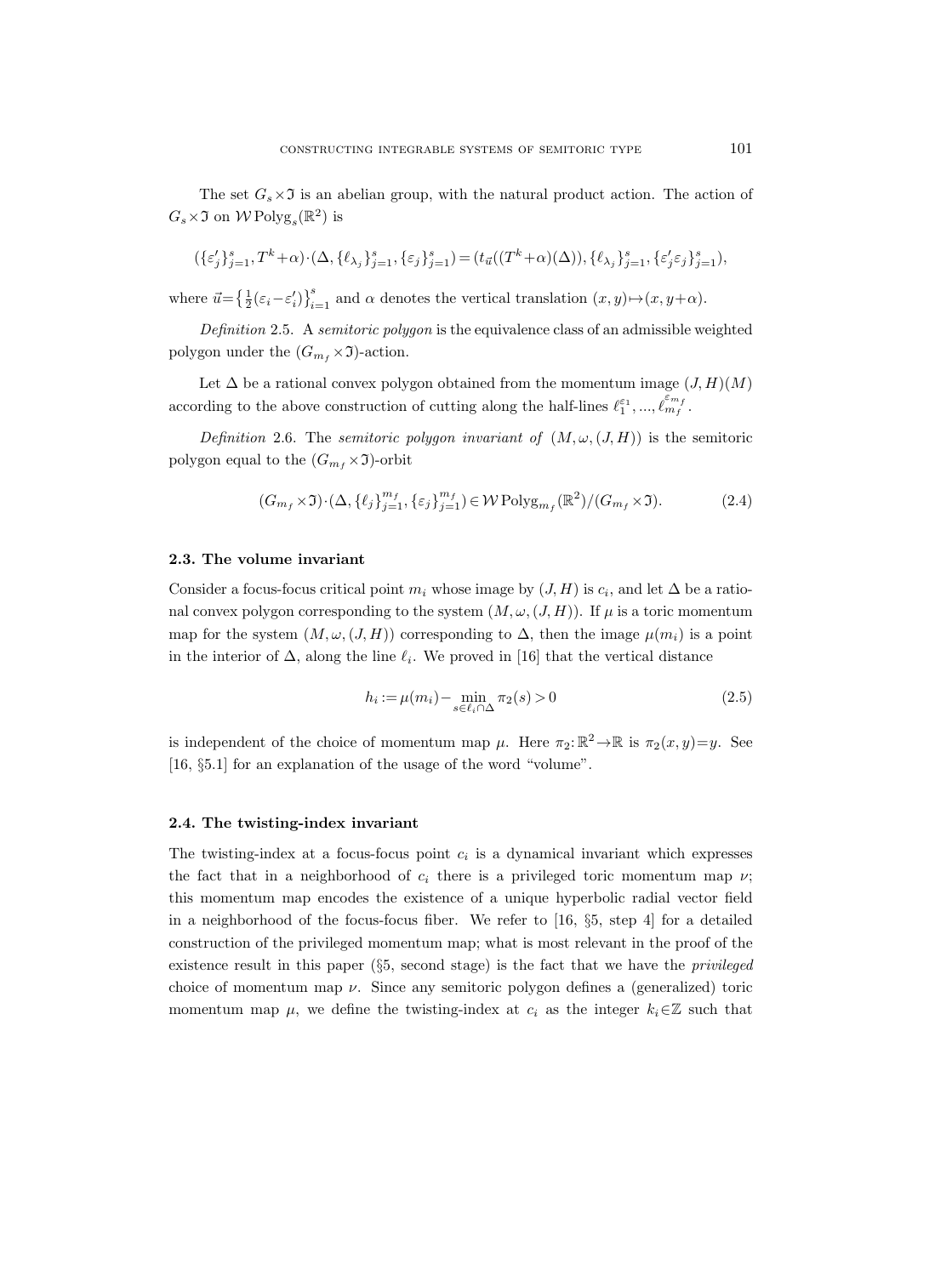$d\mu = T^{k_i} d\nu$ . The twisting index invariant is essentially the  $m_f$ -tuple of values  $k_i$ , but one has to be more careful [16, §5, step 5], because as was the case with the semitoric polygon invariant, we need to factor out the actions of  $\mathfrak I$  and  $G_s$  in order to get the actual well-defined invariant. For any integer s, consider the action of the product  $G_s \times \mathfrak{I}$  on the space  $W \text{Polyg}_{s}(\mathbb{R}^{2}) \times \mathbb{Z}^{s}$ :

$$
\begin{aligned} (\{\varepsilon'_j\}_{j=1}^s, T^k + \alpha) \star (\Delta, \{\ell_{\lambda_j}\}_{j=1}^s, \{\varepsilon_j\}_{j=1}^s, \{k_j\}_{j=1}^s) \\ &= (t_{\vec{u}}((T^k + \alpha)(\Delta)), \{\ell_{\lambda_j}\}_{j=1}^s, \{\varepsilon'_j \varepsilon_j\}_{j=1}^s, \{k_j + k\}_{j=1}^s), \end{aligned}
$$

where  $\vec{u} = \left\{ \frac{1}{2} (\varepsilon_j - \varepsilon'_j) \right\}_{j=1}^s$ , for all integers  $j \in \{1, ..., s\}$ .

Definition 2.7. The twisting-index invariant of  $(M, \omega, (J, H))$  is the  $(G_{m_f} \times \mathfrak{I})$ -orbit of a weighted polygon pondered by twisting indices at the focus-focus singularities of the system given by

$$
(G_{m_f} \times \mathfrak{I}) \star (\Delta, \{\ell_j\}_{j=1}^{m_f}, \{\varepsilon_j\}_{j=1}^{m_f}, \{k_j\}_{j=1}^{m_f}) \in (\mathcal{W} \operatorname{Polyg}_{m_f}(\mathbb{R}^2) \times \mathbb{Z}^{m_f})/(G_{m_f} \times \mathfrak{I}).
$$

# 2.5. The uniqueness theorem

To a semitoric system we assign the above list of invariants and state the main theorem in [16].

Definition 2.8. Let  $(M, \omega, (J, H))$  be a 4-dimensional simple semitoric integrable system. The list of invariants of  $(M, \omega, (J, H))$  consists of the following items.

(i) The integer number  $0 \le m_f < \infty$  of focus-focus singular points.

(ii) The  $m_f$ -tuple  $\{(S_i)^\infty\}_{i=1}^{m_f}$ , where  $(S_i)^\infty$  is the Taylor series of the *i*th focus-focus point.

(iii) The semitoric polygon invariant, cf. Definition 2.6.

(iv) The volume invariant, i.e. the  $m_f$ -tuple  $\{h_i\}_{i=1}^{m_f}$ , where  $h_i$  is the height of the ith focus-focus point.

(v) The twisting-index invariant, cf. Definition 2.7.

THEOREM 2.9.  $([16, Theorem 6.2])$  The two 4-dimensional simple semitoric integrable systems  $(M_1, \omega_1, (J_1, H_1))$  and  $(M_2, \omega_2, (J_2, H_2))$  are isomorphic if and only if their lists of invariants (i)–(v), as in Definition 2.8, coincide.

## 3. The symplectic glueing construction

In this section we explain how to symplectically glue an arbitrary collection of symplectic manifolds  $\{M_{\alpha}\}_{{\alpha}\in A}$  equipped with continuous, proper maps  $F_{\alpha}: M_{\alpha}\to\mathbb{R}$  to form a new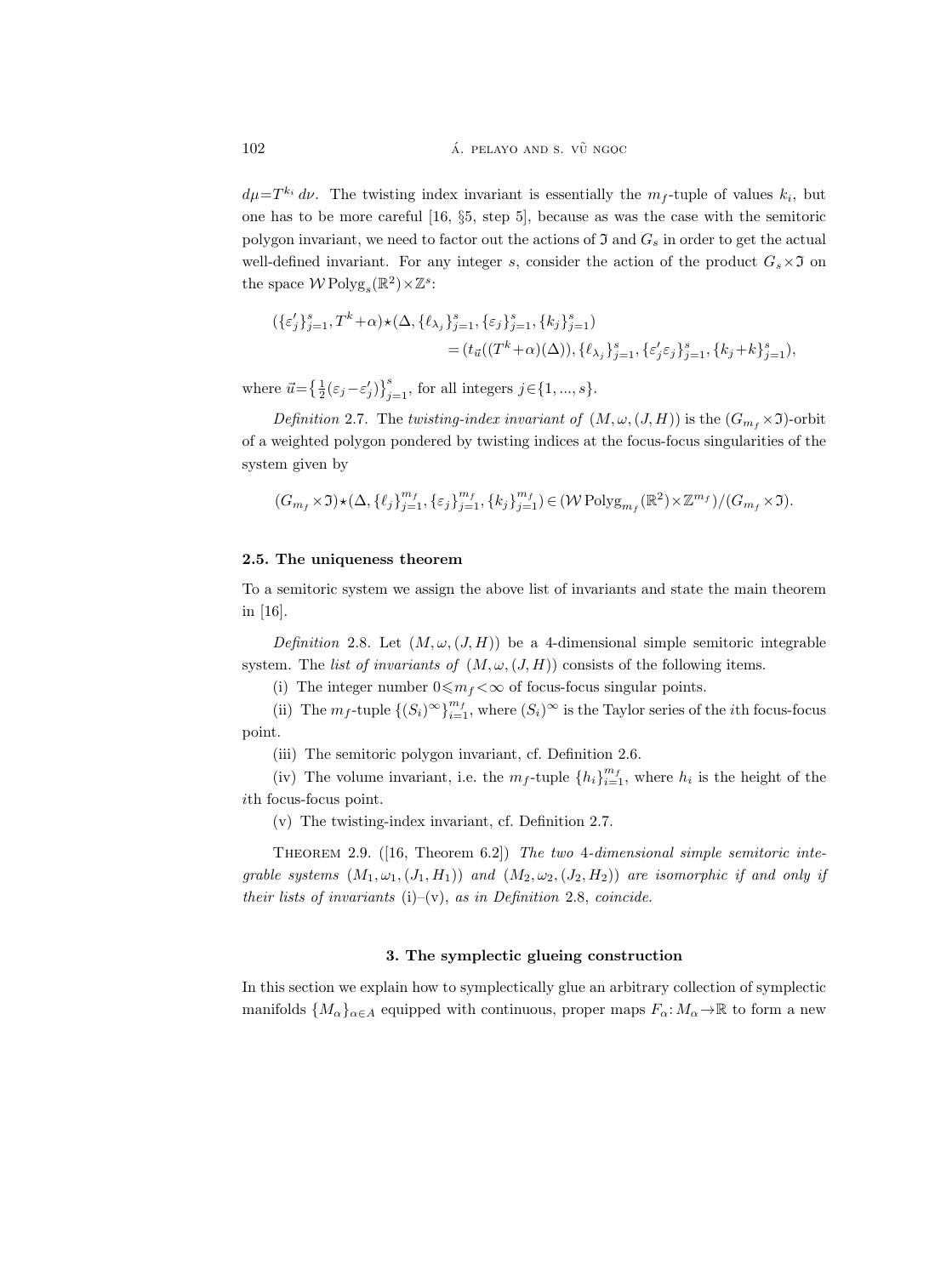symplectic manifold M equipped with a continuous, proper map which restricted to  $M_{\alpha}$ is equal to  $F_{\alpha}$ , cf. Theorem 3.11. The results of this section, while perhaps well-known among experts, we could not find in the literature.

# 3.1. Glueing maps, glueing groupoids

Let A be an arbitrary set of indices, and let  $\{M_{\alpha}\}_{{\alpha\in A}}$  be a family of sets. Recall that the *disjoint union of the sets*  $M_{\alpha}$ ,  $\alpha \in A$ , is the subset of  $\left(\bigcup_{\alpha \in A} M_{\alpha}\right) \times A$  defined by

$$
\bigsqcup_{\alpha \in A} M_{\alpha} := \{ (x, \alpha) : x \in M_{\alpha} \}.
$$

We denote by  $j_{\alpha}$ ,  $\alpha \in A$ , the natural inclusions:

$$
j_{\alpha}: M_{\alpha} \longrightarrow \bigsqcup_{\alpha \in A} M_{\alpha},
$$

$$
x \longmapsto (x, \alpha).
$$

Notice that if  $B \subset A$  then  $\bigsqcup_{\alpha \in B} M_{\alpha} \subset \bigsqcup_{\alpha \in A} M_{\alpha}$ . Of course, if all  $M_{\alpha}$ 's are pairwise disjoint, as sets, then there is a natural bijection bewteen  $\bigsqcup_{\alpha \in A} M_{\alpha}$  and the usual union  $\bigcup_{\alpha\in A}M_\alpha.$ 

If the  $M_{\alpha}$ 's are topological spaces, the disjoint union  $\bigsqcup_{\alpha \in A} M_{\alpha}$  is endowed with the final topology: the finest topology that makes the inclusions  $j_{\alpha}$  continuous. In particular  $j_{\alpha}(M_{\alpha})$  is an open set in  $\bigsqcup_{\alpha \in A} M_{\alpha}$ .

Definition 3.1. A glueing map for the family  $\{M_{\alpha}\}_{{\alpha}\in A}$  is a homeomorphism

$$
\varphi: U_{\alpha} \longrightarrow U_{\beta},
$$

where  $(\alpha, \beta) \in A^2$  and  $U_{\alpha} \subset M_{\alpha}$  and  $U_{\beta} \subset M_{\beta}$  are open sets.

In this text we use the standard set-theoretical convention that the notation  $\varphi$ includes the source and target sets  $U_{\alpha}$  and  $U_{\beta}$ ; in particular the notation  $\varphi(x)$  implies that  $x \in U_\alpha$ . When required, we use the notation  $U^s_\varphi$  and  $U^t_\varphi$  for the source and target sets of  $\varphi$  (assuming  $U_{\varphi}^t = \varphi(U_{\varphi}^s)$ ).

Definition 3.2. Let G be a collection of glueing maps for  $\{M_{\alpha}\}_{{\alpha}\in A}$ . The associated qlueing groupoid  $G$  is the groupoid generated by the set of all restrictions of all glueing maps  $\varphi \in \mathcal{G}$  to open subsets of the source sets, with the natural groupoid law:  $\varphi_2 \circ \varphi_1$ exists whenever the image of the source set of  $\varphi_1$  is included in the source set of  $\varphi_2$ .

Definition 3.3. We say that G is free when there is no non-trivial  $\varphi \in G$  with both source and target in the same set  $M_{\alpha}$ .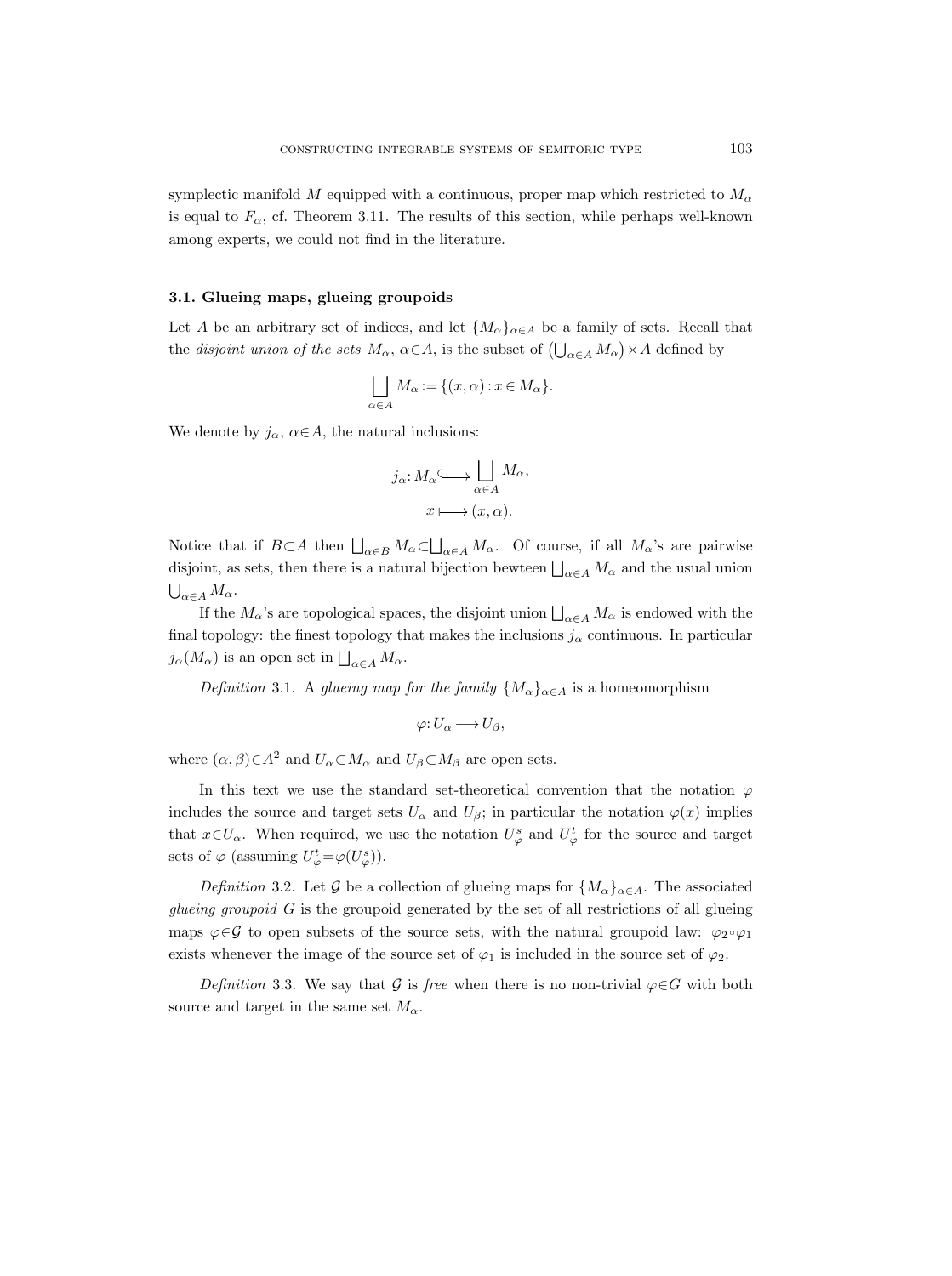#### 3.2. Topological glueing

We now define the general patching construction. Throughout this section, and unless otherwise stated, we do not require topological spaces to be paracompact or Hausdorff.

Definition 3.4. Let  $\{M_{\alpha}\}_{{\alpha}\in A}$  be a collection of pairwise disjoint topological spaces, and  $G$  an associated glueing groupoid. From this we define the set  $M$ , called the *glueing* of  ${M_\alpha}_{\alpha\in A}$  along G, as  $M:=\bigsqcup_{\alpha\in A}M_\alpha/\sim$ , where  $\sim$  is the equivalence relation on  $\bigsqcup_{\alpha \in A} M_{\alpha}$  defined by

$$
(x, \alpha) \sim (x', \beta) \iff x = x'
$$
 or there exists  $\varphi \in G$  with  $x' = \varphi(x)$ .

Let us check that ∼ is indeed an equivalence relation. The reflexivity is obvious. If  $(x, \alpha) \sim (x', \beta)$  and  $(x, \alpha) \neq (x', \beta)$  then  $\varphi(x) = x'$  for some  $\varphi \in G$ . But G is a groupoid, so  $\varphi^{-1}$ ∈G and of course  $x = \varphi^{-1}(x')$ , and thus  $(x', \beta) \sim (x, \alpha)$ , which proves the symmetry property. Finally, if  $(x, \alpha) \sim (x', \beta)$  and  $(x', \beta) \sim (x'', \gamma)$  then there exist  $\varphi$  and  $\varphi'$  in G such that  $\varphi(x)=x'$  and  $\varphi'(x')=x''$ . Therefore  $\varphi'\circ\varphi$  is well defined on an open neighborhood of x, so  $\varphi' \circ \varphi \in G$ , and  $(x, \alpha) \sim (x'', \gamma)$ , and hence we have shown the transitivity property.

Here again we could have dropped the assumption that the  $M_{\alpha}$ 's are pairwise disjoint, or we could have used a standard union instead of a disjoint union.

The following lemma follows from the definition of the equivalence relation.

LEMMA 3.5. Let  $\pi: \bigsqcup_{\alpha \in A} M_{\alpha} \to M$  be the quotient map. For any subset  $K \subset M_{\alpha}$ , one has

$$
\pi^{-1}(y_{\alpha}(K)) = j_{\alpha}(K) \cup \left( \bigcup_{\varphi \in G} j_{\alpha(\varphi)}(\varphi(K \cap U_{\varphi}^s)) \right),
$$

where it is assumed that the union is over all  $\varphi$  whose source set  $U_{\varphi}^s$  intersects K, and  $\alpha(\varphi)$  is the element in A such that  $U_{\varphi}^t \subset M_{\alpha(\varphi)}$ .

LEMMA 3.6. For the natural quotient topology on M, the maps  $y_{\alpha} = \pi \circ j_{\alpha} : M_{\alpha} \to M$ ,  $\alpha \in A$ , are open and continuous. They are injective if and only if G is free.

*Proof.* By definition of quotient topology, the map  $\pi$  is continuous. Hence  $y_{\alpha} = \pi \circ j_{\alpha}$ is continuous. Finally, if  $U \subset M_\alpha$  is open, then it follows from Lemma 3.5 that  $\pi^{-1}(y_\alpha(U))$ is open in  $\bigsqcup_{\alpha \in A} M_{\alpha}$ . This means that  $y_{\alpha}(U)$  is open in M.

Fix  $\alpha \in A$ . Let x and x' be elements of  $M_{\alpha}$ . If  $y_{\alpha}(x)=y_{\alpha}(x')$  then either  $x=x'$  or  $\varphi(x)=x'$  for some  $\varphi \in G$ . The latter is ruled out by the assumption that there is no non-trivial  $\varphi \in G$  with both source and target in  $M_\alpha$ . Thus in this case  $y_\alpha$  is injective. If the condition is violated then there exist  $x \neq x'$  in  $M_\alpha$  with  $j_\alpha(x) \sim j_\alpha(x')$  so  $y_\alpha$  cannot be injective. $\Box$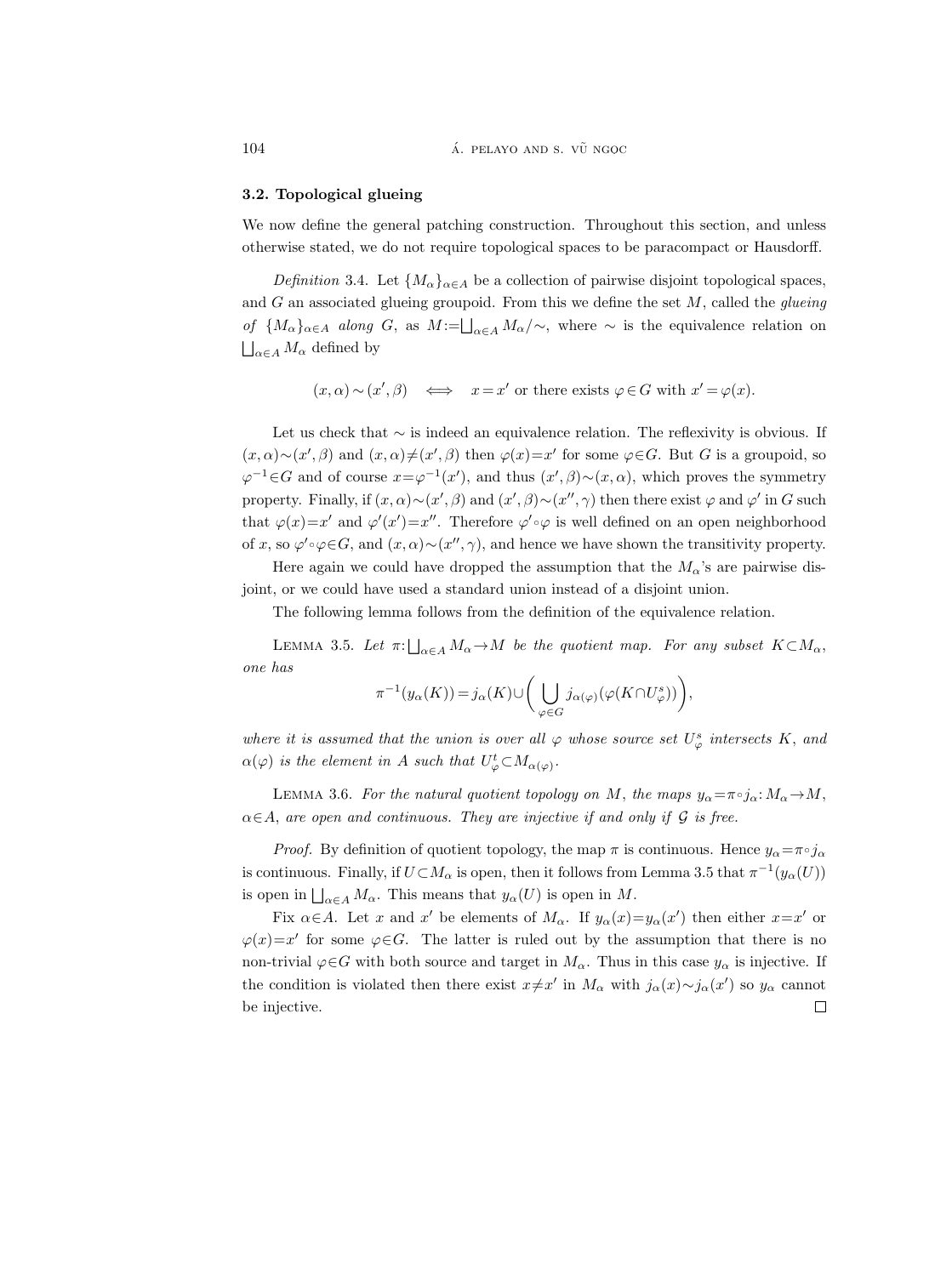#### 3.3. Smooth glueing

LEMMA 3.7. If all the  $M_{\alpha}$ 's are smooth manifolds, all  $\varphi \in \mathcal{G}$  are diffeomorphisms and G is free, then there exists a unique smooth structure on M for which the maps  $y_\alpha$ ,  $\alpha \in A$ , are embeddings.

*Proof.* Let  $U \subset M_\alpha$  be open and let  $g: U \to \mathbb{R}^n$  be a homeomorphism. By Lemma 3.6,  $y_{\alpha}$  is a homeomorphism onto its image. Let  $\tilde{U}=y_{\alpha}(U)$  and  $\tilde{g}=g\circ(y_{\alpha}|_U)^{-1}$ . Then  $\tilde{U}$  is an open subset of M and  $\tilde{g}: \tilde{U} \to \mathbb{R}^n$  is a homeomorphism. This shows that any chart of  $M_{\alpha}$  descends onto a chart of M. Obviously the union of a family of open covers of  $M_{\alpha}$ for all  $\alpha \in A$  descends to an open cover of M. In order to get an atlas on M, it remains to check the compatibility condition when an open set  $V_\alpha$  coming from an atlas of  $M_\alpha$ intersects an open set  $V_\beta$  coming from an atlas of  $M_\beta$ . Thus, let  $(V_\alpha, g_\alpha)$ ,  $V_\alpha \subset M_\alpha$ , and  $(V_\beta, g_\beta)$ ,  $V_\beta \subset M_\beta$ , be local charts such that  $y_\alpha(V_\alpha) = y_\beta(V_\beta)$  and  $\alpha \neq \beta$ . Now consider the following formula, given by Lemma 3.5,

$$
j_{\alpha}(V_{\alpha}) \cup \left(\bigcup_{\varphi \in G} j_{\alpha(\varphi)}(\varphi(V_{\alpha} \cap U_{\varphi}^{s}))\right) = j_{\beta}(V_{\beta}) \cup \left(\bigcup_{\varphi \in G} j_{\alpha(\varphi)}(\varphi(V_{\beta} \cap U_{\varphi}^{s}))\right).
$$

Because G is free, any  $\varphi$  whose source set intersects  $V_\alpha$  and such that  $\alpha(\varphi) = \alpha$  must be the identity. Hence, in the left-hand side one can omit all the  $\varphi$ 's such that  $\alpha(\varphi)=\alpha$ . For the same reason, one may assume that all the  $\alpha(\varphi)$ 's are pairwise different. Of course the analogue observation holds for the right-hand side. Hence we can equate terms in the unions (up to permutation). In particular there must exist some  $\varphi$  with  $\alpha(\varphi) = \beta$ and  $j_{\beta}(\varphi(V_{\alpha} \cap U_{\varphi}^{s})) = j_{\beta}(V_{\beta})$ . Since  $j_{\beta}$  is injective,  $\varphi(V_{\alpha} \cap U_{\varphi}^{s}) = V_{\beta}$ . Let  $x \in V_{\beta}$  and  $x' =$  $\varphi^{-1}(x) \in V_\alpha$ . Then  $y_\alpha(x') = y_\beta(x)$ , i.e.  $x' = y_\alpha^{-1} \circ y_\beta(x)$ . Thus  $(y_\alpha|_{V_\alpha})^{-1} \circ (y_\beta|_{V_\beta}) = \varphi^{-1}|_{V_\beta}$ . Hence the transition map for the charts  $\tilde{g}_u = g_u \circ (y_u|_{V_u})^{-1}$ ,  $u = \alpha, \beta$ , is equal to

$$
\tilde{g}_{\alpha} \circ \tilde{g}_{\beta}^{-1} = g_{\alpha} \circ ((y_{\alpha}|_{V_{\alpha}})^{-1} \circ (y_{\beta}|_{V_{\beta}})) \circ g_{\beta}^{-1} = g_{\alpha} \circ \varphi^{-1} \circ g_{\beta}^{-1},\tag{3.1}
$$

which is indeed a composition of local diffeomorphisms. Thus  $M$  has a natural smooth structure.

Consider now  $y_{\alpha}: M_{\alpha} \hookrightarrow M$ . Read in a chart  $(\widetilde{V}_{\alpha}, \widetilde{g}_{\alpha})$  of M, with  $\widetilde{g}_{\alpha} := g_{\alpha} \circ (y_{\alpha}|_{V_{\alpha}})^{-1}$ , for some chart  $(V_{\alpha}, g_{\alpha})$  on  $M_{\alpha}$ , it becomes  $\tilde{g}_{\alpha} \circ y_{\alpha} = g_{\alpha}|_{V_{\alpha}}$ , which is a local diffeomorphism. Since we already know that  $y_{\alpha}$  is a homeomorphism onto its image, it is an embedding.

Conversely, if  $y_\alpha$ ,  $\alpha \in A$ , are embeddings for some smooth structure on M, then any local chart on  $M_{\alpha}$  is sent by  $y_{\alpha}$  to a local chart on M. Thus, necessarily, we obtain the same charts on  $M$  as the ones we have just constructed.  $\Box$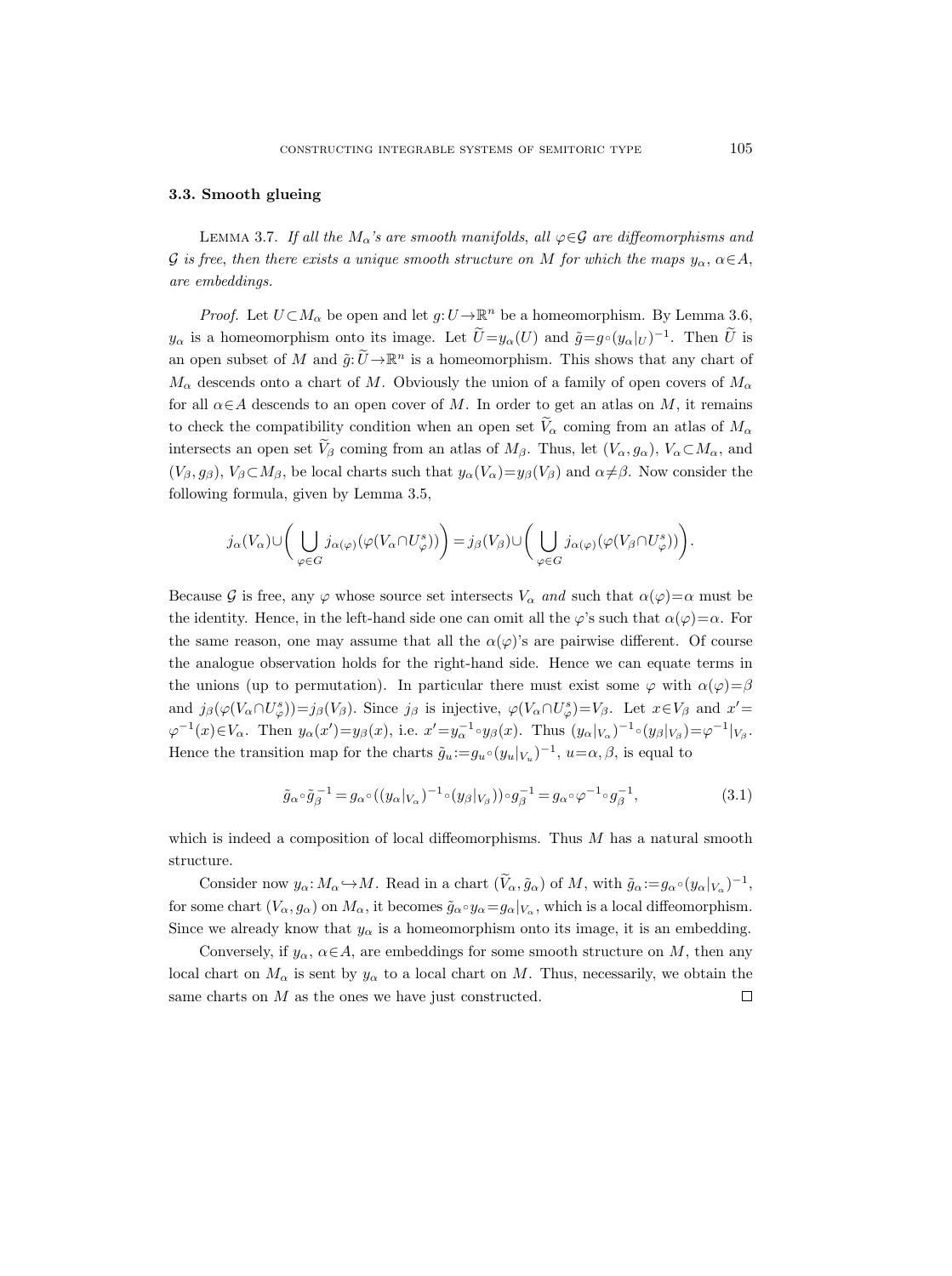$106$   $\qquad \qquad$   $\qquad$   $\qquad$   $\qquad$   $\qquad$   $\qquad$   $\qquad$   $\qquad$   $\qquad$   $\qquad$   $\qquad$   $\qquad$   $\qquad$   $\qquad$   $\qquad$   $\qquad$   $\qquad$   $\qquad$   $\qquad$   $\qquad$   $\qquad$   $\qquad$   $\qquad$   $\qquad$   $\qquad$   $\qquad$   $\qquad$   $\qquad$   $\qquad$   $\qquad$   $\qquad$   $\qquad$   $\qquad$   $\qquad$   $\qquad$   $\$ 

*Remark* 3.8. The smooth manifold  $M$  given in Lemma 3.7 is not necessarily a Hausdorff space. The definition of manifold in Bourbaki  $[2]$  does not require M to be a Hausdorff topological space, nor a paracompact space. These are, however, conditions most frequently required. It follows from Bourbaki  $[2]$  that M is Hausdorff if and only if for any two smooth charts  $\varphi: U \subset M \to \mathbb{R}^n$  and  $\psi: V \subset M \to \mathbb{R}^n$  constructed as in the proof of Lemma 3.7, we have that the graph of  $\psi \circ \varphi^{-1} : \varphi(U \cap V) \to \psi(U \cap V)$  is closed in  $\varphi(U)\times\psi(V)\subset\mathbb{R}^n\times\mathbb{R}^n$ .

# 3.4. Symplectic glueing

Unlike in the previous two sections, we shall be assuming that the  $M_{\alpha}$ ,  $\alpha \in A$ , are Haudorff, paracompact smooth manifolds. Moreover, we will be assuming that there exist continuous, proper maps  $F_{\alpha}: M \to \mathbb{R}^n$  which can be glued together to give rise to a proper map  $F: M \to \mathbb{R}$ . With the aid of F we will show that the Hausdorff and paracompactness properties of the  $M_{\alpha}$  are inherited by M.

LEMMA 3.9. If, for each  $\alpha \in A$ ,  $M_{\alpha}$  is symplectic with symplectic form  $\omega_{\alpha}$ , and if all  $\varphi \in \mathcal{G}$  are symplectomorphisms (and  $\mathcal{G}$  is free), then there exists a unique symplectic structure  $\omega$  on M such that  $y^*_{\alpha} \omega = \omega_{\alpha}, \ \alpha \in A$ .

Proof. The following facts hold:

- (1) all the  $y_{\alpha}$ 's are embeddings;
- (2)  $\bigcup_{\alpha \in A} y_{\alpha}(M_{\alpha}) = M;$

(3) when  $y_{\alpha}(M_{\alpha})$  intersects  $y_{\beta}(M_{\beta}), \alpha \neq \beta$ , then  $y_{\beta}^{-1}(y_{\alpha}) = \varphi$  for some  $\varphi \in G$  with  $\varphi^* \omega_\beta = \omega_\alpha$ .

Then, the formula  $y^*_{\alpha} \omega = \omega_{\alpha}$  defines a unique symplectic form  $\omega$  on M.  $\Box$ 

We can finally apply this technique in our case.

PROPOSITION 3.10. Let  $\{M_{\alpha}\}_{{\alpha}\in A}$  be a collection of symplectic manifolds, each equipped with a map  $F_{\alpha}: M_{\alpha} \to \mathbb{R}^n$ . For any  $\alpha, \beta \in A$ , let  $D_{\alpha\beta} := F_{\alpha}(M_{\alpha}) \cap F_{\beta}(M_{\beta})$  and assume that

(1)  $U_{\alpha} := F_{\alpha}^{-1}(D_{\alpha\beta})$  and  $U_{\beta} := F_{\beta}^{-1}(D_{\alpha\beta})$  are open;

(2)  $\varphi_{\alpha\beta}: U_{\alpha} \to U_{\beta}$  is a symplectomorphism such that  $\varphi_{\alpha\beta}^{*}F_{\beta} = F_{\alpha}$ ;

(3) if  $D_{\alpha\beta\gamma} := F_{\alpha}(M_{\alpha}) \cap F_{\beta}(M_{\beta}) \cap F_{\gamma}(M_{\gamma}) \neq \emptyset$ , we have  $\varphi_{\beta\gamma} \circ \varphi_{\alpha\beta} = \varphi_{\alpha\gamma}$  (restricted to  $F_{\alpha}^{-1}(D_{\alpha\beta\gamma})$ ).

Then the smooth manifold M obtained by glueing the collection  $\{M_{\alpha}\}_{{\alpha}\in A}$  along the set  $\{\varphi_{\alpha\beta}\}_{\alpha,\beta\in A}$  is symplectic, and there exists a unique map  $F: M \to \mathbb{R}^n$  satisfying  $F_{\alpha} = F \circ y_{\alpha}$ , where  $y_{\alpha} : M_{\alpha} \hookrightarrow M$ ,  $\alpha \in A$ , are the natural symplectic embeddings.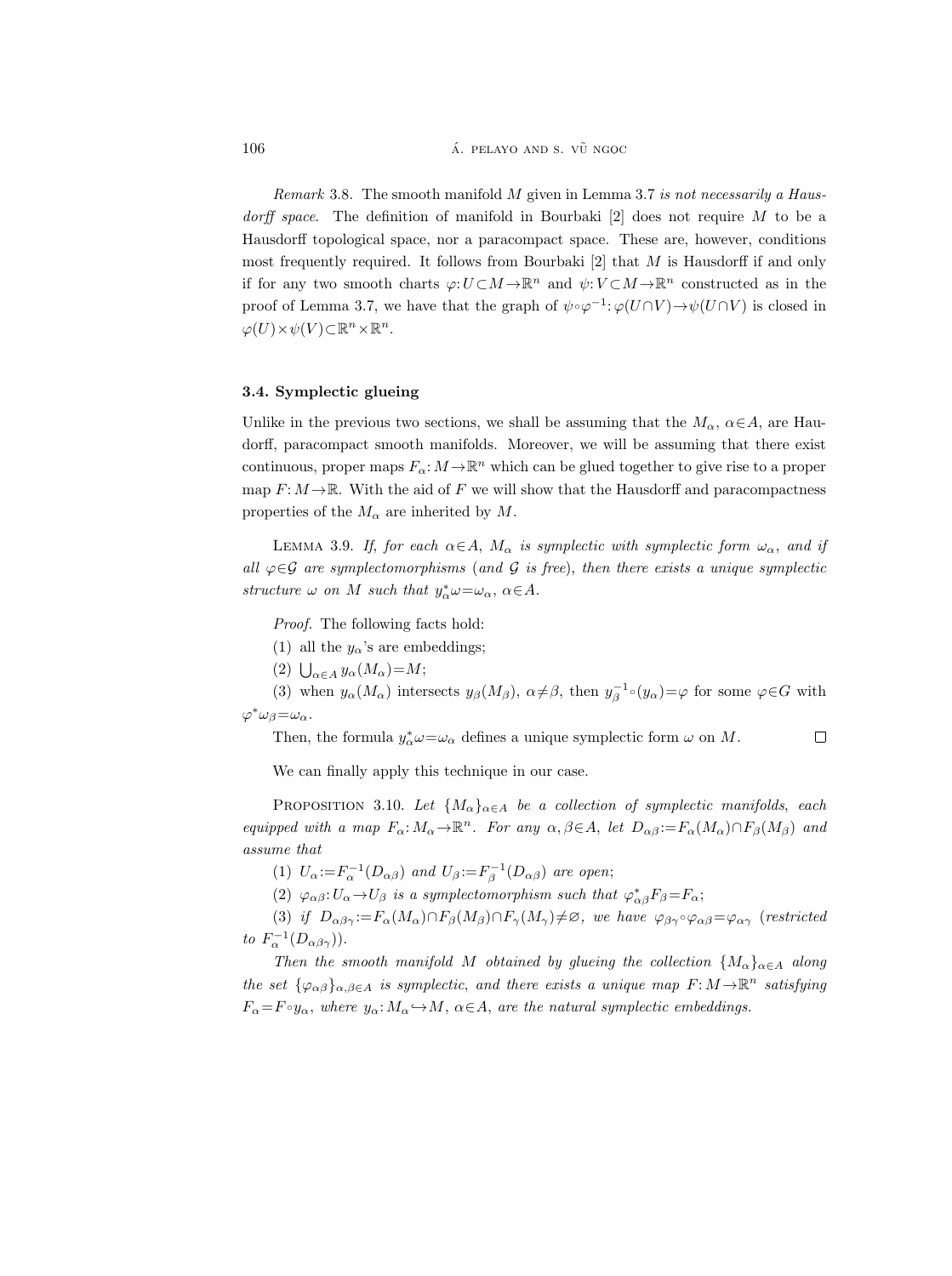Proof. The third assumption (the cocycle condition) implies that the corresponding  $\Box$ glueing groupoid is free.

THEOREM 3.11. (Symplectic glueing) Let  $\{M_{\alpha}\}_{{\alpha}\in A}$  be a collection of symplectic manifolds, each equipped with a continuous, proper map  $F_{\alpha}: M_{\alpha} \to V_{\alpha} \subset \mathbb{R}^n$ , where  $V_{\alpha}$  is open. For any  $\alpha, \beta \in A$ , let  $D_{\alpha\beta} := V_{\alpha} \cap V_{\beta}$  and assume that

- (1)  $\varphi_{\alpha\beta} : F_{\alpha}^{-1}(D_{\alpha\beta}) \to F_{\beta}^{-1}(D_{\alpha\beta})$  is a symplectomorphism such that  $\varphi_{\alpha\beta}^* F_{\beta} = F_{\alpha}$ ;
- (2) when  $V_{\alpha} \cap V_{\beta} \cap V_{\gamma} \neq \emptyset$ , we have  $\varphi_{\beta\gamma} \circ \varphi_{\alpha\beta} = \varphi_{\alpha\gamma}$ .

Then the smooth manifold M obtained by glueing the collection  $\{M_{\alpha}\}_{{\alpha}\in A}$  along the set  $\{\varphi_{\alpha\beta}\}_{{\alpha,\beta\in A}}$  is Hausdorff, paracompact (in other words, a smooth manifold in the usual sense) and symplectic, and there exists a unique continuous, proper map

$$
F\colon\! M \longrightarrow \bigcup_{\alpha \in A} V_\alpha \subset \mathbb{R}^n
$$

satisfying  $F_{\alpha} = F \circ y_{\alpha}$ , where  $y_{\alpha}: M_{\alpha} \to M$ ,  $\alpha \in A$ , are the natural symplectic embeddings.

Proof. The main statement is a corollary of Proposition 3.10 since

$$
F^{-1}(V_{\alpha} \cap V_{\beta}) = F^{-1}(F(M_{\alpha}) \cap F(M_{\beta}))
$$

and thus the right-hand side is automatically open.

Next we show that M is Hausdorff. Let  $\bar{z}, \bar{w} \in M$ , where  $z, w \in \bigsqcup_{\alpha \in A} M_{\alpha}$ . There are two possibilities, that  $F(\bar{z})=F(\bar{w})$  or that  $F(\bar{z})\neq F(\bar{w})$ . If  $F(\bar{z})=F(\bar{w})$ , then by the definition of F (i.e.  $F_{\alpha} = F \circ y_{\alpha}$ ), there exists  $\alpha \in A$  such that  $z \in M_{\alpha}$  and  $w \in M_{\alpha}$ . Here we are viewing  $M_{\alpha}$  as a subset of  $\bigsqcup_{\alpha \in A} M_{\alpha}$ , under the canonical identification  $y_{\alpha}$ . Because  $M_{\alpha}$  is Hausdorff, there exist open sets  $U_z \subset M_{\alpha}$  and  $U_w \subset M_{\alpha}$ , with  $z \in U_z$ ,  $w \in U_w$  and  $U_z \cap U_w = \varnothing$ . Since  $M_\alpha$  is open in  $\bigsqcup_{\alpha \in A} M_\alpha$ , by Lemma 3.6 we have that  $\pi(U_z)$  and  $\pi(U_w)$  are open subsets of M. By construction,  $\bar{z} \in \pi(U_z)$  and  $\bar{w} \in \pi(U_w)$ . It follows from the definition of  $\pi$  as the quotient map  $\bigsqcup_{\alpha \in A} M_{\alpha} \rightarrow M = \bigsqcup_{\alpha \in A} M_{\alpha}/\sim$  that

$$
\pi(U_z) \cap \pi(U_w) = \pi(U_z \cap U_w) = \pi(\varnothing) = \varnothing.
$$

On the other hand, suppose that  $F(\bar{z}) \neq F(\bar{w})$ . Since  $F(\bar{z}) \in \mathbb{R}^n$  and  $F(\bar{w}) \in \mathbb{R}^n$ , and since  $\mathbb{R}^n$  is Hausdorff, there exist open sets  $W_z$  and  $W_w$  in  $\mathbb{R}^n$  such that  $F(\bar{z}) \in W_z$ ,  $F(\overline{w}) \in W_w$  and  $W_z \cap W_w = \emptyset$ . As F is continuous,  $F^{-1}(W_z)$  and  $F^{-1}(W_w)$  are open. Also, by construction,  $\bar{z} \in F^{-1}(W_z)$  and  $\bar{w} \in F^{-1}(W_w)$ . Of course,

$$
F^{-1}(W_z) \cap F^{-1}(W_w) = F^{-1}(W_z \cap W_w) = \emptyset.
$$

Let us show that F is proper. Let  $V := \bigcup_{\alpha \in A} V_{\alpha}$ . Let  $K \subset V$  be compact in V. Since K is compact, there exists a finite number of open balls  $B_i$  of radius  $\varepsilon > 0$  that cover K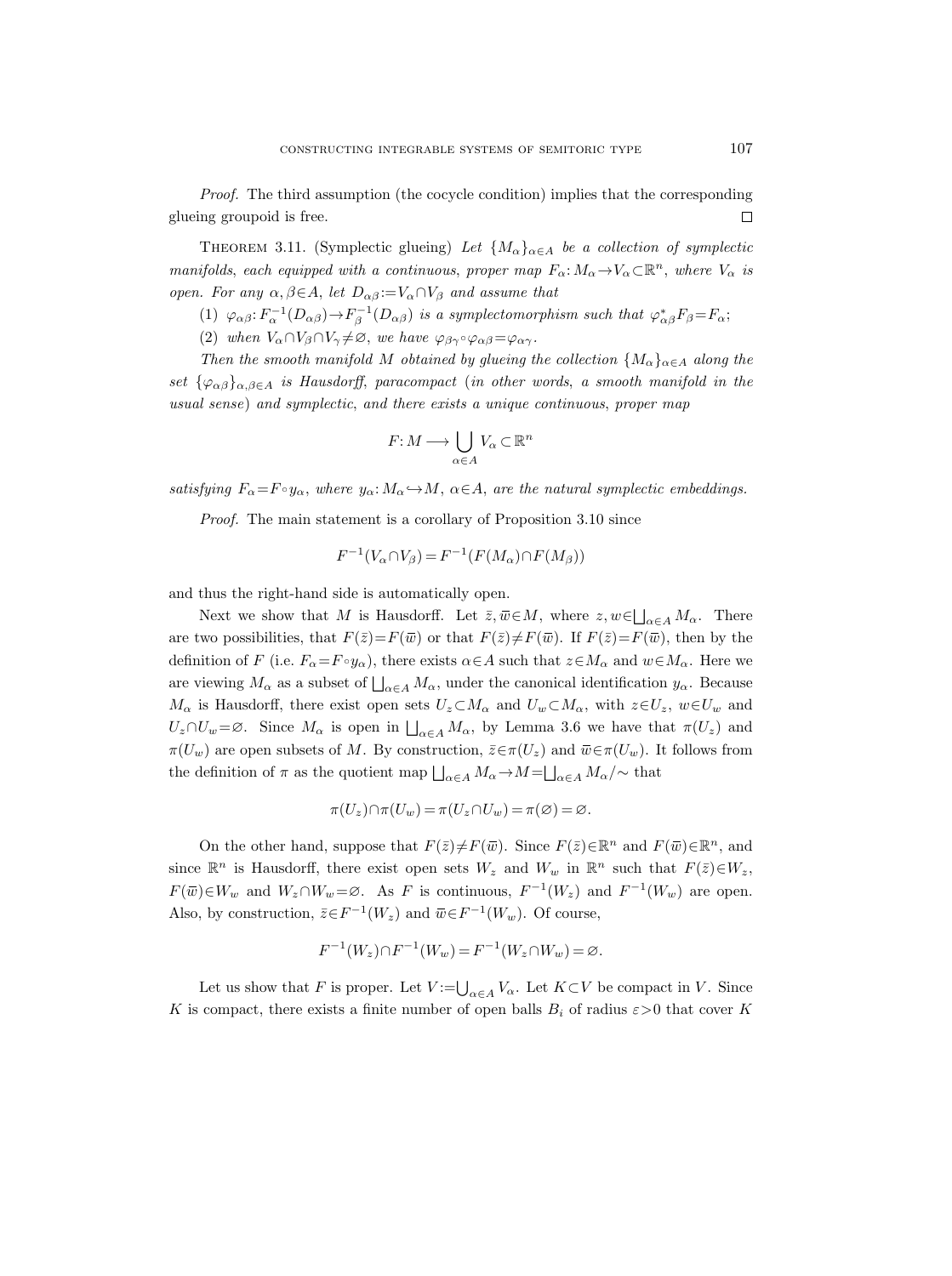and such that any  $\overline{B}_i$  is included in some  $V_{\alpha(i)}$ ,  $\alpha(i) \in A$ . Let  $\{O_\beta\}_{\beta \in B}$  be an open cover of  $F^{-1}(K)$ . For any i, the set  $\overline{B}_i$  is compact in  $V_{\alpha(i)}$ , and hence  $F_{\alpha}^{-1}(\overline{B}_i)$  is compact in  $M_{\alpha}$ . Thus  $y_{\alpha}(F_{\alpha}^{-1}(\overline{B}_i))$  is compact in M, and hence there exists a finite subset  $B_i \subset B$ such that  $\bigcup_{\beta \in B_i} O_\beta \supset y_\alpha(F_\alpha^{-1}(\overline{B}_i))$ . We can conclude, using the fact that

$$
y_{\alpha}(F_{\alpha}^{-1}(U)) = F^{-1}(U) \quad \text{for all } U \subset V_{\alpha}, \tag{3.2}
$$

that  $F^{-1}(K) \subset \bigcup_i \bigcup_{\beta \in B_i} O_{\beta}$ , which shows that  $F^{-1}(K)$  is indeed compact.

To complete the properness proof we must show that equality (3.2) holds. Indeed, the inclusion  $y_\alpha(F_\alpha^{-1}(U))\subset F^{-1}(U)$  follows directly from the equality  $F\circ y_\alpha = F_\alpha$ . For the converse, we come back to the definition of M. If  $\bar{z} \in F^{-1}(U)$  there must exist some  $z_\beta \in M_\beta$  such that  $\pi(z_\beta) = \overline{z}$  ( $\pi$  is the quotient map of Lemma 3.5). Thus  $F_\beta(z_\beta) = F(\overline{z})$ . This means that  $V_\alpha \cap V_\beta$  is not empty, and there is a symplectomorphism  $\varphi_{\beta\alpha}$  such that  $z_\alpha := \varphi_{\beta\alpha}(z_\beta) \in M_\alpha$ . This implies that  $\pi(z_\alpha) = \pi(z_\beta) = \overline{z}$ . Thus  $F(\overline{z}) = F_\alpha(z_\alpha)$ , which proves that  $F^{-1}(U) \subset y_\alpha(F_\alpha^{-1}(U)).$ 

We are left to show that  $M$  is a paracompact space. We have already shown that  $F: M \rightarrow V$  is a proper map, so in particular, the fibers of F are compact. On the other hand, for each  $\alpha \in A$ ,  $M_{\alpha}$  is a manifold in the usual sense, and hence it is locally compact, which then implies that  $\bigsqcup_{\alpha \in A} M_{\alpha}$  is locally compact. We claim that M is locally compact. Indeed, let  $\bar{z} \in M$ , where  $z \in M_\alpha$  for some  $\alpha$ . Because  $M_\alpha$  is locally compact, there is a compact neighborhood  $K_z$  of z in  $M_\alpha$  containing an open set  $U_z$ , with  $z \in U_z$ . Since  $\pi$  is continuous,  $\pi(K_z)$  is compact. As  $\pi$  is open,  $\pi(U_z)$  is open, and hence  $\pi(K_z)$ is a compact neighborhood of  $\bar{z}$ , and we have shown that M is locally compact.

On the other hand, a continuous, proper map between locally compact Hausdorff spaces is closed(2); see [4, Proposition 3, p. 16]. We have already shown that M is Hausdorff and locally compact. Hence, since  $F: M \rightarrow V$  is a proper map, it is a also a closed map.

Next we deduce the paracompactness of M from the following result [20,  $\S 20$ , p. 153], [3, Theorem 1]: if  $f: X \to Y$  is a continuous, closed surjective mapping between topological spaces with compact fibers, and  $Y$  is paracompact, then  $X$  is paracompact as well. We may apply this result with X equal to M, Y equal to  $F(M) \subset \mathbb{R}^n$  and f equal to  $F: M \to F(M)$ . The map  $F: M \to F(M)$  is continuous, closed, and it has compact fibers, and  $F(M)$ , as a subset of  $\mathbb{R}^n$ , is paracompact. Hence M is paracompact. This concludes the proof of the proposition.  $\Box$ 

<sup>(&</sup>lt;sup>2</sup>) Let  $f: X \to Y$  be such a map. Let A be closed and let  $y \in \overline{F(A)}$ . Since Y is Hausdorff,  $\{y\}$  is the intersection of closed neighborhoods of  $y$ . Since  $Y$  is locally compact, we may assume that one of these neighborhoods is compact. As f is continuous and proper,  $A \cap f^{-1}(y)$  is a decreasing intersection of non-empty closed subsets of a compact set, and hence is non-empty. Hence  $y \in f(A)$  and  $f(A)$  is closed.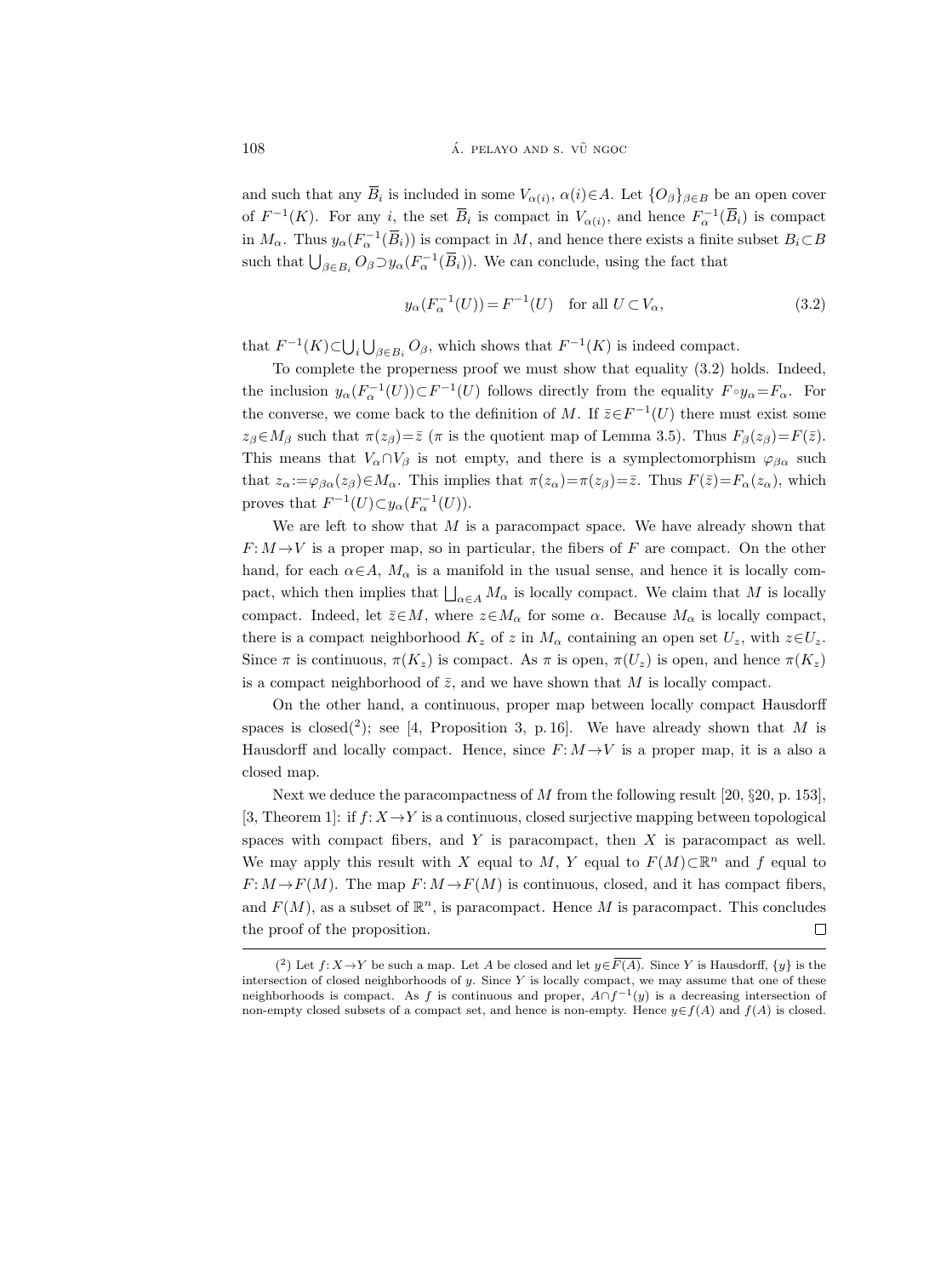#### 4. Main theorem: statement

Again we equip  $\mathbb{R}^2$  with its standard affine structure with origin at  $(0,0)$ , and orientation.

# 4.1. Delzant semitoric polygons

Let  $\Delta \in \text{Polyg}(\mathbb{R}^2)$  be a rational convex polygon in  $\mathbb{R}^2$ , as in Definition 2.1. Recall that in our terminology,  $\Delta$  is not necessarily compact. We call a point in the boundary  $\partial \Delta$ where the meeting edges are not colinear a vertex of  $\Delta$ . We shall make the following assumption:

(a1) The intersection of  $\Delta$  with a vertical line is compact (it may be empty).

Consider such a vertical line intersecting the polytope. If the intersection is not just a point, then it is a vertical segment. The top end of this segment is said to belong to the *top-boundary* of  $\Delta$ .

With each vertex z of  $\Delta$  we associate a couple  $\mathcal{B}_z$  of primitive integral vectors starting at  $z$  and extending along the direction of the edges meeting at  $z$ , in the order that makes them oriented. Then  $\mathcal{B}_z$  defines a Z-basis of  $\mathbb{Z}^2 \subset \mathbb{R}^2$  when, viewed as a  $2 \times 2$  matrix, its determinant is equal to 1.

Let  $s \in \mathbb{N}^*$  and let  $(\lambda_1, ..., \lambda_s) \in \mathbb{R}^s$  with  $\lambda_1 < ... < \lambda_s$ . As before,  $\ell_{\lambda_j}$  is the vertical line  $\{(x, y): x = \lambda_j\}.$  We are interested only in the following case:

(a2) The vertical lines  $\ell_{\lambda_j}$ ,  $j=1,\ldots,s$ , intersect the top-boundary of  $\Delta$ .

Let  $T$  be the linear transformation acting as the matrix

$$
T := T^1 = \begin{pmatrix} 1 & 0 \\ 1 & 1 \end{pmatrix}.
$$

Definition 4.1. Let z be a vertex of the polygon  $\Delta$  and  $(u, v) = \mathcal{B}_z$ . Then z is called

• a *Delzant corner* when there is no vertical line  $\ell_{\lambda_j}$  through it and  $\det(u, v) = 1$ ;

• a hidden Delzant corner when there is a vertical line  $\ell_{\lambda_j}$  through it, it belongs to the top-boundary and  $\det(u, Tv)=1;$ 

• a *fake corner* when there is a vertical line  $\ell_{\lambda_j}$  through it, it belongs to the topboundary and  $det(u, Tv)=0$ .

For the following lemma recall the definition of admissible weighted polygon, see Definition 2.4.

LEMMA 4.2. Let  $\Delta$  be a convex rational polygon equipped with a set of vertical lines  $(\ell_{\lambda_1},...,\ell_{\lambda_s}),$  such that the assumptions (a1) and (a2) are satisfied. Suppose also that

• any point in the top-boundary that belongs to some vertical line  $\ell_{\lambda_j}$  is either a hidden Delzant corner or a fake corner;

• any other vertex of  $\Delta$  is a Delzant corner.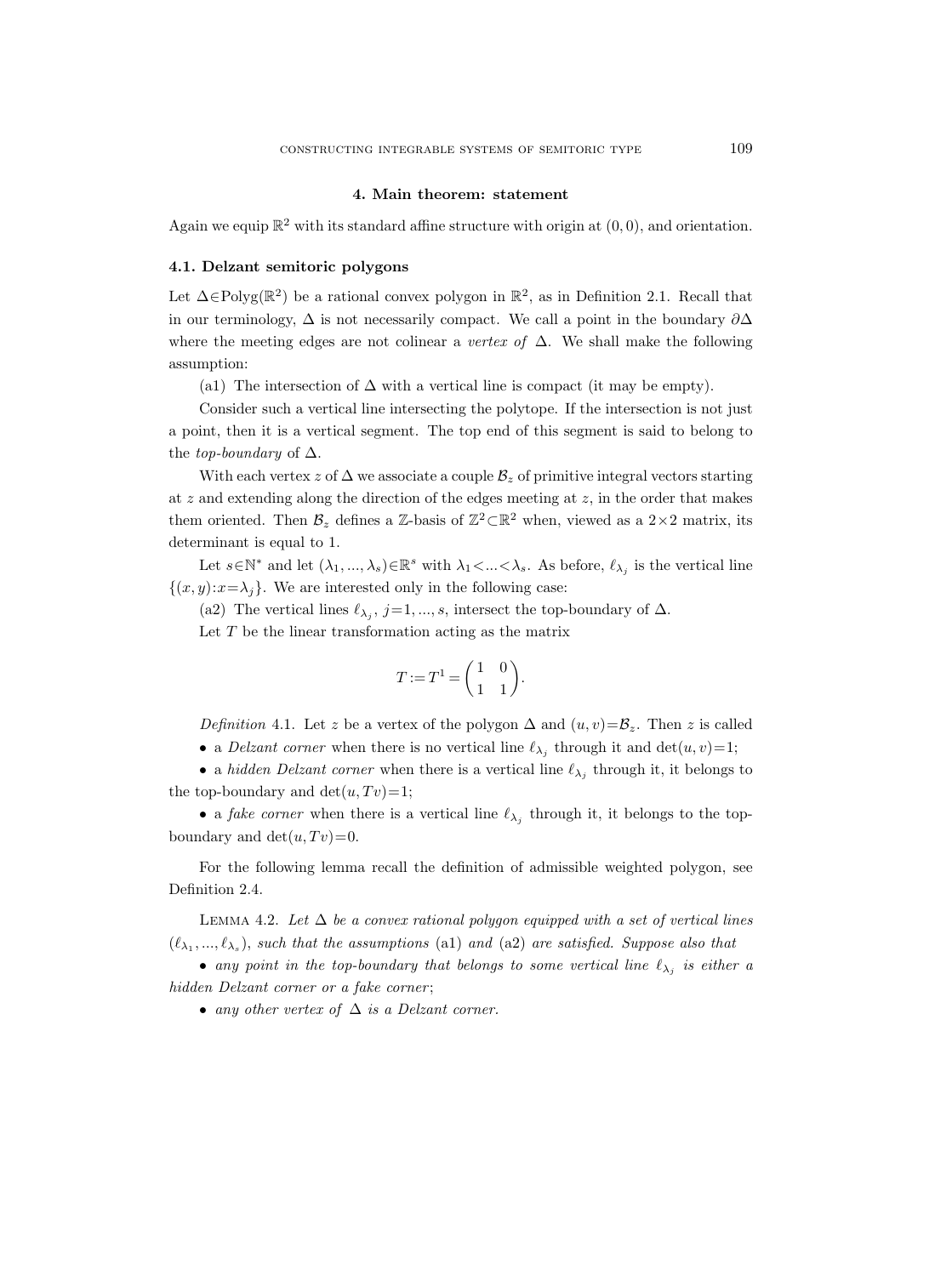Then the triple  $(\Delta, {\ell_{\lambda_j}}_{j=1}^s, (1, ..., 1))$  is an admissible weighted polygon.

*Proof.* We need to show that the convexity is preserved under the  $G_s$ -action. This amounts to show that, for any  $j=1, ..., s$ , the polygon  $t_{\vec{e}_j}(\Delta)$  is convex, where  $(\vec{e}_1, ..., \vec{e}_s)$ is the canonical basis of  $\mathbb{Z}^s$ . Since  $t_{\vec{e}_j}$  is affine on both half-spaces delimited by the vertical line  $\ell_{\lambda_j}$ , it suffices to show that  $t_{\vec{e}_j}(\Delta)$  is locally convex near the points where  $\ell_{\lambda_j}$  meets the boundary  $\partial \Delta$ .

We let  $\{a, z\}=\ell_{\lambda_i} \cap \partial \Delta$  and assume that z lies on the top boundary. By assumption, z is either a hidden Delzant corner or a fake corner. Let us consider the vectors  $(u, v) = \mathcal{B}_z$ . Because  $z$  belongs to the top-boundary, the vector  $u$  must be directed to the left-hand side of z and v to the right-hand side. Since the transformation  $t_{\vec{e}_j}$  acts only on the right half-space (and there it acts as T), the transformed edges of  $t_{\vec{e}_j}(\Delta)$  at  $z$  are directed along  $(u, Tv)$ . By assumption,  $det(u, Tv)$  is either 0 or 1, which implies the local convexity at z.

Now consider the "bottom boundary" at the point a. By assumption, the polygon is already locally convex at a (which means that  $\det(u, v) \geq 0$ ), and a quick calculation shows that the action of  $t_{\vec{e}_i}$  may only make it even "more" convex.  $\Box$ 

It is easy to see that the properties of the lemma are preserved by the I-action. Thus we can state the following definition.

Definition 4.3. Let  $[\Delta_w]$  be a semitoric polygon as in Definition 2.5, and suppose that  $\Delta_{\mathbf{w}}$  is a representative of the form  $(\Delta, {\{\ell_{\lambda_j}\}}_{j=1}^s, {\{\varepsilon_j\}}_{j=1}^s)$  with all the  $\varepsilon_j$  equal to 1. Then we say that  $[\Delta_w]$  is a *Delzant semitoric polygon* (of *complexity s*) if the polygon  $\Delta$ equipped with the vertical lines  $\ell_{\lambda_j}$  satisfies the hypothesis of Lemma 4.2.

We denote by  $\mathcal{D}Polyg_s(\mathbb{R}^2) \subset \mathcal{W}Polyg_s(\mathbb{R}^2)/G_s \times \mathfrak{I}$  the space of Delzant semitoric polygons of complexity s, where  $s < \infty$ .

The following observation is a consequence of the construction of the homeomorphism  $f$  in §2.2.

Lemma 4.4. The semitoric polygon in Definition 2.8 (iii) is a Delzant semitoric polygon.

In addition, note also that for any representative  $\Delta$  of the semitoric polygon  $[\Delta_w]$  in Definition 2.8, and for each  $i \in \{1, ..., m_f\}$  as in Definition 2.8 (iv), the height  $h_i$  satisfies the inequality

$$
0 < h_i < \text{length}(\Delta \cap \ell_i). \tag{4.1}
$$

This is because, by (2.5), we have  $h_i := \mu(m_i) - \min_{s \in \ell_i \cap \Delta} \pi_2(s)$ , where  $\mu$  is a toric momentum map for the system  $(M, \omega, (J, H))$  corresponding to  $\Delta$ . Now, since  $\mu(m_i)$  is a point in the interior of  $\Delta$ , along the line  $\ell_i$ , the expression (4.1) follows.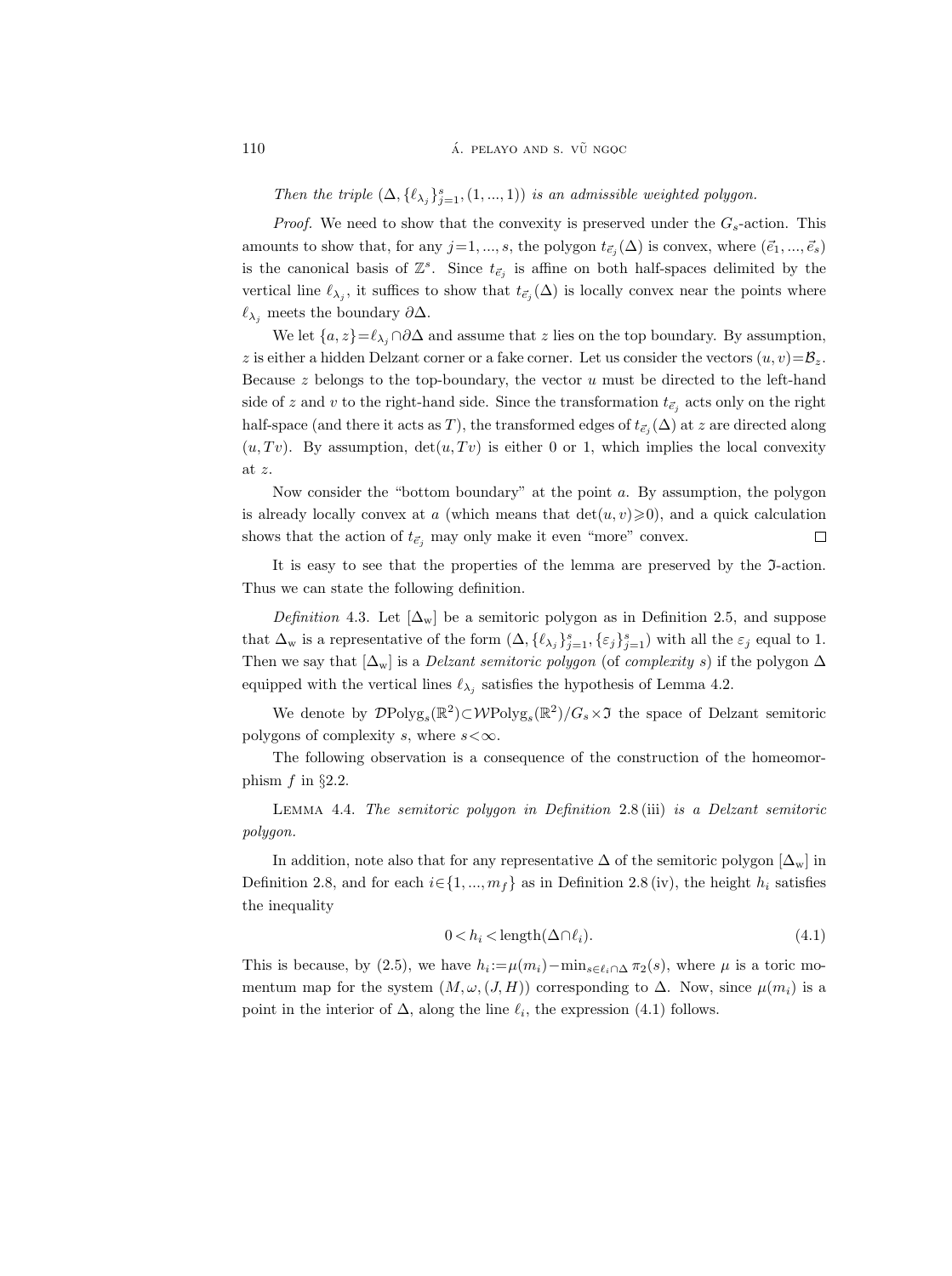#### 4.2. The main theorem

The following definition describes a collection of abstract ingredients. As we will see in the theorem following the definition, each such list of elements determines one and only one integrable system on a symplectic 4-manifold (which is not necessarily a compact manifold, but we can characterize precisely when it is, in terms of one of the ingredients of the list). Moreover, this integrable system is of semitoric type.

In the definition, the term  $\mathbb{R}[[X, Y]]$  refers to the algebra of real formal power series in two variables, and  $\mathbb{R}[[X, Y]]_0$  is the subspace of such series with vanishing constant term, and first term  $\sigma_1 X + \sigma_2 Y$  with  $\sigma_2 \in [0, 2\pi)$ .

Definition 4.5. A semitoric list of ingredients consists of the following items:

- (i) An integer number  $0 \leq m_f < \infty$ .
- (ii) An  $m_f$ -tuple of Taylor series  $\{(S_i)^\infty\}_{i=1}^{m_f} \in (\mathbb{R}[[X, Y]]_0)^{m_f}$ .
- (iii) A Delzant semitoric polygon  $[\Delta_w]$  of complexity  $m_f$ , as in Definition 4.3.
- We denote the representative  $\Delta_{\mathbf{w}}$  of  $[\Delta_{\mathbf{w}}]$  by  $(\Delta, {\{\ell_{\lambda_j}\}}_{j=1}^{m_f}, {\{\varepsilon_j\}}_{j=1}^{m_f}).$
- (iv) An  $m_f$ -tuple of numbers  $\{h_j\}_{j=1}^{m_f}$  with  $0 < h_j <$ length $(\Delta \cap \ell_i)$  for  $j \in \{1, ..., m_f\}$ .
- (v) A  $(G_{m_f} \times \mathfrak{I})$ -orbit of  $(\Delta_w, \{k_j\}_{j=1}^{m_f})$ , where  $\{k_j\}_{j=1}^{m_f}$  is a collection of integers.

Now we are ready to state the main theorem, the proof of which is contructive and, in view of §2 and Lemma 4.4, gives a recipe to construct all semitoric integrable systems up to isomorphisms.

Theorem 4.6. For each semitoric list of ingredients, as in Definition 4.5, there exists a 4-dimensional simple semitoric integrable system  $(M, \omega, (J, H))$ , such that the list of invariants (i)–(v) of  $(M, \omega, (J, H))$  as in Definition 2.8 is equal to this list of ingredients. Moreover, M is compact if and only if the polygon in (iii) is compact.

## 4.3. Classification of 4-dimensional semitoric systems

Consequently, putting Theorem 4.6 together with Theorem 2.9 proved in [16], we obtain the classification of integrable systems in symplectic 4-manifolds.

Theorem 4.7. (Classification of 4-dimensional semitoric integrable systems) For each semitoric list of ingredients, as in Definition 4.5, there exists a 4-dimensional simple semitoric integrable system with list of invariants equal to this list of ingredients (cf. Definition 2.8). Moreover, two 4-dimensional simple semitoric integrable systems are isomorphic if and only if they are constructed from the same list of ingredients.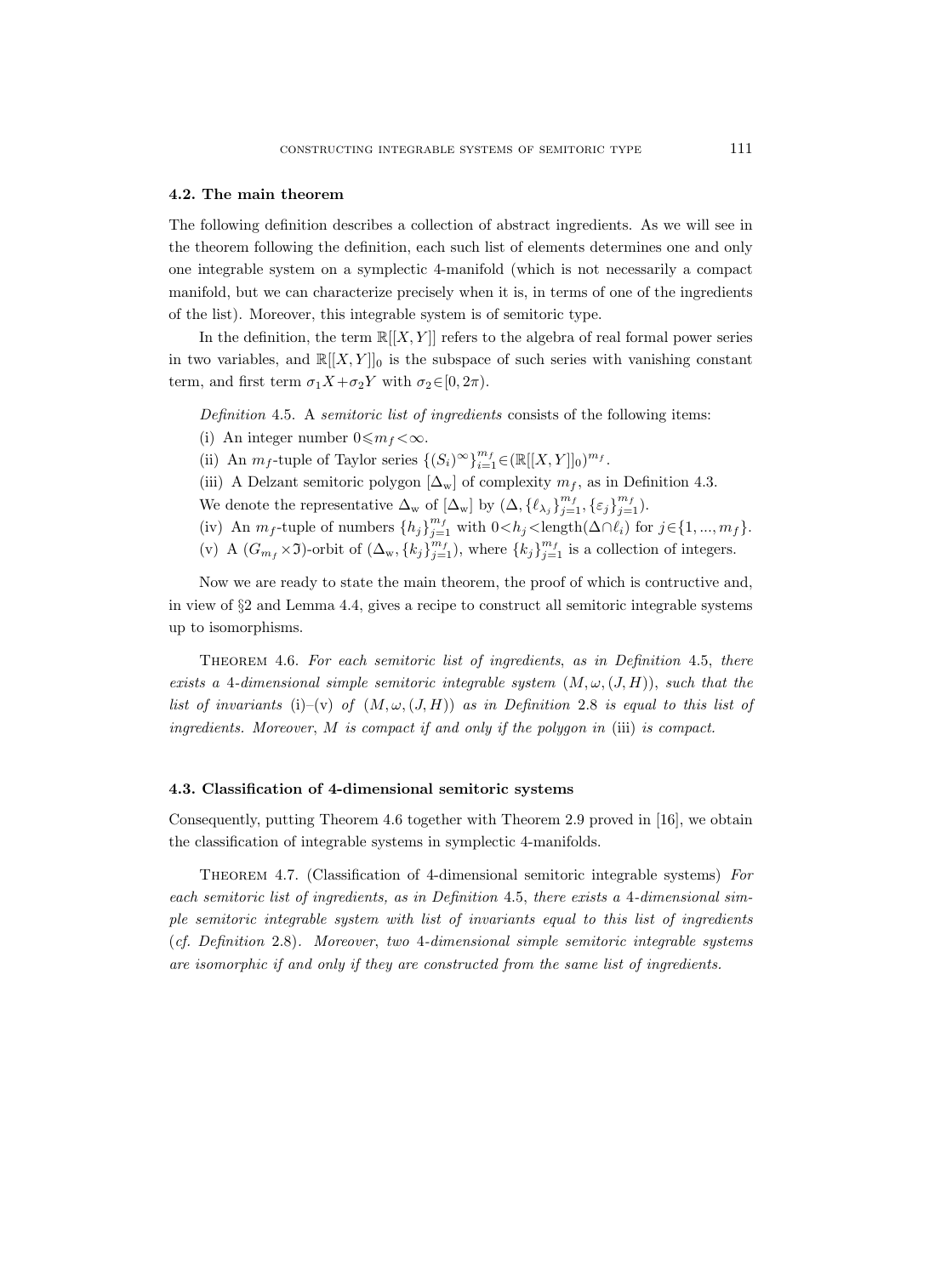$112$  **a.**  $\overline{A}$  **pelayo and s.**  $\overline{V}$  ngoc

#### 5. Proof of the main theorem

Let  $(\Delta, {\{\ell_{\lambda_j}\}}_{j=1}^s, {\{\varepsilon_j\}}_{j=1}^s)$  be a representative of  $[\Delta_w]$  with all the  $\varepsilon_j$ 's equal to 1. The strategy is to use the glueing procedure of §3 in order to obtain a semitoric system by constructing a suitable singular torus fibration above  $\Delta \subset \mathbb{R}^2$ .

For  $j=1, ..., m_f$ , let  $c_j \in \mathbb{R}^2$  be the point with coordinates

$$
c_j = (\lambda_j, h_j + \min \pi_2(\Delta \cap \ell_{\lambda_j})).
$$
\n<sup>(5.1)</sup>

Because of the assumption on  $h_j$ , all points  $c_j$  lie in the interior of the polygon  $\Delta$ . We call these points *nodes*. We denote by  $\ell_j^+$  the vertical half-line through  $c_j$  pointing upwards. We call these half-lines *cuts*.

We have divided the proof of the theorem in a preliminary step, three intermediate steps and a conclusive step. In the preliminary step we construct a convenient covering of the polygon  $\Delta$ .

Then we proceed as follows. First we construct a "semitoric system" over the part of the polygon away from the sets in the covering that contain the cuts  $\ell_j^+$ ; then we attach to this "semitoric system" the focus-focus fibrations, i.e. the models for the systems in a small neighborhood of the nodes. Third, we continue to glue the local models in a small neighborhood of the cuts. The "semitoric system" is given by a proper toric map only in the preimage of the polygon away from the cuts. We use the results of §3 as a stepping stone throughout.

Finally we recover the smoothness of the system and observe that the invariants of the system are precisely the ingredients we started with.

## Preliminary stage: a convenient covering.

We construct an open cover of the polygon. Because of the discreteness of the set of vertices of the polygon, and the local compactness of  $\mathbb{R}^2$ , we can find an open cover  ${\Omega_{\alpha}}_{\alpha\in A}$  of  $\Delta$  such that the following three properties hold: there exists  $\varrho > 0$  such that all the  $\Omega_{\alpha}$ 's are integral-affine images of the open cube  $C:=I^2$  with  $I=(-\varrho,\varrho)$ , i.e. for every  $\alpha \in A$  there exists  $R_{\alpha} \in \text{Aff}(2, \mathbb{Z})$  such that  $\Omega_{\alpha} = R_{\alpha}(C)$ ; each vertex of the polygon, and each node, is contained in only one open set  $\Omega_{\alpha}$ ; two open sets containing a vertex or a node never intersect with each other. In fact, if

$$
C_e := \{(x, y) \in C : y \geqslant 0\} \quad \text{and} \quad C_{ee} := \{(x, y) \in C : x \geqslant 0 \text{ and } y \geqslant 0\},\
$$

one may assume that, for any  $\alpha \in A$ , (1) if  $\Omega_{\alpha}$  intersects  $\partial \Delta$  but does not contain any vertex then

$$
\Omega_{\alpha} \cap \Delta = R_{\alpha}(C_{e}),
$$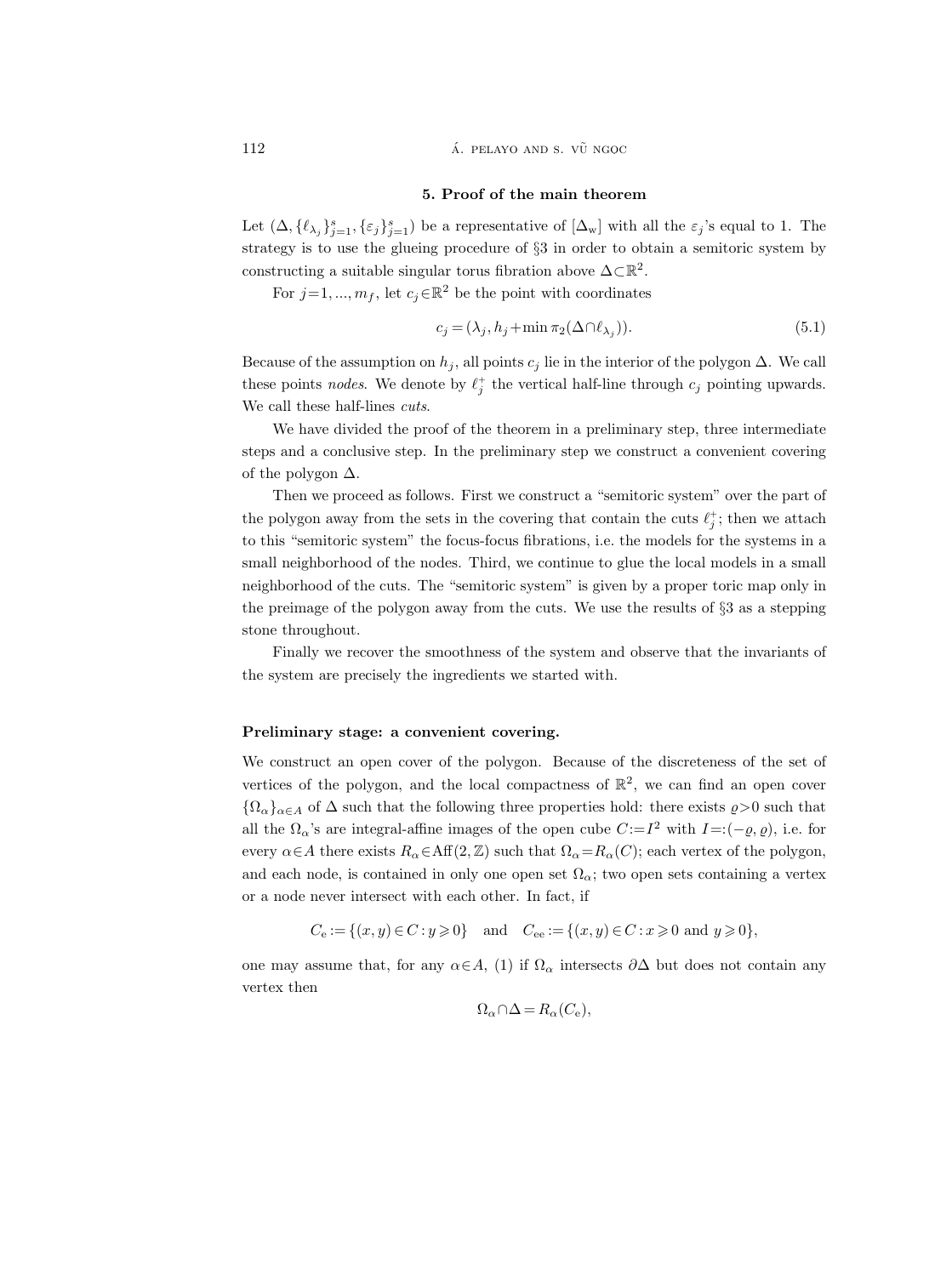and (2) if  $\Omega_{\alpha}$  contains a Delzant corner, then

$$
\Omega_{\alpha} \cap \Delta = R_{\alpha}(C_{\text{ee}}).
$$

The first case holds since along any edge one can find a primitive vector, and complete it to a  $\mathbb{Z}$ -basis of  $\mathbb{Z}^2$ . It remains to compose by a suitable translation to position the image of  $C_e$  at the right place. The second case is similar, since at a Delzant corner the primitive vectors of the meeting edges form a  $\mathbb{Z}$ -basis of  $\mathbb{Z}^2$ ; cf. Definition 4.1.

#### First stage: away from the cuts.

Let  $A' \subset A$  be the subset obtained by removing all indices intersecting the cuts. We construct a semitoric system above  $\bigcup_{\alpha \in A'} \Omega_{\alpha}$ , by glueing the following local models. Let D be the open disk in  $T^*\mathbb{R} = \mathbb{R}^2$  of radius  $\sqrt{2\varrho}$ , centered at the origin. Consider the following models: the regular model

$$
M_{\mathbf{r}} := \mathbb{T}^2 \times C \subset T^* \mathbb{T}^2,
$$

with momentum map

$$
F_{\rm r}(x_1, x_2, \xi_1, \xi_2) := (\xi_1, \xi_2);
$$

the tranversally elliptic model  $M_e:=(\mathbb{T}^1\times I)\times \mathbb{D}\subset T^*\mathbb{T}^1\times T^*\mathbb{R}$ , with momentum map

$$
F_e(x_1, \xi_1, x_2, \xi_2) := (\xi_1, \frac{1}{2}(x_2^2 + \xi_2^2));
$$

and the *elliptic-elliptic model*  $M_{ee} := \mathbb{D} \times \mathbb{D} \subset T^* \mathbb{R} \times T^* \mathbb{R}$ , with momentum map

$$
F_{ee}(x_1, \xi_1, x_2, \xi_2) := \left(\frac{1}{2}(x_1^2 + \xi_1^2), \frac{1}{2}(x_2^2 + \xi_2^2)\right).
$$

Observe that  $F_r(M_r) = C$ ,  $F_e(M_e) = C_e$  and  $F_{ee}(M_{ee}) = C_{ee}$ . Notice also that these models are all toric, in the sense that the momentum maps generate an effective Hamiltonian  $\mathbb{T}^2$ -action. What is more, these momentum maps are proper for the topology induced on their images.

Given any  $\Omega_{\alpha}$ ,  $\alpha \in A'$ , we obtain a (singular) proper Lagrangian momentum map over  $\Omega_{\alpha}$ , whose image is precisely  $\Omega_{\alpha} \cap \Delta$ , and which defines an effective Hamiltonian T 2 -action, by the following simple rule:

(a) If  $\Omega_{\alpha}$  contains no boundary point of  $\Delta$  and no node, then we choose  $M_{\alpha} := M_{r}$ , with momentum map  $F_{\alpha} := R_{\alpha} \circ F_r$ . Then  $F_{\alpha}$  is a regular Lagrangian torus fibration.

(b) If  $\Omega_{\alpha}$  intersects the boundary  $\partial \Delta$  but does not contain any vertex of  $\Delta$ , we choose  $M_{\alpha} := M_{e}$ , with momentum map  $F_{\alpha} := R_{\alpha} \circ F_{e}$ . The set of singular values of  $F_{\alpha}$  is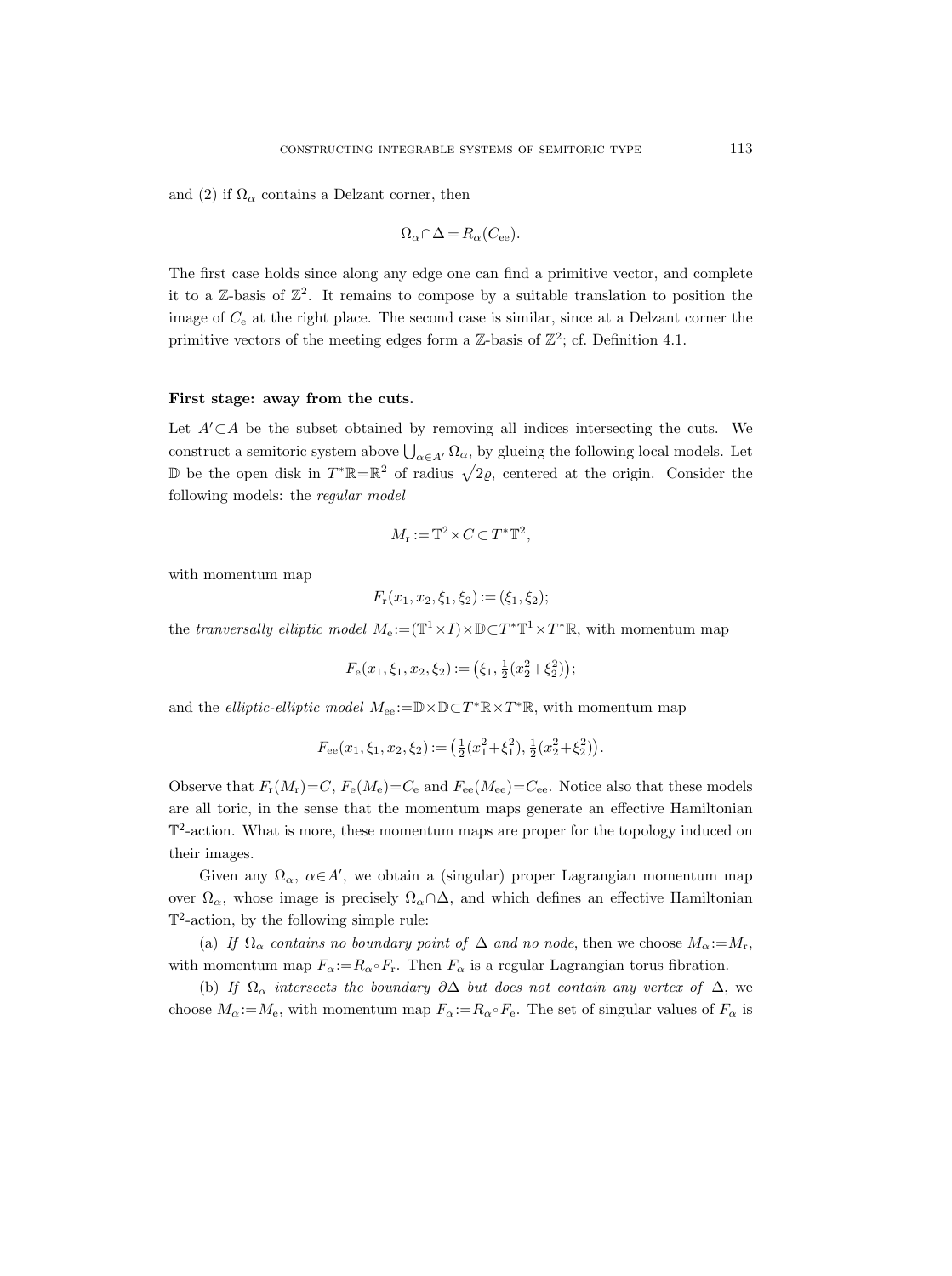the bounded open line segment  $R_{\alpha}(\{(x, y) \in C_{\alpha}: y=0\})$ . The two components  $J_{\alpha}$  and  $H_{\alpha}$ of the momentum map  $F_{\alpha}$  have colinear differentials on the preimage

$$
U := F_{\rm e}^{-1}(\{(x, y) \in C_{\rm e} : y = 0\})
$$

under  $F_{\alpha}$  of the set of singular values: if  $(a, b) \in \mathbb{R}^2$  is a vector colinear to this segment, then we have  $a dH_{\alpha} = b dJ_{\alpha}$  on U.

(c) If  $\Omega_{\alpha}$  contains exactly one Delzant corner of  $\Delta$ , we choose  $M_{\alpha} := M_{ee}$ , with momentum map  $F_{\alpha} := R_{\alpha} \circ F_{\alpha}$ . Then the set of singular values of  $F_{\alpha}$  is the "corner"  $R_{\alpha}(\partial C_{\text{ee}})$ . If  $\{(a, b), (c, d)\}\$ is an oriented Z-basis of  $\mathbb{R}^2$ , where  $(a, b)$  and  $(c, d)$  are directed along the respective directions of the edges of this corner, then the first component of  $F_{\alpha}$  is

$$
J_{\alpha} = \frac{1}{2}a(x_1^2 + \xi_1^2) + \frac{1}{2}c(x_2^2 + \xi_2^2).
$$

In other words, the numbers a and c are the isotropy weights of the  $S<sup>1</sup>$ -action induced by  $J_{\alpha}$ . This is useful to notice, since this component  $J_{\alpha}$  of  $F_{\alpha}$  will not be modified, near the Delzant corner, by the rest of the construction process.

We describe now the transition functions: when  $\Delta_{\alpha\beta} := \Omega_{\alpha} \cap \Omega_{\beta} \neq \emptyset$ , we want to define a symplectomorphism

$$
\varphi_{\alpha\beta} \colon F_{\alpha}^{-1}(\Delta_{\alpha\beta}) \longrightarrow F_{\beta}^{-1}(\Delta_{\alpha\beta}) \quad \text{such that } \varphi_{\alpha\beta}^* F_{\beta} = F_{\alpha}.
$$
 (5.2)

For this we use the following notation: when  $R \in \text{Aff}(2,\mathbb{Z})$ , we denote by  $\widetilde{R}$  the symplectomorphism  $\widetilde{R}$ :  $\mathbb{T}^2 \times \mathbb{R}^2 (=T^*\mathbb{T}^2) \to \mathbb{T}^2 \times \mathbb{R}^2$  given by  $(x,\xi) \mapsto (({}^t dR)^{-1}x, R\xi)$ , where  $dR$  is the linear part of R. Remark that  $\xi \circ \widetilde{R} = R \circ \xi$ .

Case 1. If both  $F_{\alpha}$  and  $F_{\beta}$  are regular models, we let

$$
\varphi_{\alpha\beta} := \widetilde{R}_{\beta}^{-1} \circ \widetilde{R}_{\alpha}.
$$
\n(5.3)

Then  $F_{\beta} \circ \varphi_{\alpha\beta} = R_{\beta} \circ F_{r} \circ \varphi_{\alpha\beta} = F_{r} \circ \widetilde{R}_{\beta} \circ \varphi_{\alpha\beta} = F_{r} \circ \widetilde{R}_{\alpha} = F_{\alpha}$ , i.e. (5.2) holds.

Case 2. If  $F_{\alpha}$  is regular and  $F_{\beta}$  is transversally elliptic, we introduce the symplectomorphism (symplectic polar coordinates)

$$
\varphi_{\rm re}: M_{\rm r}\cap (\mathbb{T}^1\times\mathbb{R})\times (\mathbb{T}^1\times\mathbb{R}_+^*)\longrightarrow (\mathbb{T}^1\times\mathbb{R})\times (\mathbb{R}^2\setminus\{0\})\cap M_{\rm e}
$$

$$
(x_1,\xi_1,x_2,\xi_2)\longmapsto (x_1,\xi_1,\sqrt{2\xi_2}\cos x_2,-\sqrt{2\xi_2}\sin x_2).
$$

Notice that  $\varphi_{\rm re}^* F_{\rm e} = F_{\rm r}$ . Thus we can define

$$
\varphi_{\alpha\beta} := \varphi_{\rm re} \circ \widetilde{R}_{\beta}^{-1} \circ \widetilde{R}_{\alpha}.
$$
\n(5.4)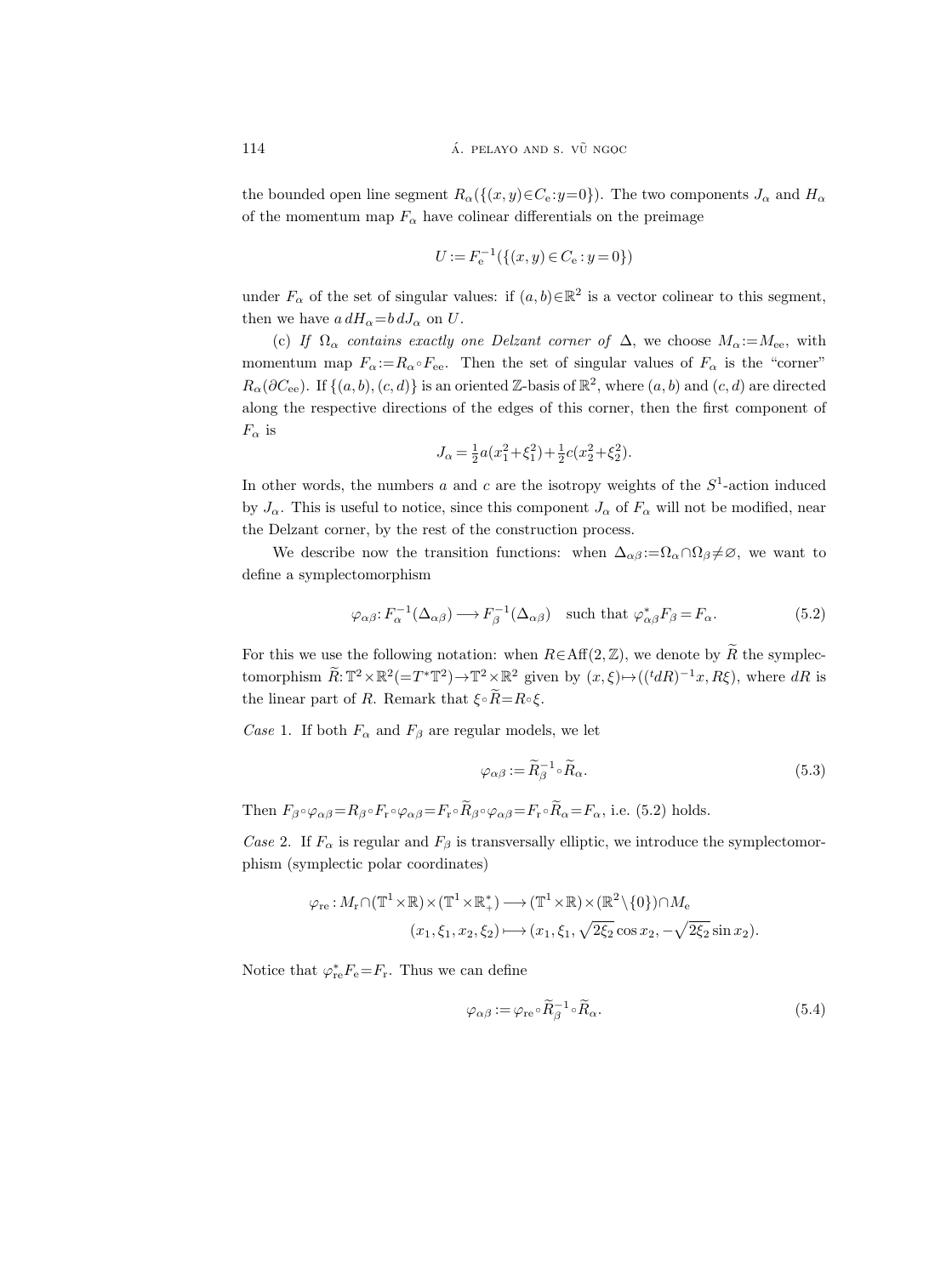We have  $F_{\beta} \circ \varphi_{\alpha\beta} = R_{\beta} \circ F_{e} \circ \varphi_{re} \circ \widetilde{R}_{\beta}^{-1} \widetilde{R}_{\alpha} = R_{\beta} \circ F_{r} \circ \widetilde{R}_{\beta}^{-1} \widetilde{R}_{\alpha} = F_{r} \circ \widetilde{R}_{\alpha} = F_{\alpha}$ , i.e. (5.2) holds.

Case 3. Similarly, if  $F_{\alpha}$  is regular and  $F_{\beta}$  is elliptic-elliptic, we introduce the symplectomorphism

$$
\varphi_{\text{ree}}: M_{r} \cap (\mathbb{T}^{1} \times \mathbb{R}^{*}_{+}) \times (\mathbb{T}^{1} \times \mathbb{R}^{*}_{+}) \longrightarrow (\mathbb{R}^{2} \setminus \{0\}) \times (\mathbb{R}^{2} \setminus \{0\}) \cap M_{\text{ee}}
$$

$$
(x_{1}, \xi_{1}, x_{2}, \xi_{2}) \longmapsto \left(\frac{\sqrt{2\xi_{1}} \cos x_{1}, -\sqrt{2\xi_{1}} \sin x_{1}}{\sqrt{2\xi_{2}} \cos x_{2}, -\sqrt{2\xi_{2}} \sin x_{2}}\right).
$$

Again  $\varphi_{\rm re}^* F_{\rm ee} = F_{\rm r}$ , and if we define

$$
\varphi_{\alpha\beta} := \varphi_{\text{ree}} \circ \widetilde{R}_{\beta}^{-1} \circ \widetilde{R}_{\alpha},\tag{5.5}
$$

then  $(5.2)$  holds.

Case 4. If both  $F_{\alpha}$  and  $F_{\beta}$  are transversally elliptic models, then we have that the affine map  $R_{\alpha\beta} := R_{\beta}^{-1}R_{\alpha}$  is an oriented transformation that preserves the upper half-plane. Thus the horizontal axis is globally preserved, and the vector  $e_1 = (1, 0)$  is an eigenvector of  $dR_{\alpha\beta}$ . Since  $dR_{\alpha\beta} \in SL(2,\mathbb{Z})$  it is of the form

$$
T_k := \begin{pmatrix} 1 & k \\ 0 & 1 \end{pmatrix}
$$

for some  $k\in\mathbb{Z}$ . Therefore,  $R_{\alpha\beta}=\tau_u\circ T_k$ , where  $\tau_u$  is the translation by a horizontal vector  $u=(u_1,0)$ . Consider the symplectomorphism  $\overline{R}_{\alpha\beta}(x_1,\xi_1,x_2,\xi_2) := (x'_1,\xi'_1,x'_2,\xi'_2)$  of  $T^*\mathbb{T}^1 \times T^*\mathbb{R}$  given by

$$
\begin{cases}\nx'_1 = x_1, \\
\xi'_1 = \xi_1 + \frac{1}{2}k(x_2^2 + \xi_2^2) + u_1, \\
(x'_2 + i\xi'_2) = e^{ikx_1}(x_2 + i\xi_2).\n\end{cases}
$$

Observe that  $F_e \circ \bar{R}_{\alpha\beta} = R_{\alpha\beta} \circ F_e$ . Now we define

$$
\varphi_{\alpha\beta} := \bar{R}_{\alpha\beta}|_{F_{\alpha}^{-1}(\Delta_{\alpha\beta})},\tag{5.6}
$$

and we verify that  $F_{\beta} \circ \overline{R}_{\alpha\beta} = R_{\beta} \circ F_{e} \circ \overline{R}_{\alpha\beta} = R_{\beta} \circ R_{\alpha\beta} \circ F_{e} = R_{\alpha} \circ F_{e} = F_{\alpha}$ , and hence (5.2) holds.

Case 5. If  $F_{\alpha}$  is a transversally elliptic model, while  $F_{\beta}$  is elliptic-elliptic, then, as in the previous case, the intersection  $\Delta_{\alpha\beta}$  contains a portion of an edge, but not the vertex itself. This edge is mapped by  $R_\beta$  from either the horizontal or the vertical positive axis. Suppose for simplicity that it is the horizontal axis. As before, the affine map  $R_{\alpha\beta}$  defined in Case 4 is an oriented transformation that preserves the upper half-plane, and thus one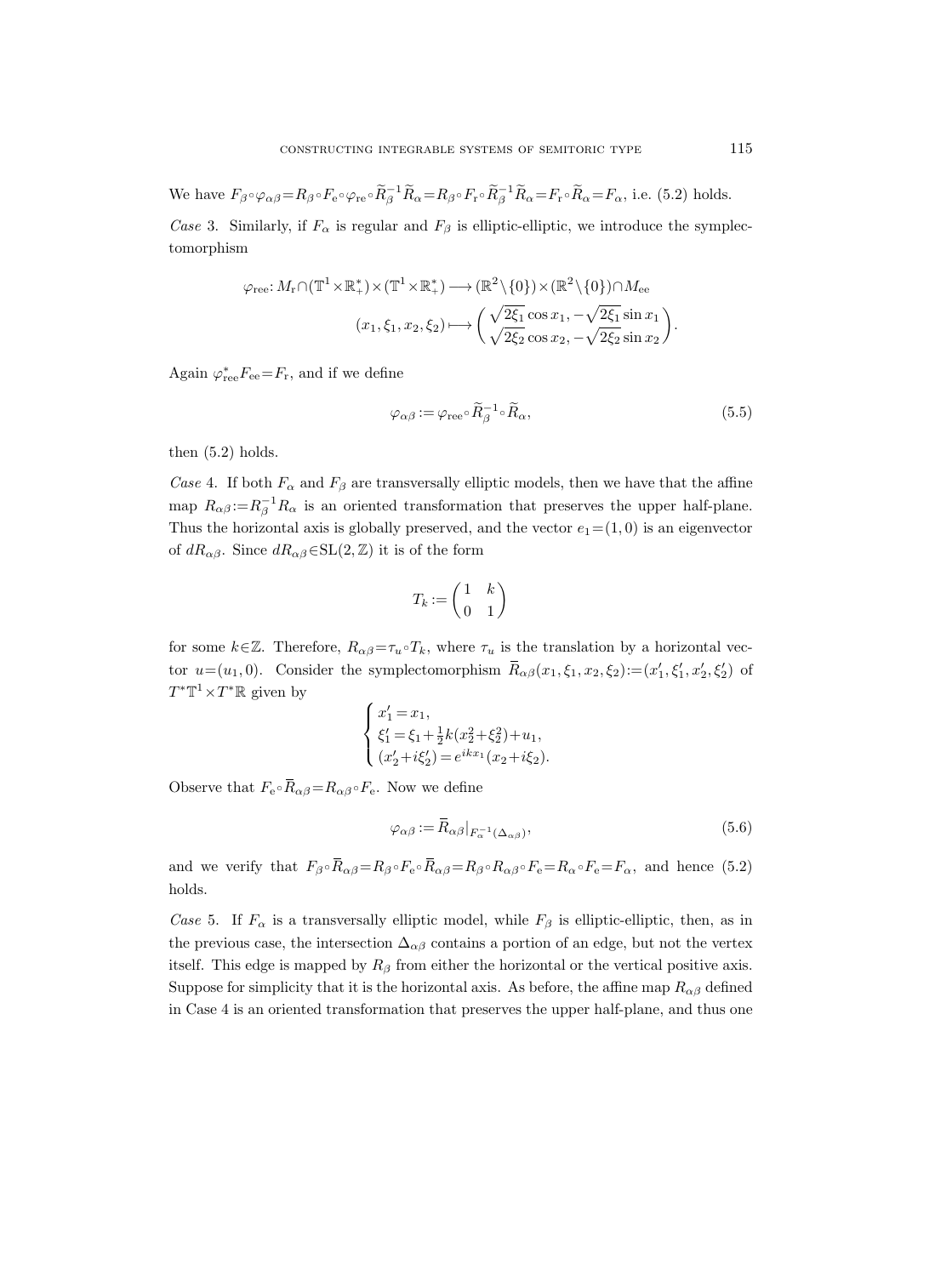can construct a symplectomorphism  $\bar{R}_{\alpha\beta}$  of  $T^*\mathbb{T}^1 \times T^*\mathbb{R}$  such that  $F_e \circ \bar{R}_{\alpha\beta} = R_{\alpha\beta} \circ F_e$ . Introduce the symplectomorphism

$$
\varphi_{\text{eee}}: M_{\text{e}} \cap (\mathbb{T}^1 \times \mathbb{R}_+^*) \times \mathbb{R}^2 \longrightarrow (\mathbb{R}^2 \setminus \{0\}) \times \mathbb{R}^2 \cap M_{\text{ee}},
$$
  

$$
(x_1, \xi_1, x_2, \xi_2) \longmapsto (\sqrt{2\xi_1} \cos x_1, -\sqrt{2\xi_1} \sin x_1, x_2, \xi_2).
$$

Notice that  $F_{ee} \circ \varphi_{eee} = F_e$  and, whenever both are defined,  $\varphi_{eee} = \varphi_{ree} \circ \varphi_{re}^{-1}$ . We define

$$
\varphi_{\alpha\beta} := \varphi_{\text{eee}} \circ \bar{R}_{\alpha\beta},\tag{5.7}
$$

and verify now routinely that  $F_{\beta} \circ \varphi_{\alpha\beta} = F_{\alpha}$ , i.e. (5.2) also holds in this case.

We have defined the transition maps  $\varphi_{\alpha\beta}$  in the five cases (5.3)–(5.7), and verified that equation (5.2) holds for each of them. In fact one should also mention that for the non-symmetric cases (5.4), (5.5) and (5.7), we let  $\varphi_{\beta\alpha} := \varphi_{\alpha\beta}^{-1}$  (this is automatic for the symmetric cases  $(5.3)$  and  $(5.6)$ ). Then it is easy to verify that the cocycle condition is fulfilled. Namely, when the triple intersection  $\Omega_{\alpha\beta} \cap \Omega_{\beta\gamma} \cap \Omega_{\gamma\alpha}$  is non-empty, then

$$
\varphi_{\gamma\alpha} \circ \varphi_{\beta\gamma} \circ \varphi_{\alpha\beta} = \text{Id}.
$$

Thus we can apply the glueing construction, cf. Theorem 3.11, and obtain a symplectic manifold  $M_{A}$  with a surjective map

$$
F_{A'}: M_{A'} \longrightarrow \bigcup_{\alpha \in A'} \Omega_{\alpha} \subset \mathbb{R}^2,
$$

and, for each  $\alpha \in A' \subset A$ , there is a symplectic embedding  $\iota_{\alpha}: M_{\alpha} \hookrightarrow M_{A'}$  such that  $\iota_{\alpha}^* F_{A'} =$  $F_{\alpha}$ . Since all  $F_{\alpha}$  are proper smooth toric momentum maps, so is  $F_{A'}$ .

#### Second stage: attaching focus-focus fibrations.

Fix an integer i, with  $1 \leq i \leq m<sub>f</sub>$ . Using the classification result of [18], one can construct a focus-focus model associated with an arbitrary Taylor series invariant. Precisely, for each node  $c_i$ , there exists a symplectic manifold  $M_i$  equipped with a smooth map  $F_i: M_i \rightarrow C$ such that the symplectic invariant of the induced singular foliation is precisely the Taylor series  $S^{\infty}$ . Using the result of [19], one can construct a continuous map  $\mu_i: M_i \to D_i$ , where  $D_i \subset \mathbb{R}^2$  is some simply connected open set around the origin, that is a smooth proper toric momentum map outside  $\mu_i^{-1}(\ell)$ , where  $\ell := \{(0, y): y \geq 0\}$ . In fact  $\mu_i = g_i \circ F_i$ , for some homeomorphism  $g_i: C \to D_i$  which is smooth outside  $\ell$ , and which preserves the first component: it is of the form

$$
g_i(x, y) = (x, f_i(x, y)).
$$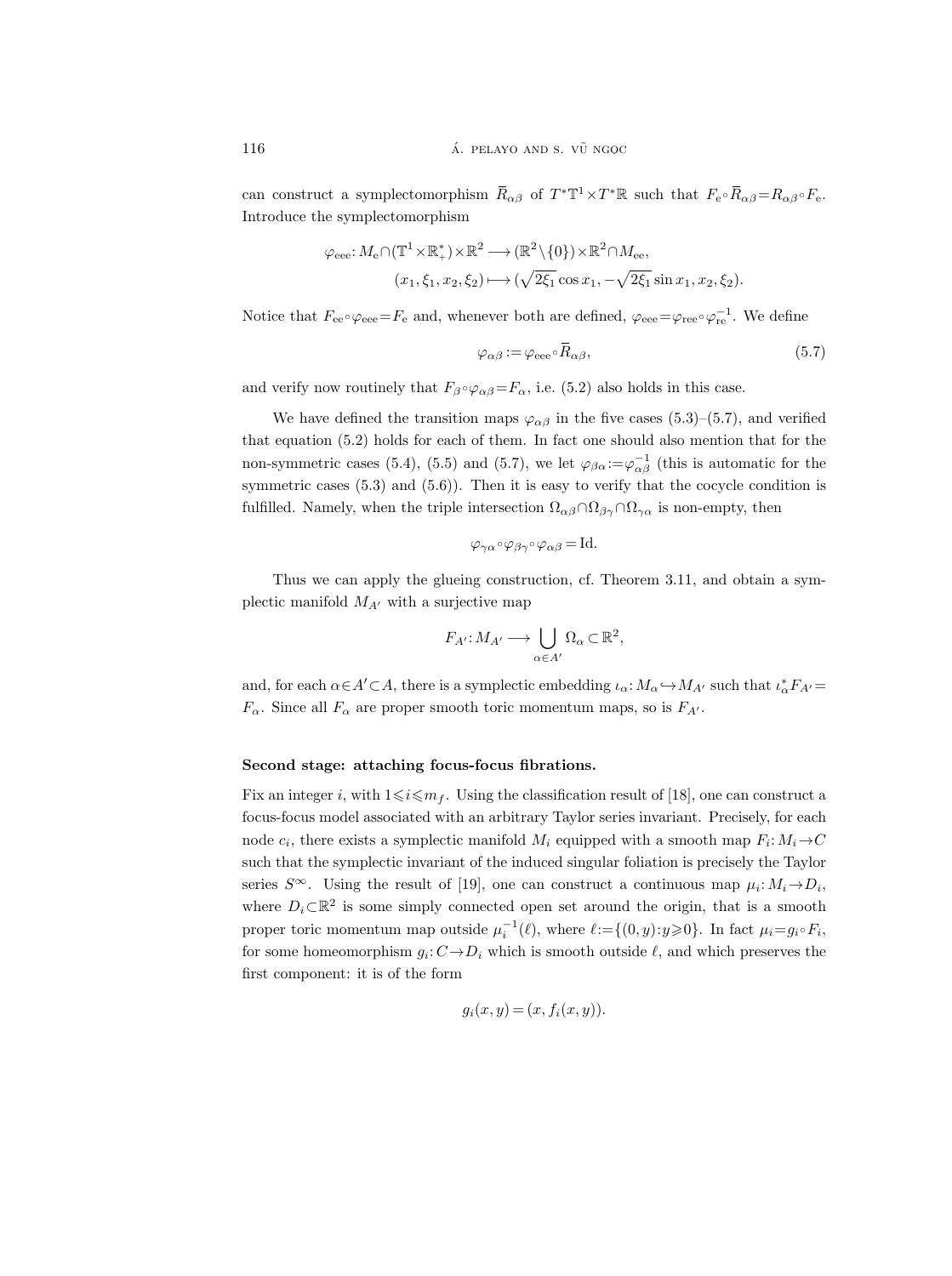

Figure 5.1. The pieces  $M_i$  and the chart diagrams for  $F_{\alpha}$ ,  $F_i$ ,  $g_i$  and  $R_{\alpha}$ .

This construction depends on the choice of a local toric momentum map for the fibration over  $C\setminus\ell$ . Here we choose the privileged momentum map as defined in §2.4. We are now in position to add to the index set A' all the indices  $\alpha \in A$  corresponding to the nodes, and thus defining a new index set  $A''$ . If  $\Omega_{\alpha}$  contains the node  $c_i$ , we let  $R_{\alpha}$  be the matrix  $T_{k_i}$  left-composed by the translation from the origin to the node  $c_i$ . Here  $k_j$  is the integer given as ingredient (v) in the list. We may assume that  $\Omega_{\alpha} = R_{\alpha}(D_i)$ . Then we choose  $M_{\alpha} := M_i$  with momentum map  $F_{\alpha} := R_{\alpha} \circ \mu_i$ .

By making  $\varrho$  small enough, one may assume that all  $\Omega_{\beta}$ ,  $\beta \in A'$ , intersecting an open set  $\Omega_{\alpha}$  containing a node carry regular models. Thus we need to define transition functions between a regular model and a focus-focus model. On  $\Delta_{\alpha\beta} := \Omega_{\alpha} \cap \Omega_{\beta}$ , both momentum maps  $F_{\alpha}$  and  $F_{\beta}$  are regular. Contrary to all the previous cases, the focusfocus model  $F_{\alpha}$  is not explicit, and we cannot simply provide an elementary formula for the transition map  $\varphi_{\alpha\beta}$ . However, since  $C\setminus\ell$  is simply connected and a set of regular values of  $F_i$ , we can invoke the Liouville–Mineur–Arnold action-angle theorem and assert that there exists a symplectomorphism

$$
\varphi_i\!:\!F_i^{-1}(C\backslash\ell)\!\longrightarrow\!\mathbb{T}^2\!\times\!C'\!\subset\!T^*\mathbb{T}^2\!=\!\{(x,\xi)\!\in\!\mathbb{T}^2\!\times\!\mathbb{R}^2\}
$$

such that

$$
F_i = \varphi_i^*(h_i(\xi)) \quad \text{for some diffeomorphism } h_i: C' \longrightarrow C \backslash \ell.
$$

Then  $\mu_i = \varphi_i^*(g_i \circ h_i(\xi))$ . Since both  $\mu_i$  and  $\xi$  are toric momentum maps for the same foliation, there exists a transformation  $H_i \in \text{Aff}(2, \mathbb{Z})$  such that  $g_i \circ h_i = H_i$ .

Thus, if  $F_{\alpha}$  is focus-focus and  $F_{\beta}$  is regular, we introduce the symplectomorphism

$$
\varphi_{\alpha\beta} := \widetilde{R}_{\beta}^{-1} \circ \widetilde{R}_{\alpha} \circ \widetilde{H}_i \circ \varphi_i : F_{\alpha}^{-1}(\Delta_{\alpha\beta}) \longrightarrow F_{\beta}^{-1}(\Delta_{\alpha\beta}).
$$
\n(5.8)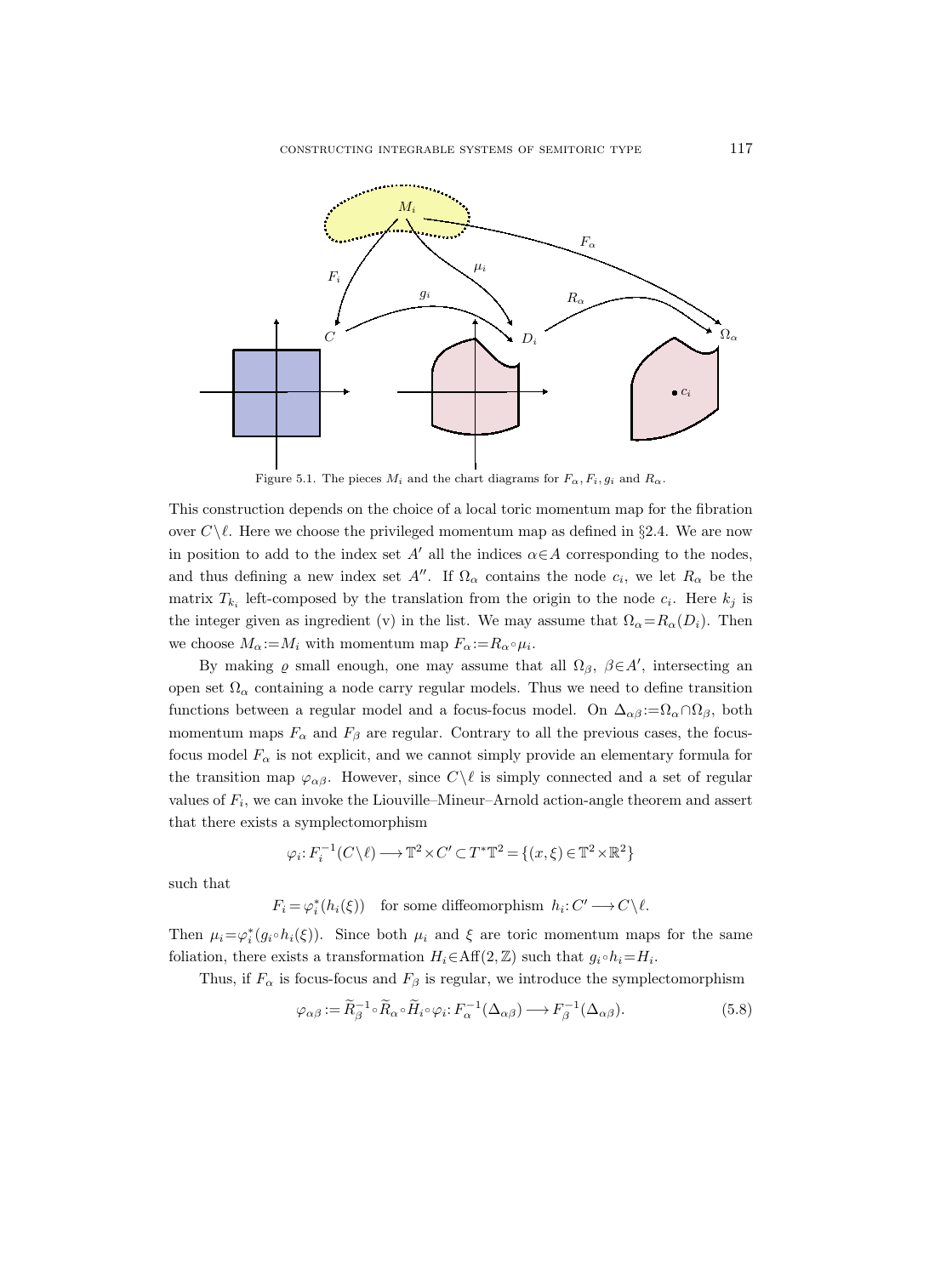We verify that

$$
F_{\beta}\circ \varphi_{\alpha\beta}=F_{r}\circ \widetilde R_{\beta}\circ \varphi_{\alpha\beta}=R_{\alpha}\circ H_{i}\circ F_{r}\circ \varphi_{i}=R_{\alpha}\circ \mu_{i}=F_{\alpha},
$$

so we have shown (5.2).

We can now include these nodal pieces in the symplectic glueing construction using Theorem 3.11, which defines a symplectic manifold  $M_{A}$ <sup> $\prime\prime$ </sup> and a proper map

$$
F_{A''}: M_{A''} \longrightarrow \bigcup_{\alpha \in A''} \Omega_{\alpha} \subset \mathbb{R}^2.
$$

However  $F_{A}$ <sup> $\prime$ </sup> is not smooth everywhere, but it is a smooth toric momentum map outside the preimages of the cuts  $\ell_j^+, j=1, ..., m_f$ .

# Third stage: filling in the gaps.

Here we add the open sets  $\Omega_{\alpha}$  that were covering the cuts  $\ell_i$  by switching these lines on the other side. Let  $t_i := t_{\ell_{\lambda_i}}$  as in §2.2. The cut  $\ell_i^+$  is invariant under  $t_i$ . The open sets  $t_i(\Omega_\alpha)$ ,  $\alpha \in A \setminus A''$ , form a cover of  $\ell_i \cap t_i(\Delta)$ . Within the geometry of the new polygon  $t_i(\Delta)$ , each of these open sets can be associated with either a regular model, a transversally elliptic model, or an elliptic-elliptic model (indeed, under the transformation  $t_i$ , a fake corner disappears, and a hidden Delzant corner unhides itself).

Thus we can add these to our glueing data, which amounts to equip each such open set  $\Omega_{\alpha}$  with the model  $(M_{\alpha}, t_i^{-1} \circ F_{\alpha})$ , where  $(M_{\alpha}, F_{\alpha})$  is determined as before, but for the transformed polygon  $t_i(\Delta)$ .

The transition maps are defined with the same formulas as before, taking into account that the map  $R_{\alpha}$  is now a piecewise affine transformation. The cocycle conditions remain valid as well.

Doing this for all indices i, because all the  $F_\alpha$ 's are continuous and proper, by Theorem 3.11, we obtain a smooth symplectic manifold  $M = M_A$  equipped with a proper, continuous map  $\mu = F_A$ ,

$$
\mu: M \longrightarrow \bigcup_{\alpha \in A} \Omega_{\alpha} \subset \mathbb{R}^2,
$$
\n(5.9)

whose image is precisely  $\Delta$ .

However, the map  $\mu$  is a proper toric momentum map only outside the cuts  $\ell_i$ . In other words,  $\mu$  fails to be smooth along the cuts  $\ell_i$ . (Note that in the symplectic glueing construction, Theorem 3.11, we did not make any smoothness assumption on the  $F_{\alpha}$ , nor made any conclusion on the smoothness of  $F$ .)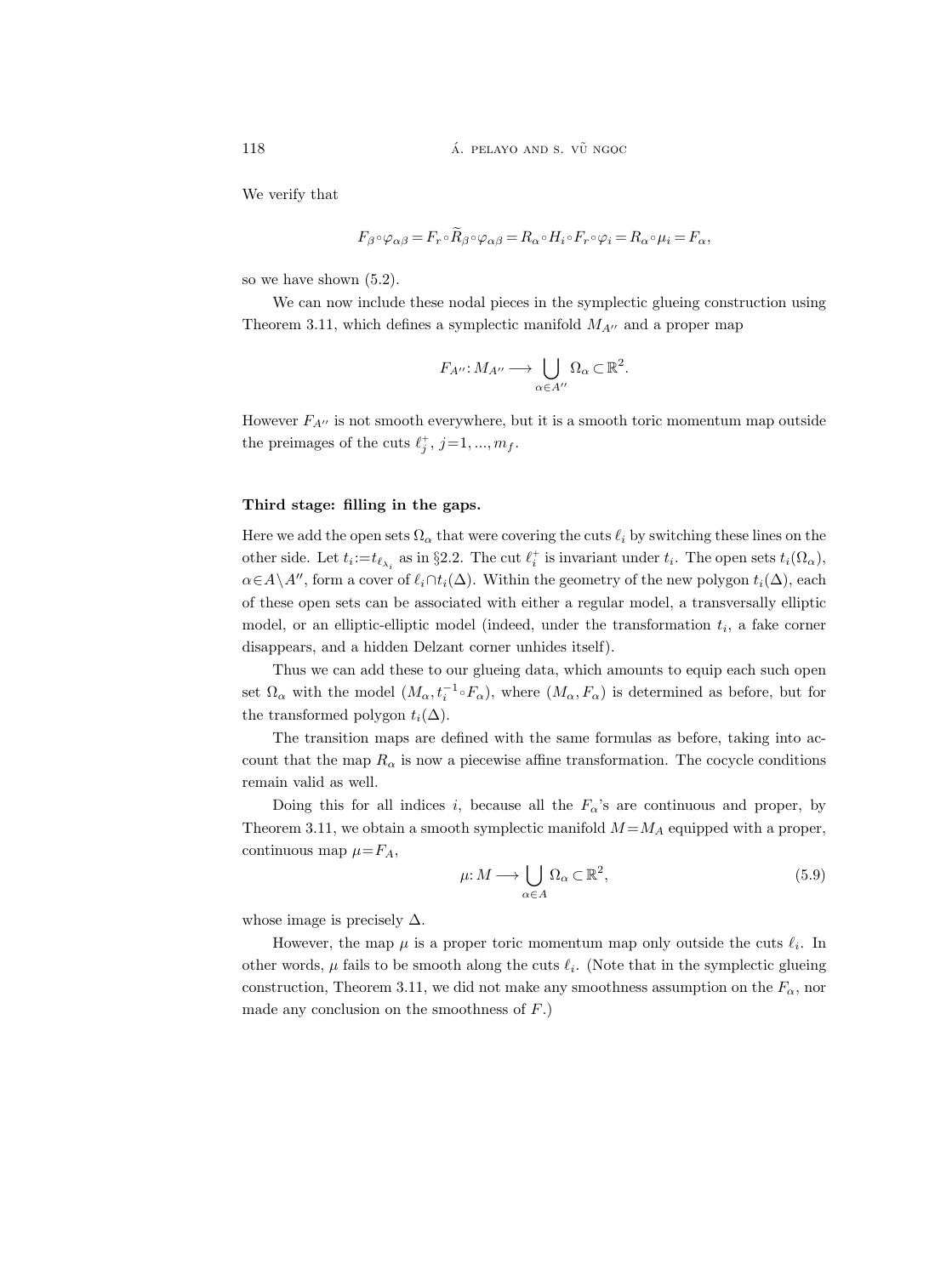#### Fourth and final stage: recovering smoothness.

In this step we compose the final momentum map  $\mu$  in (5.9) on the left by a suitable homeomorphism in order to make it smooth. Let  $\Omega_{\alpha}$  be the open set containing the node  $c_i$ . Let  $h_i = g_i^{-1}: D_i \to C$ . The map  $h_i$  is a bilipschitz homeomorphism fixing the origin and a smooth diffeomorphism outside the positive vertical axis. It is of the form

$$
h_i(x, y) = (x, \eta_i(x, y)).
$$

Since  $h_i$  is orientation preserving,  $(\partial \eta_i/\partial y)(x, y) > 0$  for all  $(x, y) \in D_i$ . Let  $\delta_i > 0$  be such that  $[-2\delta_i, 2\delta_i]^2 \subset D_i$  and consider the vertical half-strip  $\mathcal{S}_{\delta_i} := [-\delta_i, \delta_i] \times [-\delta_i, \infty)$ .

CLAIM 5.1. There exists a function  $\tilde{\eta}_i: D_i \to C$  such that

(1)  $\tilde{\eta}_i(x, y) = \eta_i(x, y)$  for all  $(x, y) \in D_i \cap S_{\delta_i};$ 

(2)  $\tilde{\eta}_i(x, y) = y$  for all  $(x, y) \in D_i \backslash \mathcal{S}_{2\delta_i};$ 

(3)  $(\partial \tilde{\eta}/\partial y)(x, y) > 0$  for all  $(x, y) \in D_i$ .

In order to show this recall that if  $f: A \to \mathbb{R}$  is smooth and  $A \subset U \subset \mathbb{R}^2$  is closed, then f has a smooth extension to  $\tilde{f}:U\to\mathbb{R}$ , where U is open, see for example [21, Lemma 5.58] and the remark below it]. Let us apply this fact in our situation. Let

$$
A_{\delta_i} := (D_i \cap \mathcal{S}_{\delta_i}) \cup (D_i \backslash \text{Int}(\mathcal{S}_{3\delta_i/2})),
$$

which is a closed subset of  $D_i \subset \mathbb{R}^2$ , and let  $\hat{\eta}_i: A_{\delta_i} \to \mathbb{R}$  be the smooth function given by

$$
\hat{\eta}_i(x, y) = \begin{cases} \eta_i(x, y), & \text{if } (x, y) \in D_i \cap \mathcal{S}_{\delta_i}, \\ y, & \text{if } (x, y) \in D_i \setminus \text{Int}(\mathcal{S}_{3\delta_i/2}). \end{cases} (5.10)
$$

Because  $A_{\delta_i} \subset D_i$ , and  $D_i$  is bounded, there exists a constant  $0 < c_i < 1$  such that  $\partial \eta_i/\partial y > c$  on  $A_{\delta_i}$  and hence  $\partial \hat{\eta}_i/\partial y > c_i$  on  $A_{\delta_i}$ . Let  $\zeta_i := \partial \hat{\eta}_i/\partial y - c_i : A_{\delta_i} \to \mathbb{R}$ , which by assumption is strictly positive. By the above fact,  $\zeta_i$  extends to a smooth function  $G_i: D_i \to \mathbb{R}$ . Because the proof of this fact preserves non-negativity, and  $\zeta_i > 0$ , we have that  $G_i \geq 0$ . By possibly shrinking the size of  $D_i$ , we may assume that  $D_i$  is a disk of radius  $r_i>0$  centered at the origin. Let

$$
X_{\delta_i} := [-r_i, -\frac{3}{2}\delta_i] \cup [\frac{3}{2}\delta_i, r_i], \quad Y_{\delta_i} := [-\delta_i, \delta_i], \quad Z_{\delta_i} := [-\frac{3}{2}\delta_i, -\delta_i] \cup [\delta_i, \frac{3}{2}\delta_i],
$$

and let  $\nu_1^i: X_{\delta_i} \to \mathbb{R}$  and  $\nu_2^i: Y_{\delta_i} \to \mathbb{R}$  be the functions given by  $\nu_1^i(x) := -\hat{\eta}_i(x, 0)$  and

$$
\nu_2^i(x) := \hat{\eta}_i\left(x, -\frac{3\delta_i}{2}\right) - \int_0^{-3\delta_i/2} (G_i(x, t) + c_i) dt,
$$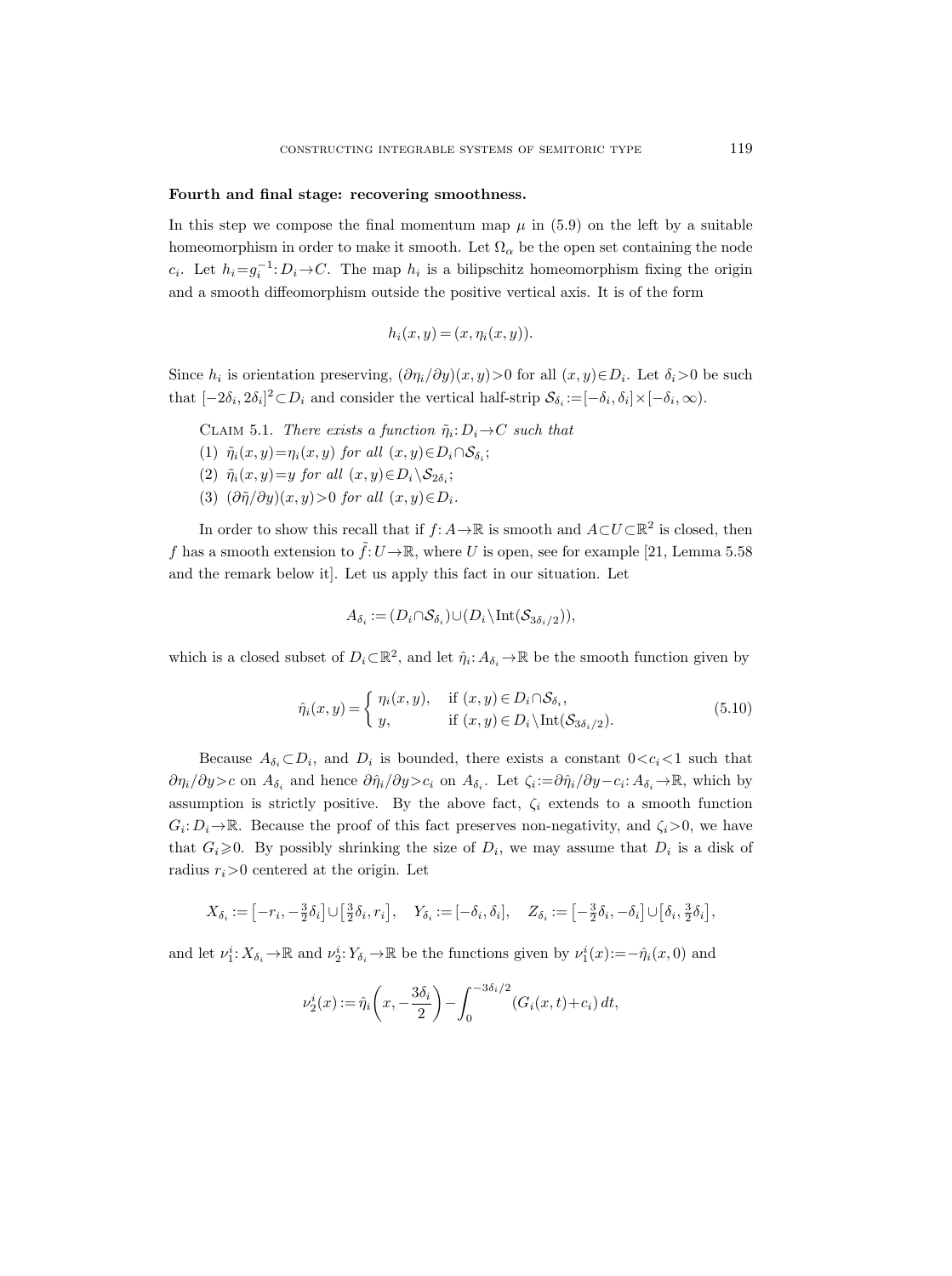$120$  **a.**  $\overline{A}$  **pelayo and s.**  $\overline{V}$  ngoc



Figure 5.2. The set  $A_{\delta_i} := (D_i \cap S_{\delta_i}) \cup (D_i \backslash \text{Int}(S_{3\delta_i/2}))$ , on which  $\hat{\eta}_i$  is defined.

where we are using the convention  $\int_a^b h = -\int_b^a h$  when  $a > b$ . Because  $\hat{\eta}_i$  and  $G_i$  are smooth functions,  $\nu_1^i$  and  $\nu_2^i$  are also smooth. Let  $\beta^i$ :  $[-r_i, r_i] \to \mathbb{R}$  be a smooth extension of the function  $X_{\delta_i} \cup Y_{\delta_i} \to \mathbb{R}$  defined by  $\nu_1^i$  on  $X_{\delta_i}$  and by  $\nu_2^i$  on  $Y_{\delta_i}$ , which again exists by a partition of unity argument.

Consider the function  $\tilde{\eta}_i: D_i \to \mathbb{R}$  given by

$$
\tilde{\eta}_i(x, y) := \beta^i(x) + \int_0^y (G_i(x, t) + c_i) dt.
$$

Because  $\beta$  is a smooth extension of  $\nu_1^i$  and  $\nu_2^i$ , and G is smooth,  $\tilde{\eta}_i$  is smooth. We claim that  $\tilde{\eta}_i|_{A_{\delta_i}}(x,y) = \hat{\eta}_i(x,y)$  if  $(x,y) \in A_{\delta_i}$ . First assume that  $x \in Y_{\delta_i}$ , and moreover that  $-r_i \leq y \leq -\frac{3}{2}\delta_i$ . Because  $G_i$  is an extension of  $g_i$  we have that

$$
\tilde{\eta}_i|_{A_{\delta_i}}(x,y) = \nu_2^i(x) + \int_0^{-3\delta_i/2} (G_i(x,t) + c_i) dt + \int_{-3\delta_i/2}^y \frac{\partial \hat{\eta}_i}{\partial y}(x,t) dt,
$$

and hence, by the fundamental theorem of calculus, and using the definition of  $\nu_2^i$ , we obtain that

$$
\tilde{\eta}_i|_{A_{\delta_i}}(x,y) = \nu_2^i(x) + \int_0^{-3\delta_i/2} (G_i(x,t) + c_i) dt + \hat{\eta}_i(x,y) - \hat{\eta}_i\left(x, -\frac{3\delta_i}{2}\right) = \hat{\eta}_i(x,y). \tag{5.11}
$$

The remaining subcases within the case of  $x \in Y_{\delta_i}$  are when  $-\delta_i \leq y \leq 0$ , which follows by the same reasoning as in (a) using the formula for  $\nu_1^i$  instead of  $\nu_2^i$ , the case where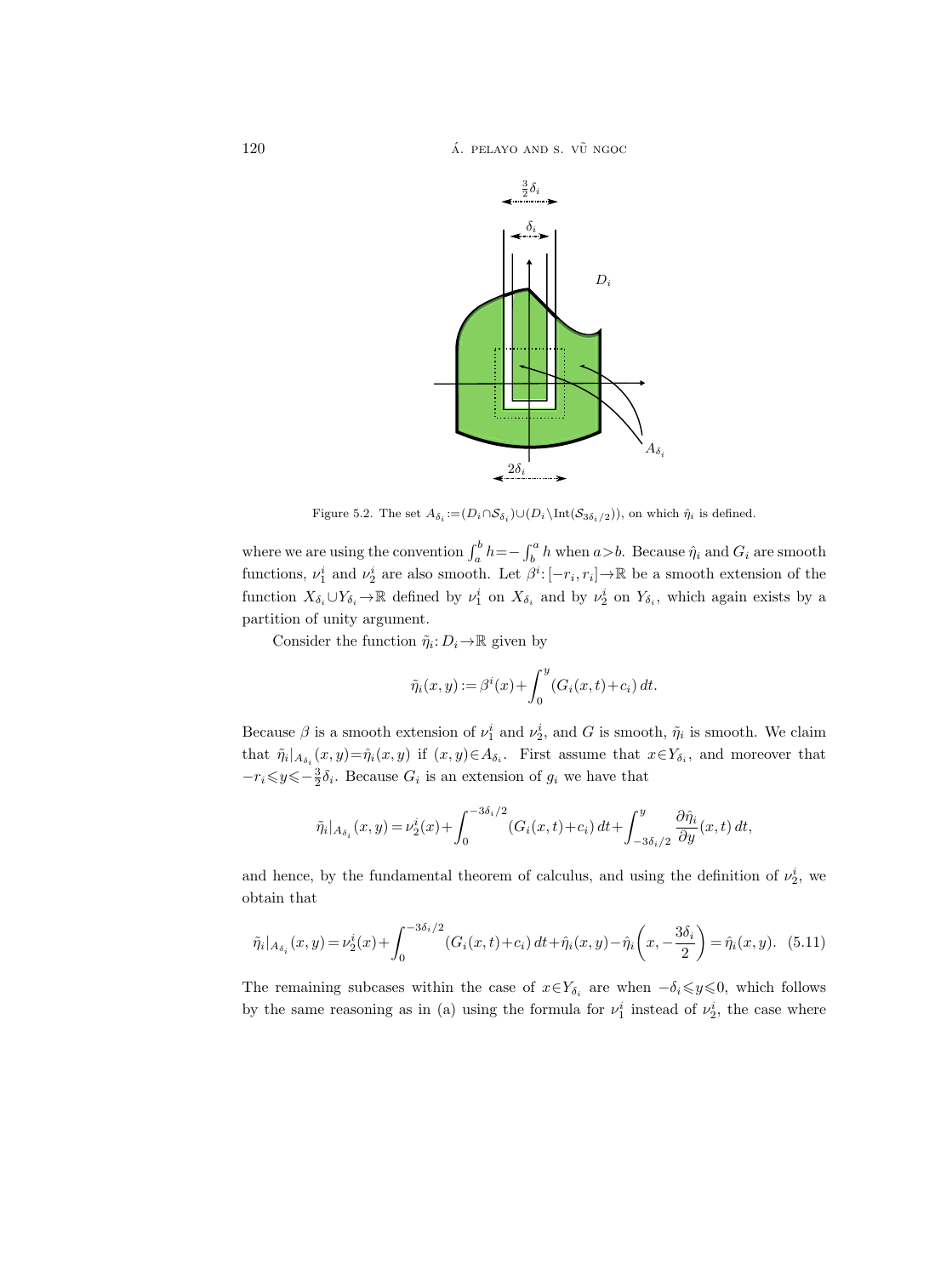$0 \leq y \leq r_i$ , which is trivial because the extension is defined by the original function therein, and the case where  $-\frac{3}{2}\delta_i \leq y \leq -\delta_i$ , in which  $(x, y) \notin A_{\delta_i}$ , so there is nothing to prove. The case where  $x \in X_{\delta_i}$  follows by the same type of argument as the case of  $Y_{\delta_i}$ . The case of  $x \in Z_{\delta_i}$  is immediate because the extension is defined by the original function therein.

Applying again the fundamental theorem of calculus, because the functions  $\nu_1^i$ ,  $\nu_2^i$ and  $\beta^i$  do not depend on y, we have that

$$
\frac{\partial \tilde{\eta}_i}{\partial y} = G_i + c_i,\tag{5.12}
$$

which is strictly positive, since  $G_i \geq 0$  and  $c_i > 0$ . Because (5.11) and (5.12) hold, we in turn have, in view of the definition (5.10) of  $\hat{\eta}$ , that properties (1), (2) and (3) are satisfied. This concludes the proof of Claim 5.1.

Let 
$$
\Omega_i := D_i \cup \{(x, y): y < 2\delta_i\}
$$
. Because of properties (1), (2) and (3) of  $\tilde{\eta}_i$ , the map  $\tilde{h}_i : (x, y) \longmapsto (x, \tilde{\eta}_i(x, y))$ 

coincides with  $h_i$  in  $S_{\delta_i}$ , while it is equal to the identity outside  $S_{2\delta_i}$ . Thus we can extend it to  $\Omega_i$  by letting it be the identity outside  $D_i \cup S_{2\delta_i}$ . We call this extension  $\tilde{h}_{\Omega_i}$ . Consider the map

$$
\check{h}_{\Omega_i} := \tilde{h}_{\Omega_i} \circ t_0^{-1},
$$

where  $t_0$  is the piecewise affine map  $t_\ell$  with  $\ell$  being the positive vertical axis. In  $t_0(\Omega \cap$  $S_{\delta_i}$ ), it is equal to  $h_i \circ t_0^{-1}$ , which is now smooth outside the negative vertical axis (this follows from [19, Theorem 3.8]; also from the fact that it is the homeomorphism that one obtains in the construction of the generalized momentum map  $t_0 \circ g_i \circ F_i = t_0 \circ \mu_i$ : this amounts to switching the cut downwards). Using the claim at the beginning of this step upside-down we can modify  $\check{h}_{\Omega_i}$  in  $\{(x, y) \in \Omega_i : y > \delta_i\}$  in such a way that we can then extend it to be smooth on  $t_0(\{(x,y):y>\delta_i\})$ . We obtain a homeomorphism of  $\mathbb{R}^2$  that we denote  $(\check{h}_{\mathbb{R}^2})_i$ .

Define the map  $\varphi_i: \mathbb{R}^2 \to \mathbb{R}^2$  by

$$
\varphi_i := R_{\alpha} \circ (\check{h}_{\mathbb{R}^2})_i \circ t_0 \circ R_{\alpha}^{-1}.
$$

Because  $\varphi_i$  is a composition of homeomorphisms, it is a homeomorphism. Moreover, outside of  $\mathcal{S}_{2\delta_i}$  we have that

$$
\varphi_i=R_{\alpha}\circ(\check{h}_{\mathbb{R}^2})_i\circ t_0\circ R_{\alpha}^{-1}=R_{\alpha}\circ(\tilde{h}_{\Omega_i}\circ t_0^{-1})\circ t_0\circ R_{\alpha}^{-1},
$$

and since  $\tilde{h}_{\Omega_i}$  is the identity outside of  $\mathcal{S}_{2\delta_i}$  we conclude that  $\varphi_i$  is the identity map outside  $S_{2\delta_i}$ . Now let  $\varphi: \mathbb{R}^2 \to \mathbb{R}^2$  be the piecewise defined map

$$
\varphi(x,y) := \begin{cases} \varphi_i(x,y), & \text{if } (x,y) \in \mathcal{S}_{2\delta_i}, \\ (x,y), & \text{otherwise.} \end{cases}
$$
\n(5.13)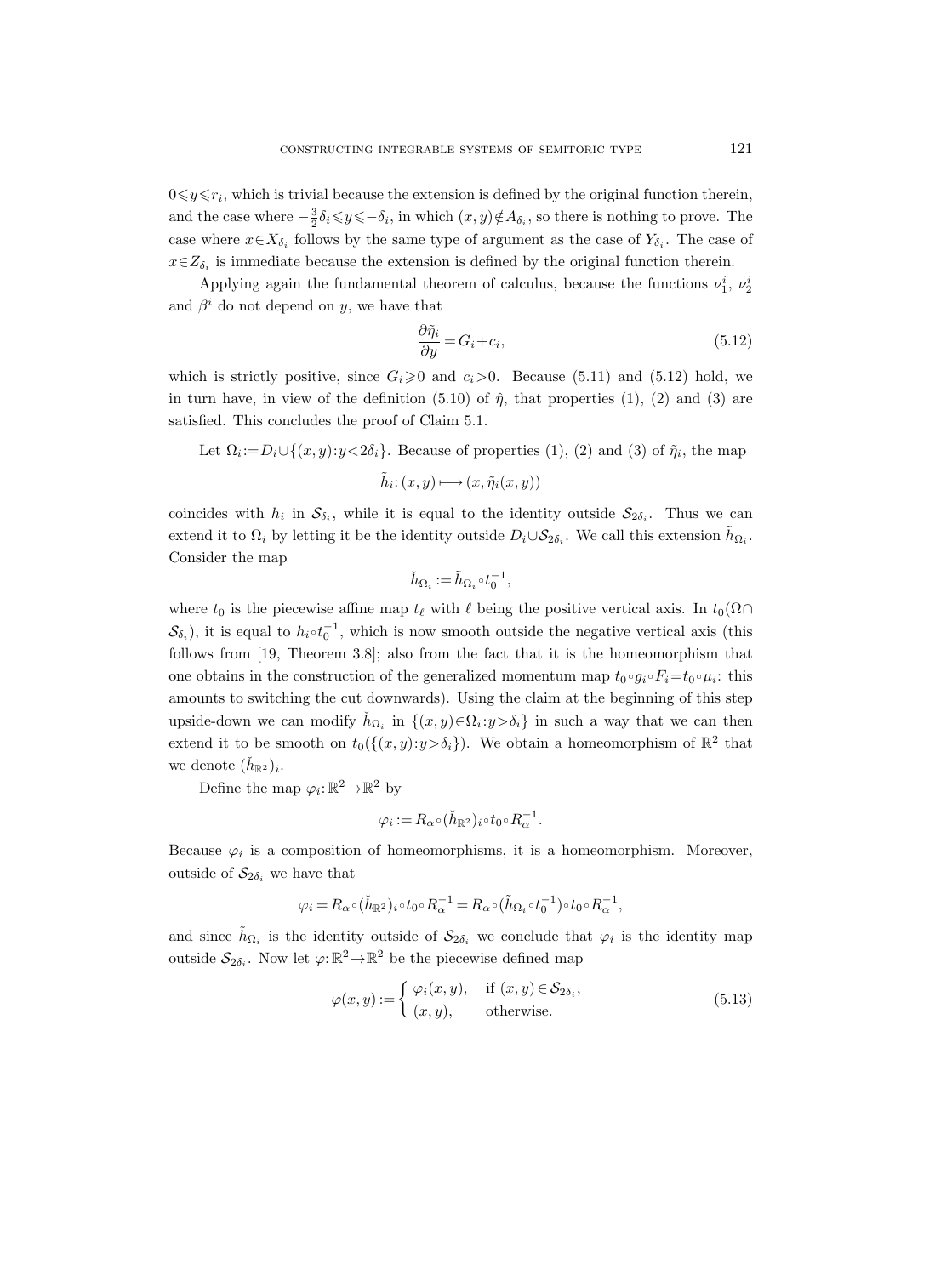Since each  $\varphi_i$  is a homeomorphism, and equal to the identity outside of  $\mathcal{S}_{2\delta_i}$ , the formula (5.13) defines a homeomorphism.

CLAIM 5.2. The map  $\widetilde{F}: M \to \mathbb{R}^2$  defined by  $\widetilde{F}:=\varphi \circ \mu$  is proper, and smooth everywhere.

The properness claim is immediate, since  $\varphi$  is a homeomorphism and  $\mu$  is proper.

In order to show that  $\widetilde{F}$  is smooth, consider the map  $\widetilde{F}_i: M \to \mathbb{R}^2$  defined as a composition  $\widetilde{F}_i := \varphi_i \circ \mu$ , where we recall that  $\mu$  is the map (5.9). By the definition of  $\varphi$ , we have that  $F|_{\mathcal{S}_{\delta_i}} = F_i$ , and hence to prove the claim it suffices to show that each  $F_i$  is smooth. To prove this, we distinguish three cases.

Case 1. (In a neighborhood of  $c_i$ ) In the neighborhood  $\Omega_\alpha$  of  $c_i$  sent by  $R_\alpha^{-1}$  into  $[-\delta_i, \delta_i]^2$ , we have that

$$
(\check{h}_{\mathbb{R}^2})_i\circ t_0\circ R_\alpha^{-1}=\check{h}_{\Omega_i}\circ t_0\circ R_\alpha^{-1}=\tilde{h}_{\Omega_i}\circ t_0^{-1}\circ t_0\circ R_\alpha^{-1}=h_i\circ R_\alpha^{-1}.
$$

Recall that  $y^*_{\alpha}\mu = F_{\alpha} = R_{\alpha} \circ \mu_i$ . Therefore one can write, in the preimage by  $\mu$  of this neighborhood,  $y^*_{\alpha}(\tilde{F}_i) = y^*_{\alpha}(h_i \circ \mu_i) = F_i$ . Since  $F_i$  is smooth, it follows that  $\tilde{F}_i$  is smooth in  $\Omega_{\alpha}$ .

Case 2. (Away from the cut  $\ell_i$ ) Let  $\Lambda_i := \bigcup_{j \neq i} \mu^{-1}(\ell_j) \subset \mathbb{R}^2$ . We have that

$$
(\check{h}_{\mathbb{R}^2})_i \circ t_0 \circ R_\alpha^{-1} = \check{h}_{\Omega} \circ t_0 \circ R_\alpha^{-1} = \tilde{h}_{\Omega} \circ R_\alpha^{-1} \quad \text{on the set } (R_\alpha \circ t_0^{-1}) \left( \left\{ (x, y) : y < -\frac{1}{2} \delta_i \right\} \right),
$$

which by construction is smooth on this set. Thus  $\widetilde{F}_i$  has the same degree of smoothness as  $\mu$  on the set

$$
\mu^{-1}\big((R_{\alpha \circ} t_0^{-1})\big(\big\{(x,y):y < -\frac{1}{2}\delta_i\big\}\big)\big).
$$

Note that this set does not contain  $\mu^{-1}(\ell_i)$ . The same argument applies to the analogue subsets of M corresponding to the regions  $\{(x,y):x < -\frac{1}{2}\delta_i\}$  and  $\{(x,y):x > \frac{1}{2}\delta_i\}$ . On the subset of M corresponding to the region  $\{(x, y): y > \frac{1}{2}\delta_i\}$ , the map  $(\check{h}_{\mathbb{R}^2})_i$  is smooth by construction. Hence the map  $F_i$  is smooth on  $M \backslash \Lambda_i$ .

Case 3. (Along the cut  $\ell_i$ , away from  $c_i$ ) Remark that  $t_0 \circ R_\alpha^{-1} = R_\alpha^{-1} \circ t_i$ . By the construction of  $\mu$  above the open sets  $\Omega_{\beta}$  covering the cut  $\ell_i$ , we have that  $y_{\beta}^* \mu = t_i^{-1} {\circ} F_{\beta}$ . Hence

$$
y^*_{\beta}((\check{h}_{\mathbb{R}^2})_i \circ t_0 \circ R_{\alpha}^{-1} \circ \mu) = y^*_{\beta}((\check{h}_{\mathbb{R}^2})_i \circ F_{\beta}) \text{ on the set } \mu^{-1}(\Omega_{\beta}),
$$

and this expression defines a smooth map. Thus  $F_i$  is smooth.

Hence putting cases 1, 2 and 3 together we have shown that  $\tilde{F}_i$  is smooth on  $\mu^{-1}(\Omega_\beta)$ for all  $\Omega_{\beta}$  covering the cut  $\ell_i$ , and elsewhere,  $F_i$  is as smooth as  $\mu$ . This concludes the proof of Claim 5.2.

Write  $\widetilde{F} := (J, H)$ . We then have the following conclusive claim.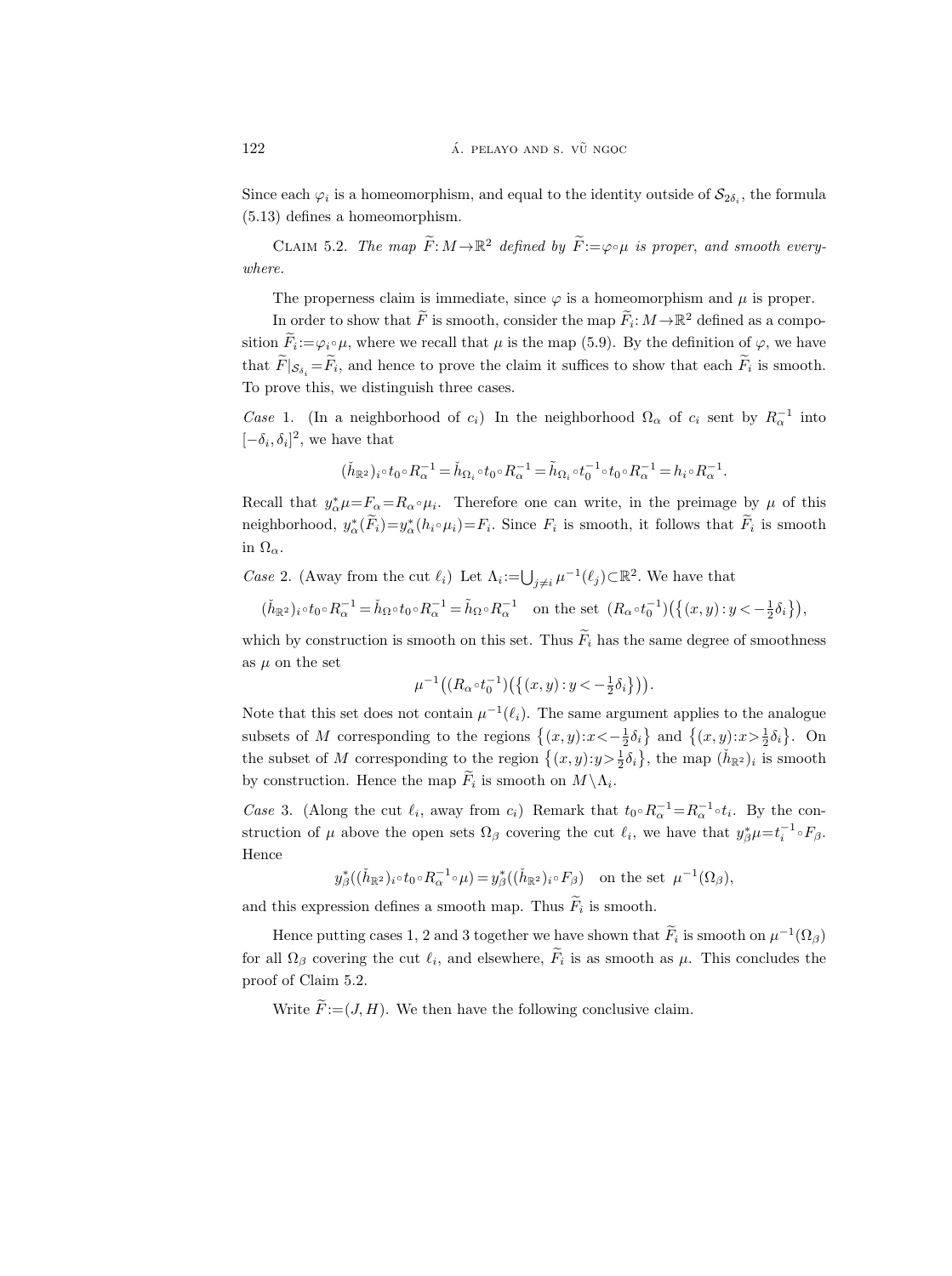CLAIM 5.3. The symplectic manifold  $(M, \omega)$ , equipped with J and H, is a semitoric integrable system. Furthermore, the list of invariants  $(i)-(v)$  of the semitoric integrable system  $(M, \omega, (J, H))$  is equal to the list of ingredients (i)–(v) that we started with. Finally, M is a compact manifold if and only  $\Delta$  is compact.

Let us prove this claim. We know from Claim 5.2 that  $\widetilde{F}$  is smooth. Since the first component J is obtained from glueing proper maps, it follows from Theorem 3.11 that J is proper. Moreover, the Hamiltonian flow of J is everywhere periodic of period  $2\pi$ because this is true in any local piece  $M_{\alpha}$ . Clearly  $\{J, H\}=0$ , since it is a local property. It is also easy to see that the only singularities of  $\tilde{F}$  come from the singularities of the models  $F_{\alpha}$ , as the glueing procedure does not create any additional singularities. Now, near any elliptic critical value, the homeomorphism  $\mu$  is a local diffeomorphism, so F has the same singularity type as the elliptic model  $F_{\alpha}$ . Finally, near a node we have checked in the proof of Claim 5.2 that  $F$  is precisely equal to the model  $F_i$ , and hence possesses a focus-focus singularity. Thus, provided we show that  $M$  is connected,  $(J, H)$ is a semitoric system.

Let us now consider its invariants (the connectedness of M will follow).

(i) As we mentioned, the singularities of  $\tilde{F}$  are only elliptic, except for the nodes  $c_1, ..., c_{m_f}$  above each of which we have constructed a focus-focus singularity. Hence we have  $m_f$  focus-focus singularities.

(ii) Each focus-focus singularity was constructed by glueing a semilocal model with prescribed Taylor series invariant  $(S_i)^\infty$ . Since this Taylor series is precisely a semilocal symplectic invariant, it is unchanged in the glued system  $(M, F)$ .

(iii) Thus we have a completely integrable system on  $M$  that defines an integral affine structure (with boundary) on the image of  $F$ , except at the nodes  $c_i$ . For any choice of vertical half cuts  $(\ell_i, \varepsilon_i)$ , the generalized momentum polygon is the image of the affine developing map. But the momentum map  $\mu$ , outside the focus-focus fibers, is precisely such a developing map and its image, by the glueing procedure, is the polygon  $\Delta$ . Hence the semitoric polygon invariant of  $\widetilde{F}$  is the orbit of  $\Delta_{\rm w}$ . (See Lemma 2.3.)

Notice that this shows that the image of  $\mu$  is connected, which implies that the total space  $M$ , obtained by glueing above the image of  $\mu$ , is connected as well.

(iv) It follows directly from (iii) above and the definition of the nodes  $c_i$  in (5.1) that the volume invariant defined in  $(2.5)$  is equal to  $(h_1, ..., h_{m_f})$ .

(v) We calculate the twisting indices of our semitoric system with respect to the fixed polygon  $\Delta$  or, which amounts to the same, with respect to the toric momentum map  $\mu$ . By definition, the j<sup>th</sup> twist is the integer  $\hat{k}_i$  such that

$$
d\mu = T^{\tilde k_j} \circ d\mu_j,
$$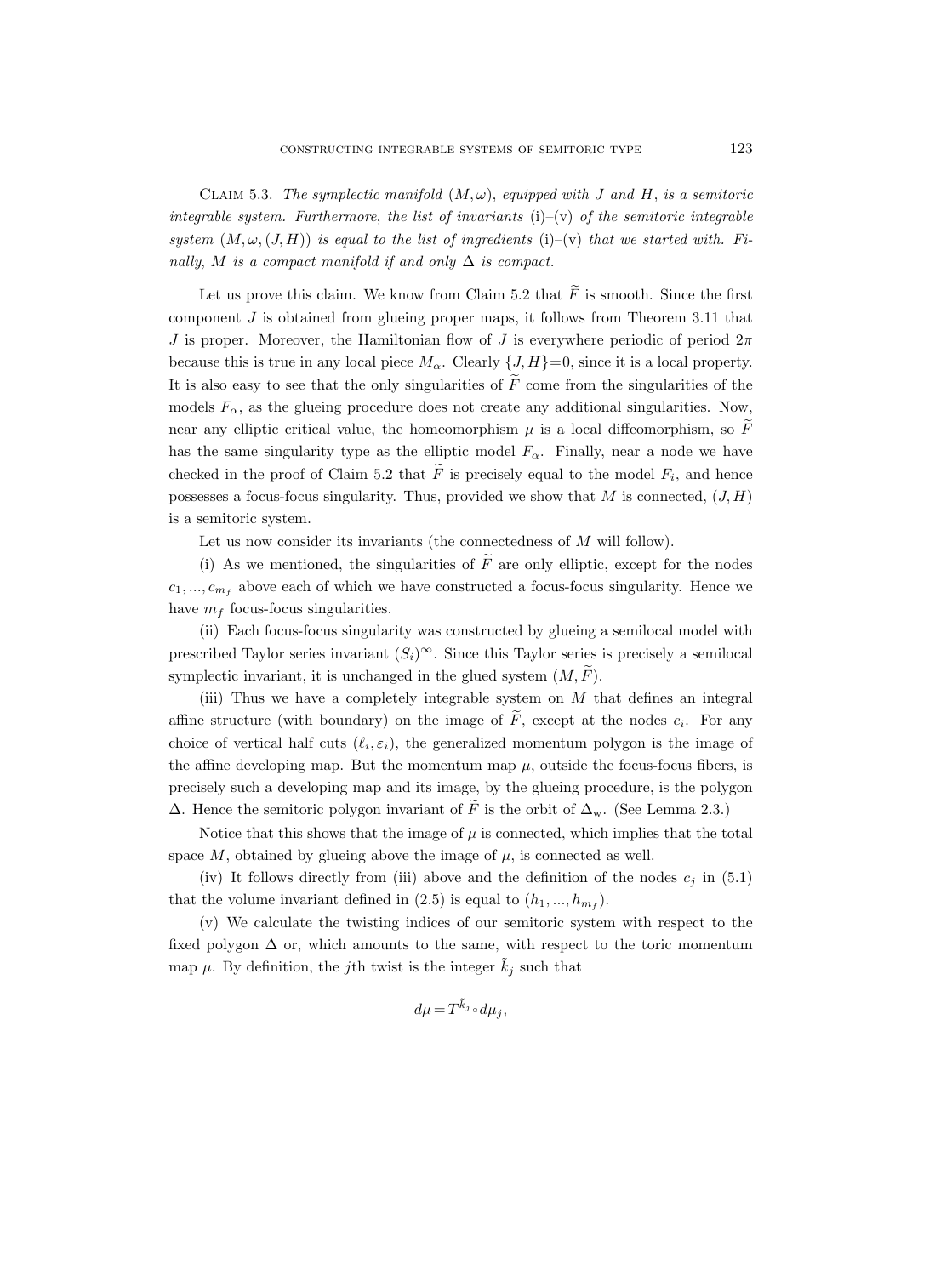where  $\mu_i$  is the privileged momentum map of the focus-focus fibration above  $c_i$ . From the second stage of the construction, we know that

$$
\mu = F_{\alpha} = R_{\alpha} \circ \mu_j = \tau \circ T^{k_j} \circ \mu_j,
$$

where  $\tau$  is some translation. Hence  $d\mu = T^{k_j} \circ d\mu_j$ , and thus  $\tilde{k}_j = k_j$ .

Thus we see that we could prove the second part of the claim because our construction is by symplectically glueing local pieces with the appropriate ingredients as in Definition 4.5. This is an advantage of constructing by glueing local pieces together, rather than, for example, a global reduction on a larger space.

This concludes the proof of Claim 5.3, and hence the proof of the theorem.

#### References

- [1] Atiyah, M. F., Convexity and commuting Hamiltonians. Bull. London Math. Soc., 14 (1982), 1–15.
- [2] BOURBAKI, N., Eléments de mathématique. Fasc. XXXIII. Variétés différentielles et ana $lytiques. Fascicule de résultats (Paragraphes 1 à 7). Actualités Scientificues et Indus$ trielles, 1333. Hermann, Paris, 1967.
- [3] BRANDSMA, H., Paracompactness, covers and perfect maps, in Topology Explained. Topology Atlas, York University, Toronto, ON, 2003.

Available at http://at.yorku.ca/p/a/c/a/00.htm.

- [4] Daverman, R. J., Decompositions of Manifolds. AMS Chelsea Publishing, Providence, RI, 2007.
- [5] Delzant, T., Hamiltoniens p´eriodiques et images convexes de l'application moment. Bull. Soc. Math. France, 116 (1988), 315–339.
- [6] DUFOUR, J.-P. & MOLINO, P., Compactification d'actions de  $\mathbb{R}^n$  et variables action-angle avec singularités, in Symplectic Geometry, Groupoids, and Integrable Systems (Berkeley, CA, 1989), Math. Sci. Res. Inst. Publ., 20, pp. 151–167. Springer, New York, 1991.
- [7] Duistermaat, J. J., On global action-angle coordinates. Comm. Pure Appl. Math., 33 (1980), 687–706.
- [8] Eliasson, L. H., Normal forms for Hamiltonian systems with Poisson commuting integrals—elliptic case. Comment. Math. Helv., 65 (1990), 4–35.
- [9] Gross, M. & Siebert, B., Affine manifolds, log structures, and mirror symmetry. Turkish J. Math., 27 (2003), 33–60.
- [10] Mirror symmetry via logarithmic degeneration data. I. J. Differential Geom., 72 (2006), 169–338.
- [11] Mirror symmetry via logarithmic degeneration data, II. J. Algebraic Geom., 19 (2010), 679–780.
- [12] From real affine geometry to complex geometry. Preprint, 2007. arXiv:math/0703822 [math.AG].
- [13] Guillemin, V. & Sternberg, S., Convexity properties of the moment mapping. Invent. Math., 67 (1982), 491–513.
- [14] Leung, N. C. & Symington, M., Almost toric symplectic four-manifolds. J. Symplectic Geom., 8 (2010), 143–187.